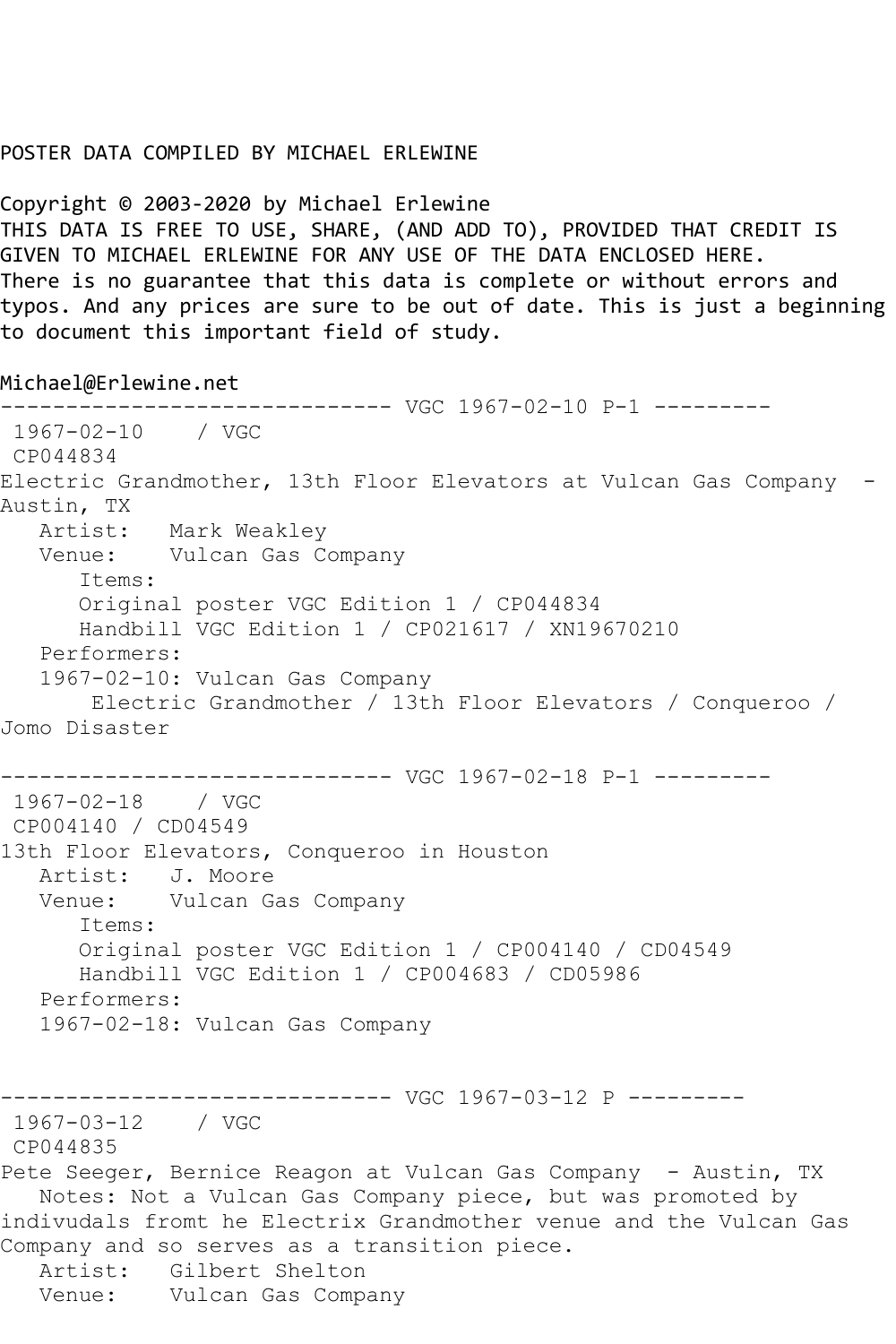Items: Original poster VGC / CP044835 Performers: 1967-03-12: Vulcan Gas Company Austin City Coliseum Pete Seeger / Bernice Reagon ------------------------------ VGC 1967-04-22 P-1 --------- 1967-04-22 / VGC CP022242 / XR034 Conqueroo, Rachel's Children at Vulcan Gas Company - Austin, TX Event: Celebration of Life Artist: Terry Holoman Venue: Vulcan Gas Company Items: Original poster VGC Edition 1 / CP022242 / XR034 Handbill VGC Edition 1 / Description: Handbill blue ink on pink stock. Also uncut handbill sheets are known. Performers: 1967-04-22: Vulcan Gas Company Conqueroo / Rachel's Children ------------------------------ VGC 1967-05-19 H-1 --------- 1967-05-19 / VGC Gathering of Ye Olde Tribe Event: Gathering of Ye Olde Tribe Artist: Gilbert Shelton Venue: Vulcan Gas Company Items: Handbill VGC Edition 1 / Description: Black & white image Performers: 1967-05-19: Vulcan Gas Company ------------------------------ VGC 1967-05-19 H --------- 1967-05-19 / VGC CP044838 Shiva's Head Band, Stone Axe at Zilker Park - Austin, TX Venue: Zilker Park Items: Handbill VGC / CP044838 Performers: 1967-05-19: 1967-05-19: Zilker Park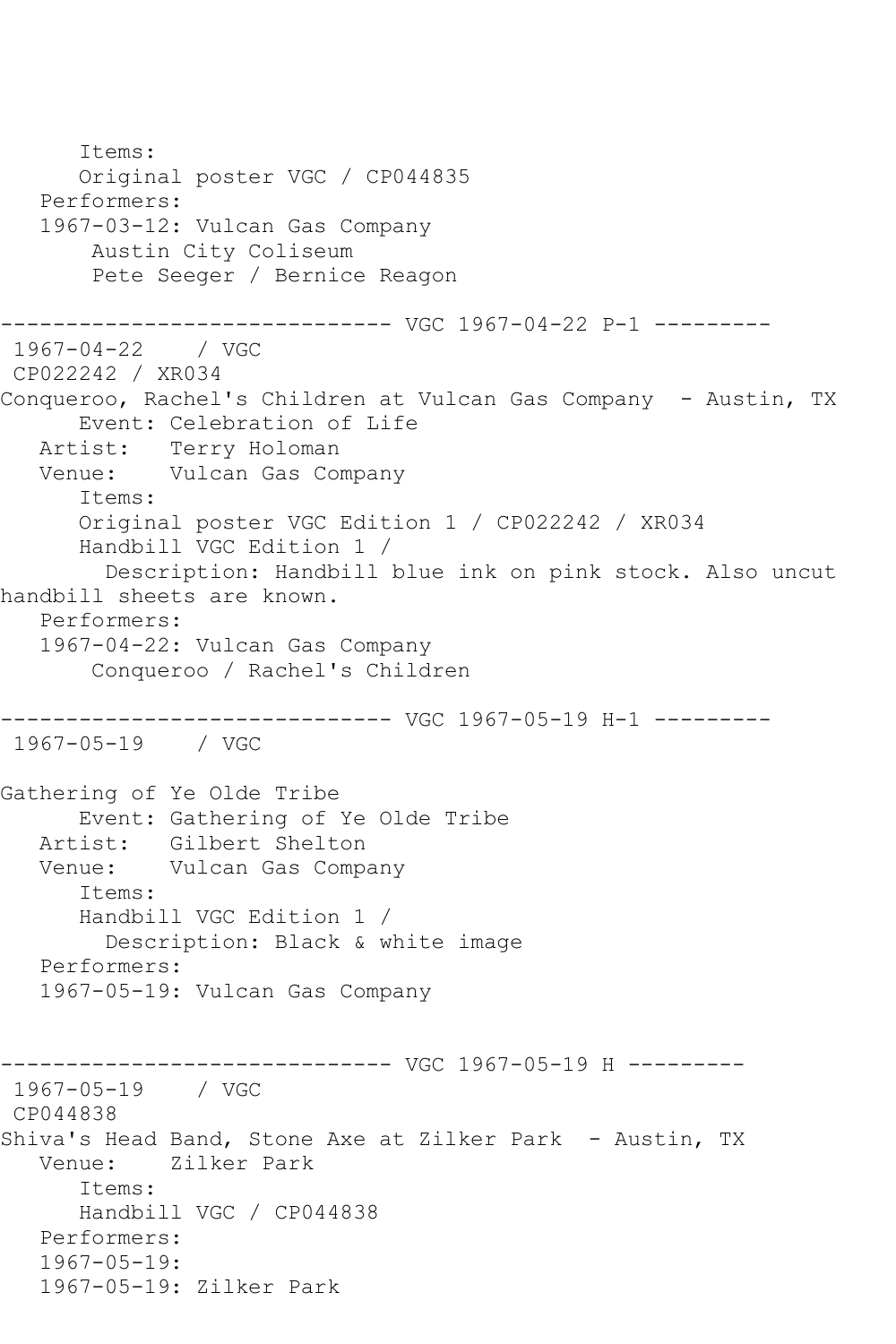Vulcan Gas Company Shiva's Head Band / Stone Axe / Angela Lewis ------------------------------ VGC-3.123 1967-09-24 P --------- / VGC 3.123 CP003202 / A3 123 Circus, Maximus at Zilker Park - Austin, TX Notes: This item appears in the Art of Rock book, plate no. 3.123 Event: Love In Venue: Zilker Park Promoter: Austin P.D. Items: Original poster VGC-3.123 / CP003202 / A3 123 Description: Note small owl on very top of handbill. AORPlate: 3.123 Original poster VGC-3.123 Edition 1 / CP003003 / 2959 AORPlate: 3.123 Handbill VGC-3.123 Edition 1 / CP044841 AORPlate: 3.123 Handbill VGC-3.123 Edition 2 / Description: Same image as H-1, but insead of a small owl, there is a small bat at the top. Stock is in yellow, pink, and green. AORPlate: 3.123 Performers: 1967-09-24: Zilker Park Vulcan Gas Company Circus / Maximus / Conqueroo / Shiva's Head Band / Black Lace ------------------------------ VGC-3.118 1967-10-27 P-1 --------- 1967-10-27 CP001929 / 1952 Conqueroo, Shiva's Head Band at Vulcan Gas Company - Austin, TX Notes: This item appears in the Art of Rock book, plate no. 3.118 Artist: Gilbert Shelton Venue: Vulcan Gas Company Promoter: Book: Art of Rock Items: Original poster VGC-3.118 / CP070184 AORPlate: 3.118 Original poster VGC-3.118 Edition 1 / CP001929 / 1952 (21 x 27) AORPlate: 3.118 Handbill VGC-3.118 Edition 1 / Description: Yellow and black. Same image as P-1. AORPlate: 3.118 VGC-3.118 / CP022248 / XR040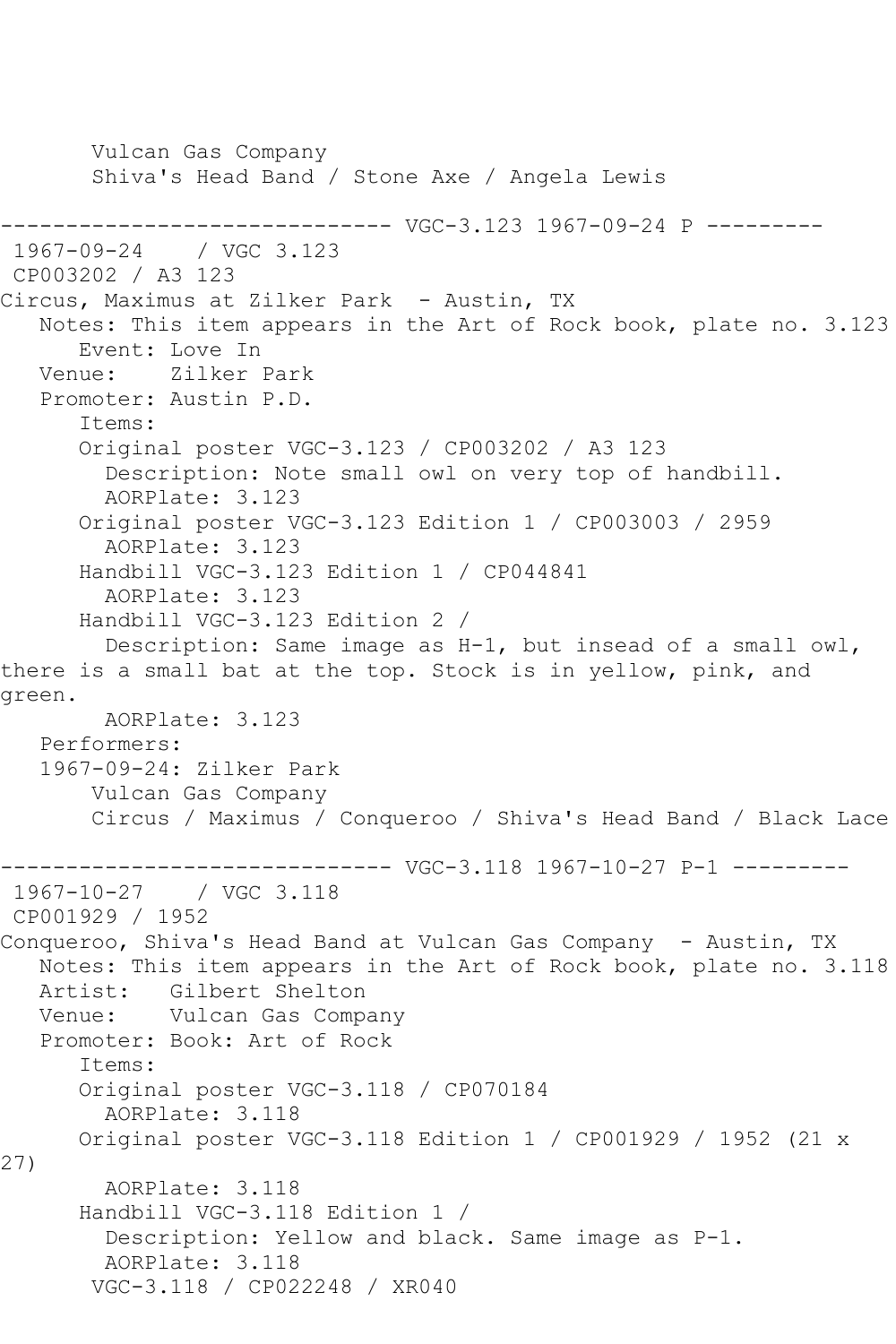AORPlate: 3.118 Performers: 1967-10-27 1967-10-28: Vulcan Gas Company Conqueroo / Shiva's Head Band ------------------------------ VGC 1967-11-03 P-1 --------- 1967-11-03 / VGC CP022233 / XR025 Thirteenth Floor Elevator, Conqueroo at Vulcan Gas Company - Austin, TX Artist: Gilbert Shelton<br>Venue: Vulcan Gas Compa Vulcan Gas Company Items: Original poster VGC Edition 1 / CP022233 / XR025 Price: 4000.00 Handbill VGC Edition 1 / Var. A Handbill VGC Edition 1 / CP019858 / XI19001103 Var. B Performers: 1967-11-03 1967-11-04: Vulcan Gas Company 13th Floor Elevators / Conqueroo / Shiva's Head Band ------------------------------ VGC 1967-11-10 P-1 --------- 1967-11-10 / VGC CP009428 / CS04173 Conqueroo, The Swiss Movement at Vulcan Gas Company - Austin, TX Artist: Gilbert Shelton Venue: Vulcan Gas Company Items: Original poster VGC Edition 1 / CP009428 / CS04173 Price: 350.00 Original poster VGC Edition 2 / Description: Has a white border around margin Handbill VGC Edition 1 / Var. A Description: B&W Handbill VGC Edition 1 / Var. B Description: B&W, has white border around margin VGC / CP022246 / XR038 Performers: 1967-11-10 1967-11-11: Vulcan Gas Company Conqueroo / Swiss Movement ------------------------------ VGC 1967-11-17 P-1 --------- 1967-11-17 / VGC CP022249 / XR041 Thing, Shiva's Head Band at Vulcan Gas Company - Austin, TX Artist: Gilbert Shelton Venue: Vulcan Gas Company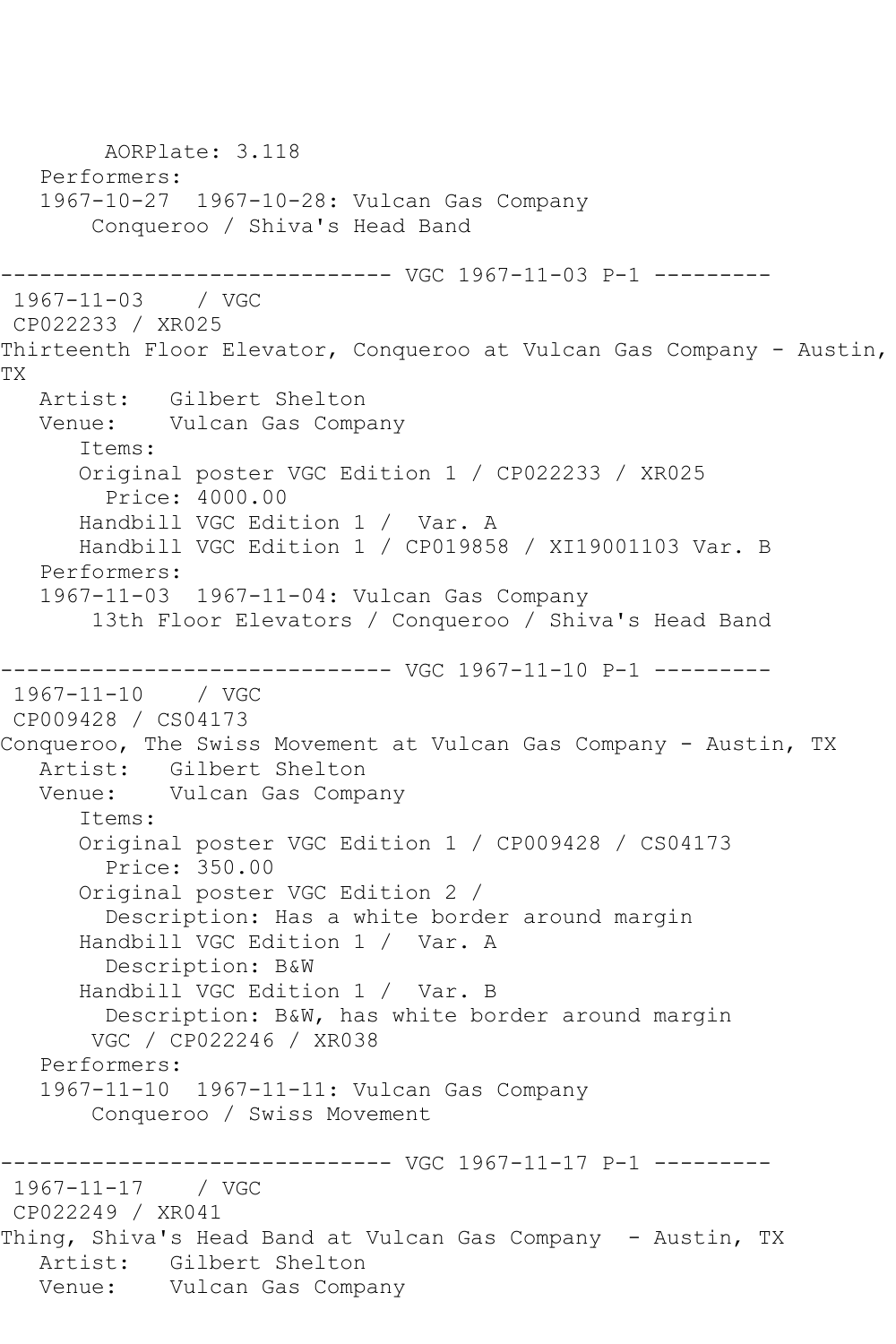Items: Original poster VGC Edition 1 / CP022249 / XR041 Handbill VGC Edition 1 / Description: B&W Performers: 1967-11-17 1967-11-18: Vulcan Gas Company Thing / Shiva's Head Band / South Canadian Overflow ------------------------------ 1967-11-17 P-1 --------- 1967-11-17 / CP061209 / CP061209 Things, South Canadian Overflow at Vulcan Gas Company [Austin, TX] Artist: Gilbert Shelton Venue: Vulcan Gas Company Items: Original poster Edition 1 / CP061209 / CP061209 Description: Yellow print and white border. (22-1/2 x 28- 1/2) Original poster Edition 2 / Original poster Edition 3 / Description: Does not have white border around the poster, plus different colors in printing. Performers: 1967-11-17: Vulcan Gas Company Things / South Canadian Overflow 1967-11-18: Shiva's Head Band / South Canadian Overflow ------------------------------ VGC 1967-11-24 P-1 --------- 1967-11-24 / VGC CP022245 / XR037 Thingies, Golden Dawn at Vulcan Gas Company - Austin, TX Artist: Gilbert Shelton<br>Venue: Vulcan Gas Compa Vulcan Gas Company Items: Original poster VGC Edition 1 / CP022245 / XR037 Description: Image of Freak Brothers Handbill VGC Edition 1 / Description: Different image from poster, red & white Performers: 1967-11-24 1967-11-25: Vulcan Gas Company Thingies / Golden Dawn ------------------------------ VGC 1967-12-01 P-1 --------- 1967-12-01 CP021621 / XN19671201 Lightnin' Hopkins, Conqueroo at Vulcan Gas Company - Austin, TX Artist: Tony Bell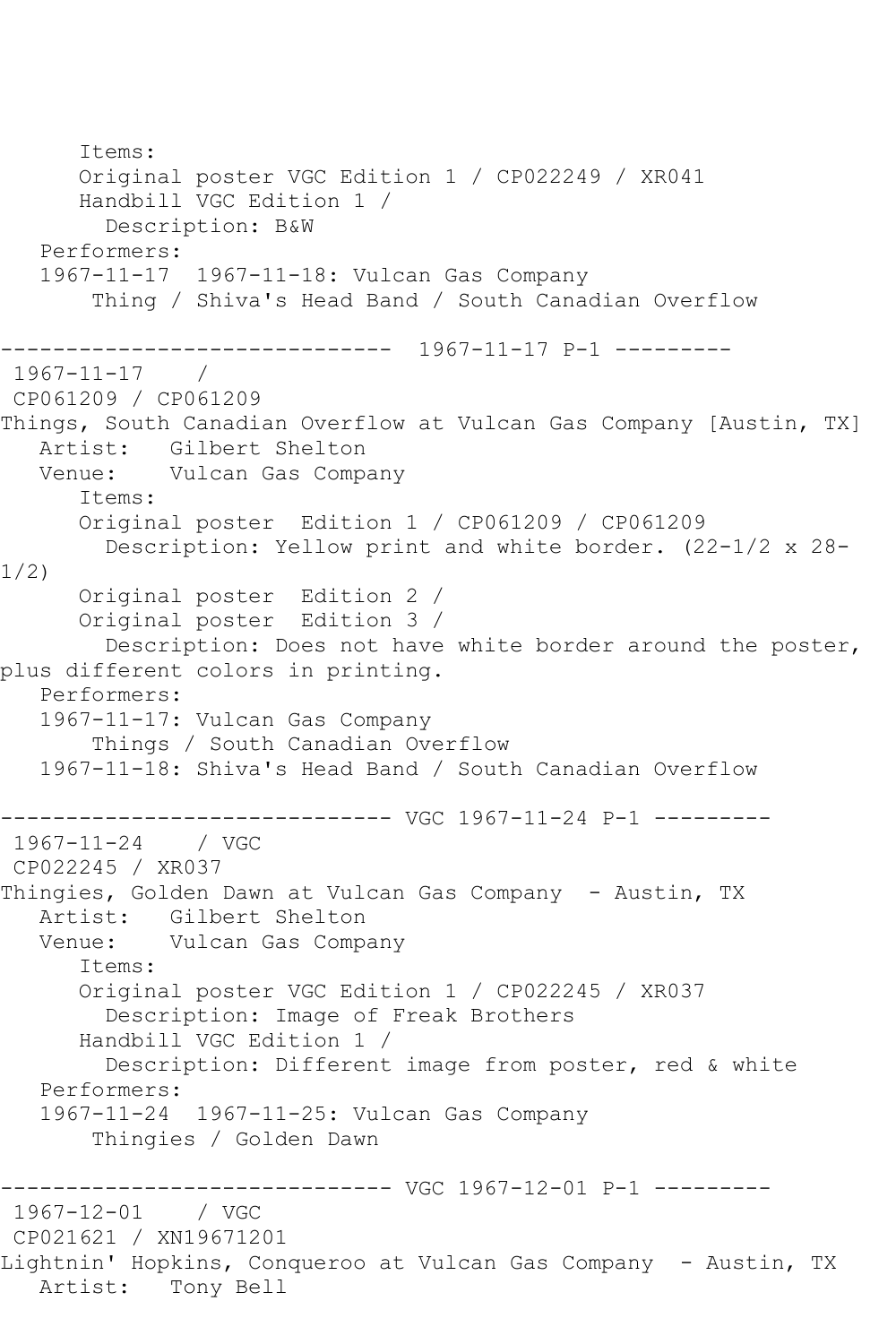Venue: Vulcan Gas Company Items: Original poster VGC Edition 1 / CP021621 / XN19671201 Original poster VGC Edition 2 / Description: White border around margins Handbill VGC Edition 1 / Description: B&W, different image from poster Performers: 1967-12-01 1967-12-02: Vulcan Gas Company Lightnin' Hopkins / Conqueroo ------------------------------ VGC-3.124 1967-12-08 P-1 --------- 1967-12-08 / VGC 3.124 CP009412 / CS04157 13th Floor Elevators, Swiss Movement at Vulcan Gas Company -Austin, TX Notes: This item appears in the Art of Rock book, plate no. 3.124 Artist: Gilbert Shelton Venue: Vulcan Gas Company Promoter: Book: Art of Rock Items: Original poster VGC-3.124 Edition 1 / CP009412 / CS04157 (22-  $1/2 \times 28 - 1/2$  AORPlate: 3.124 Handbill VGC-3.124 Edition 1 / Description: B&W AORPlate: 3.124 VGC-3.124 / CP001928 / 1951 AORPlate: 3.124 VGC-3.124 / CP022250 / XR042 AORPlate: 3.124 Performers: 1967-12-08 1967-12-10: Vulcan Gas Company 13th Floor Elevators / Swiss Movement / South Canadian Overflow / Shiva's Head Band ------------------------------ VGC-3.119 1967-12-15 P-1 --------- 1967-12-15 / VGC 3.119 CP001370 / 1387 Shiva's Head Band, Lost and Found at Vulcan Gas Company - Austin, TX Notes: This item appears in the Art of Rock book, plate no. 3.119<br>Artist: Gilbert Shelton Gilbert Shelton Venue: Vulcan Gas Company Promoter: Book: Art of Rock Items: Original poster VGC-3.119 / CP070176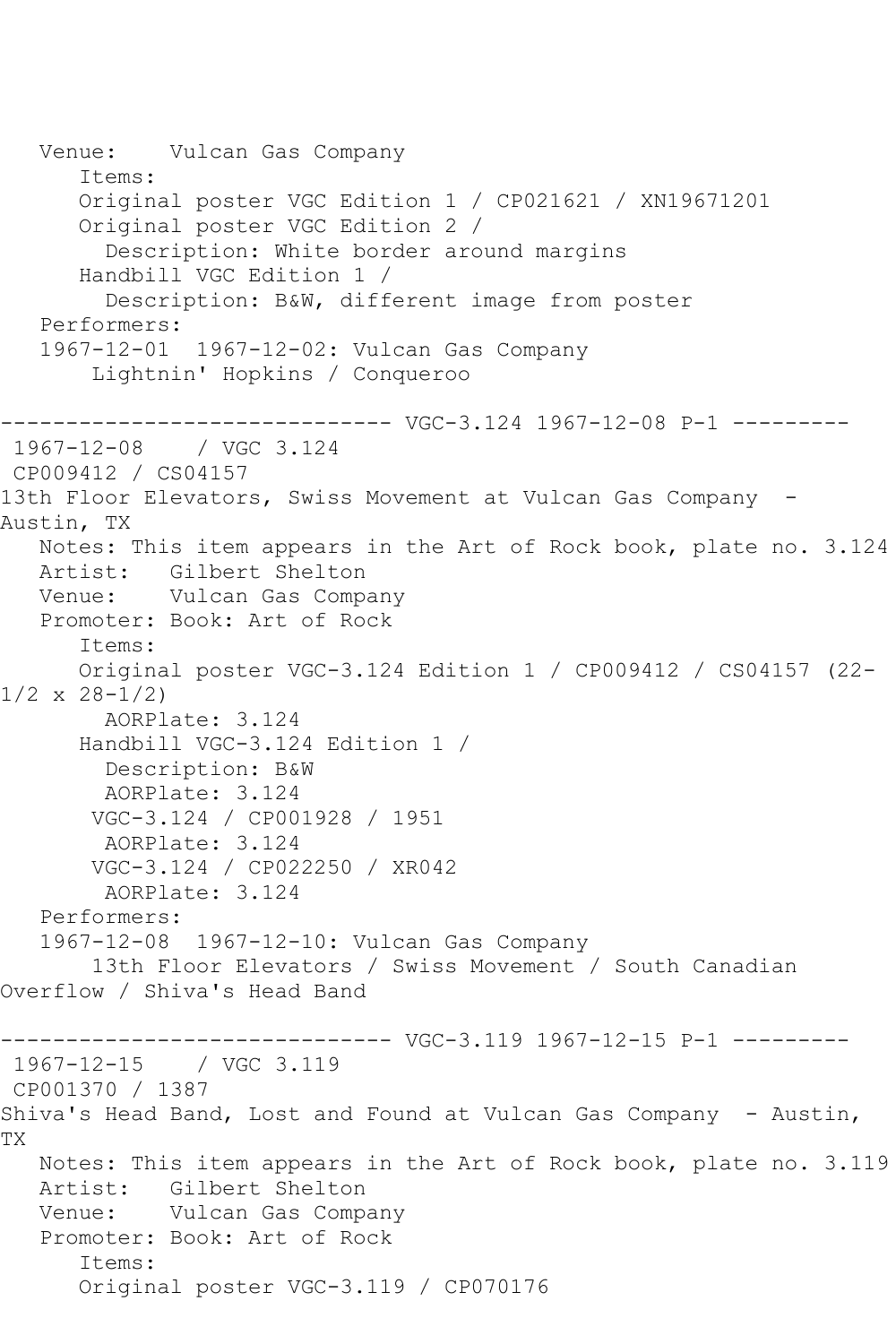AORPlate: 3.119 Original poster VGC-3.119 Edition 1 / CP001370 / 1387 (23 x 28-1/2) AORPlate: 3.119 Price: 800.00 Handbill VGC-3.119 Edition 1 / Var. A Description: B&W and green & black versions exist AORPlate: 3.119 Handbill VGC-3.119 Edition 1 / Var. B Description: Reverse side of handbill AORPlate: 3.119 VGC-3.119 / CP022251 / XR043 AORPlate: 3.119 Performers: 1967-12-15 1967-12-17: Vulcan Gas Company Shiva's Head Band / Lost and Found ------------------------------ VGC 1967-12-17 H --------- 1967-12-17 / VGC CP044843 Conqueroo, Shiva's Head Band at Vulcan Gas Company - Austin, TX Notes: Can be reverse side of VGC 1967-12-15 Event: Bust Benefit Artist: Charlie Loving Venue: Vulcan Gas Company Items: Handbill VGC / CP044843 Performers: 1967-12-17: Vulcan Gas Company Conqueroo / Shiva's Head Band ------------------------------ VGC 1967-12-22 P-1 ---------  $1967 - 12 - 22$ CP022252 / XR044 Conqueroo, African Caravan at Vulcan Gas Company - Austin, TX Artist: Gilbert Shelton Venue: Vulcan Gas Company Items: Original poster VGC Edition 1 / CP022252 / XR044 Handbill VGC Edition 1 / Var. A Description: B&W Handbill VGC Edition 1 / Var. B Description: Black & blue stock Handbill VGC Edition 1 / Var. C Description: Black & yellow stock Handbill VGC Edition 1 / Var. D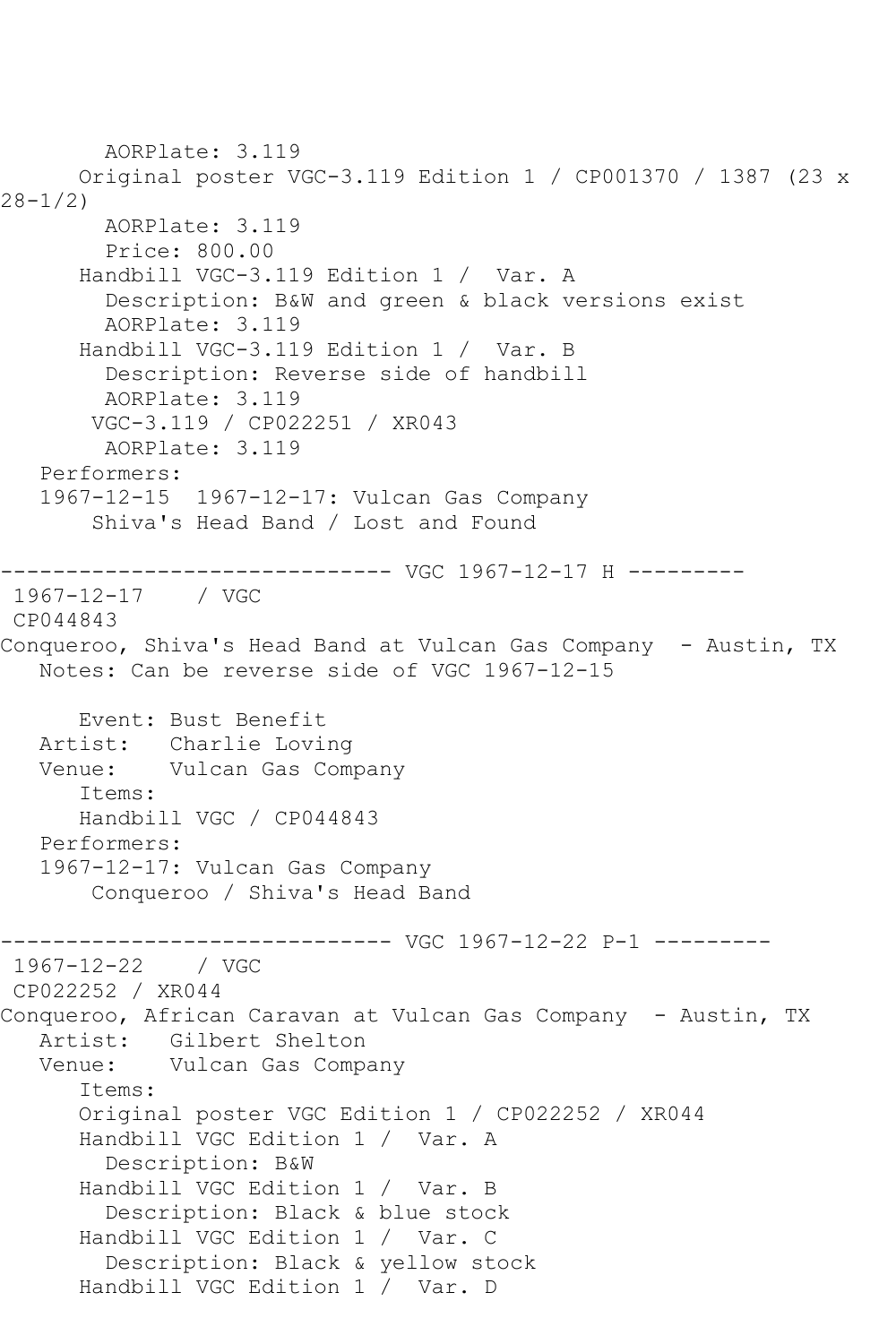Description: Black & pink stock Performers: 1967-12-22: 1967-12-23: 1967-12-30: 1967-12-31: Vulcan Gas Company Conqueroo / African Caravan / Golden Dawn / Shiva's Head Band ------------------------------ VGC 1967-12-25 H --------- 1967-12-25 / VGC CP044844 Peace and Freedom, Vulcan Gas Company Notes: Approximately Christmas time Vulcan Gas Company Items: Handbill VGC / CP044844 Performers: 1967-12-25: Vulcan Gas Company ------------------------------ VGC 1967/1968 ®-1 --------- 1967/1968 / VGC Vulcan Gas Company Light Show for Your Party Venue: Vulcan Gas Company Items: VGC Edition 1 / Performers: 1967/1968: Vulcan Gas Company ------------------------------ VGC 1968-01-05 P-1 --------- 1968-01-05 / VGC CP070177 Lord August and the Vision of Life, Georgetown Medical Band at Vulcan Gas Company - Austin, TX Artist: Robert Rush Venue: Vulcan Gas Company Items: Original poster VGC Edition 1 / CP070177 Price: 350.00 Original poster VGC Edition 1 / CP022254 / XR046 Price: 350.00 Handbill VGC Edition 1 / Var. A Description: Brown and gray stock Handbill VGC Edition 1 / Var. B Description: Brown & green stock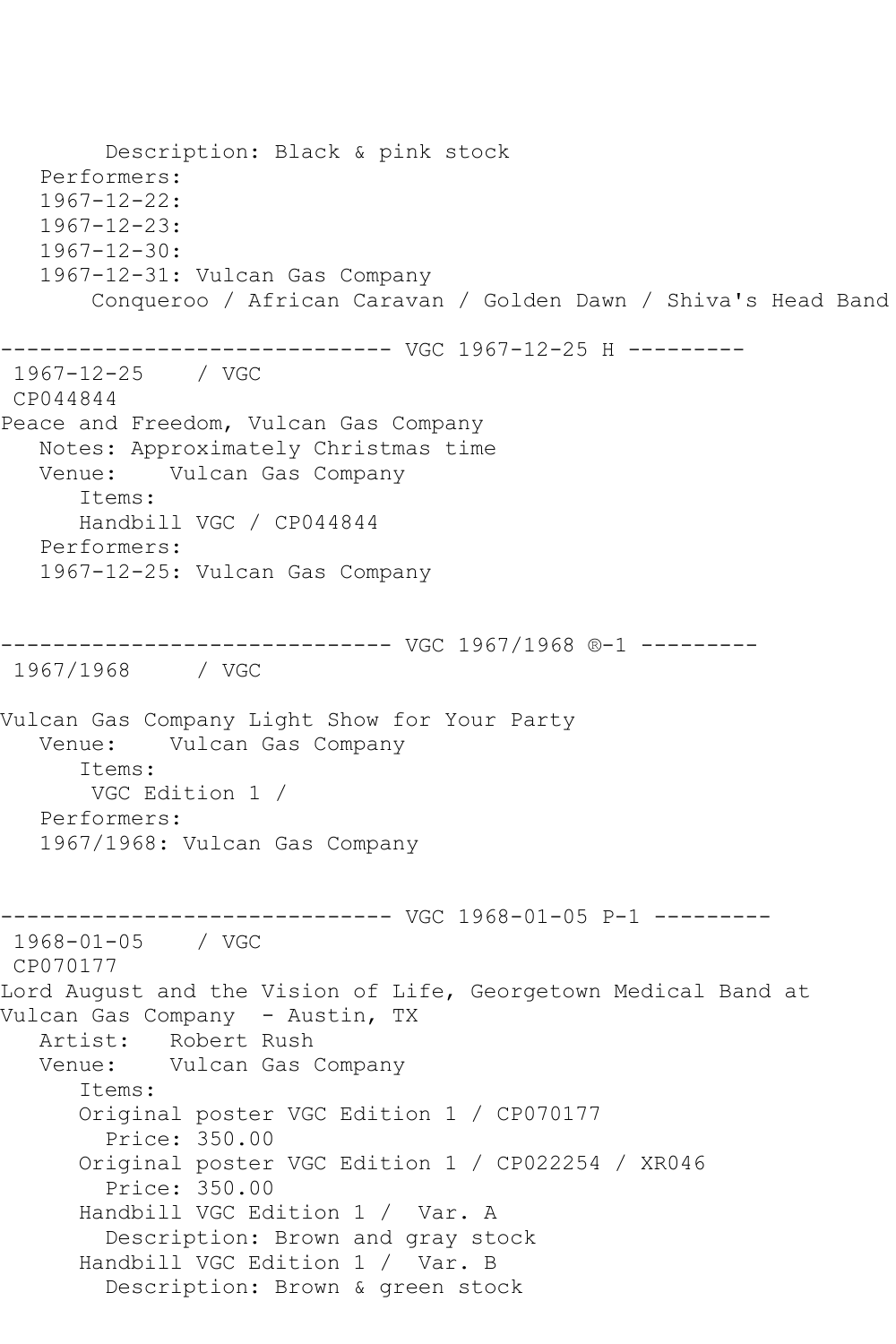Handbill VGC Edition 1 / Var. C Description: Brown and green stock Handbill VGC Edition 1 / Var. D Description: Bown and pink stock Performers: 1968-01-05 1968-01-06: Vulcan Gas Company Lord August and the Vision of Life / Georgetown Medical Band ------------------------------ VGC 1968-01-12 P-1 --------- 1968-01-12 / VGC CP009413 / CS04158 Shiva's Head Band, The Lost and Found at Vulcan Gas Company - Austin, TX Artist: Jim Franklin Venue: Vulcan Gas Company Items: Original poster VGC Edition 1 / CP009413 / CS04158 Handbill VGC Edition 1 / CP044845 Var. A Description: Red and blue Handbill VGC Edition 1 / Var. B Description: Blue and white VGC / CP022255 / XR047 Performers: 1968-01-12 1968-01-13: Vulcan Gas Company Shiva's Head Band / Lost and Found ------------------------------ VGC 1968-01-16 H-1 --------- 1968-01-16 / VGC CP044846 Conetmporar at Vulcan Gas Company - Austin, TX Notes: Four films shown at the Vulcan Gas Company Venue: Vulcan Gas Company Items: Handbill VGC Edition 1 / Var. A Description: B&W Handbill VGC Edition 1 / CP044846 Var. B Description: Black & pink Performers: 1968-01-16: 1968-01-23:  $1968 - 01 - 30$  1968-02-02: 1968-02-06: Vulcan Gas Company

------------------------------ VGC 1968-01-19 P-1 ---------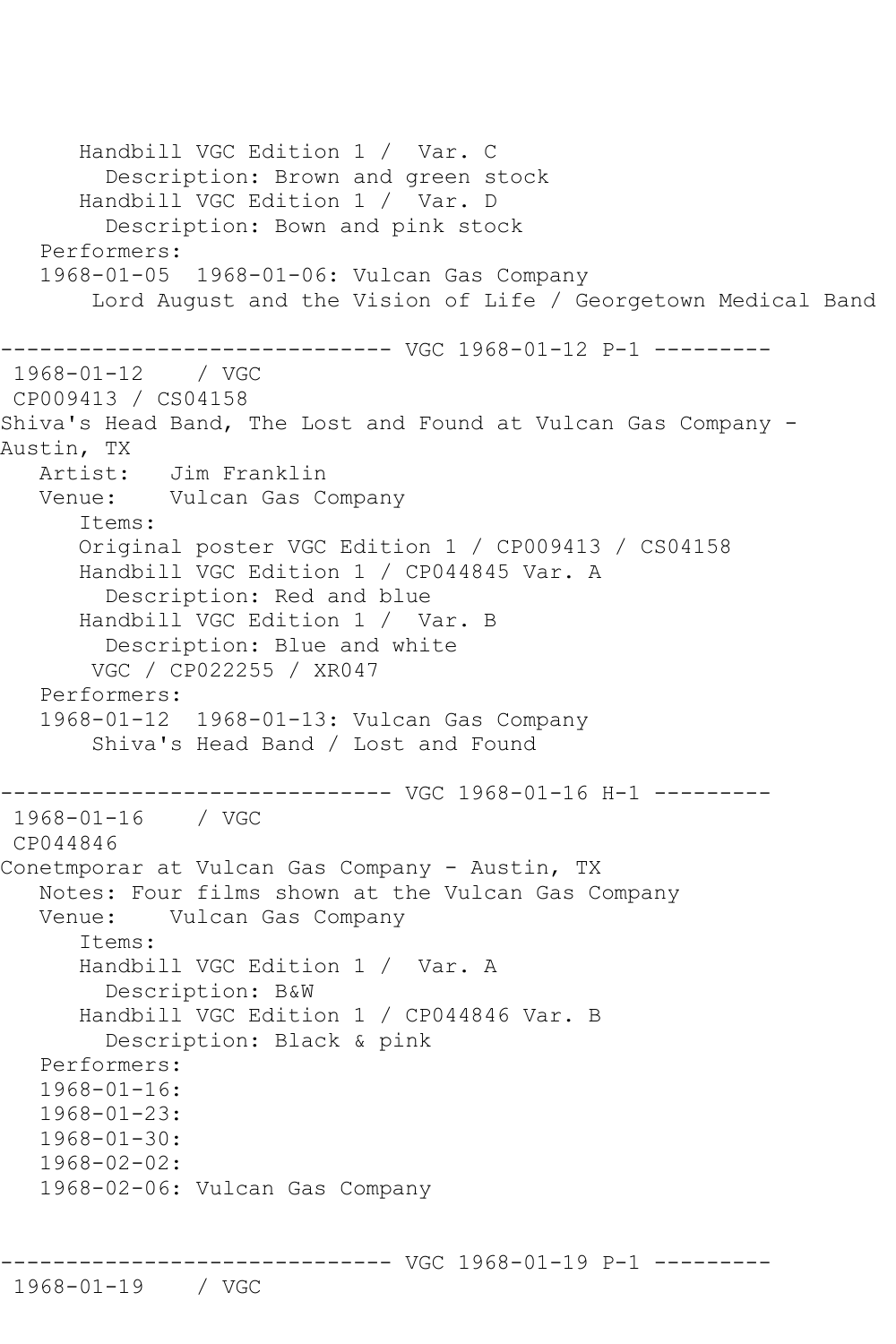CP070178 Mance Lipscomb, Conqueroo at Vulcan Gas Company - Austin, TX<br>Artist: Jim Franklin Jim Franklin Venue: Vulcan Gas Company Items: Original poster VGC Edition 1 / CP070178 Price: 500.00 Original poster VGC Edition 1 / CP022232 / XR024 Price: 500.00 Handbill VGC Edition 1 / Var. A Description: B&W, white margin on left side and top Handbill VGC Edition 1 / Var. B Description: B&W, white margin left side only Handbill VGC Edition 1 / Var. C Description: B&W, no white margin Performers: 1968-01-19 1968-01-20: Vulcan Gas Company Mance Lipscomb / Conqueroo ------------------------------ VGC 1968-01-26 P-1 --------- 1968-01-26 / VGC CP009414 / CS04159 Shiva's Head Band, African Caravan at Vulcan Gas Company - Austin, TX Artist: Gilbert Shelton Venue: Vulcan Gas Company Items: Original poster VGC Edition 1 / CP009414 / CS04159 Price: 400.00 VGC / CP022234 / XR026 Performers: 1968-01-26 1968-01-27: Vulcan Gas Company Shiva's Head Band / African Caravan ------------------------------ VGC 1968-02 ®-1 --------- 1968-02 / VGC Ligth Sockets Event: Ligth Sockets Artist: Jim Franklin Venue: Vulcan Gas Company Items: VGC Edition 1 / Performers: 1968-02: Vulcan Gas Company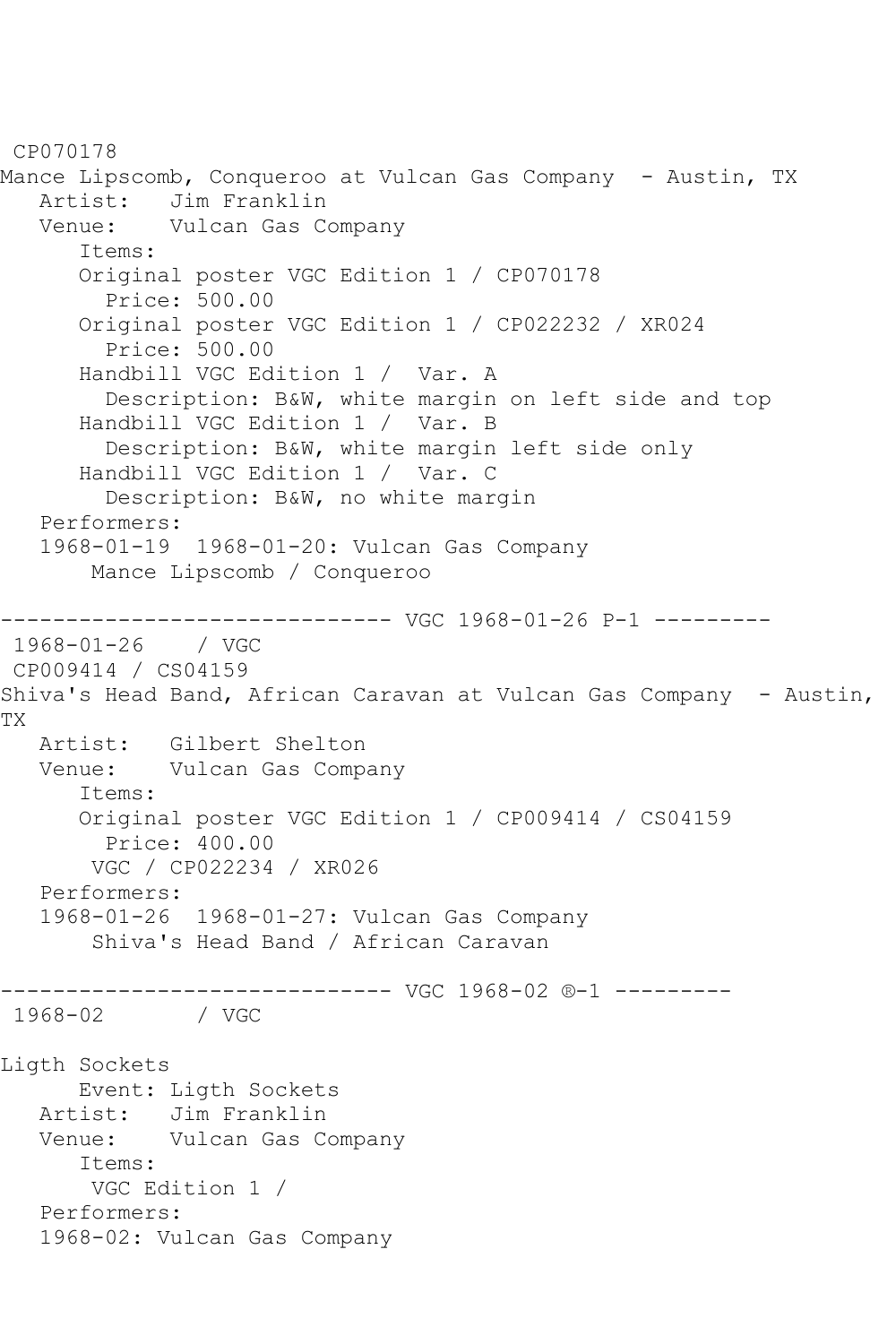------------------------------ VGC 1968-02 H ---------  $1968 - 02$ CP044847 Consolidated Smoke House LTD at Vulcan Gas Company - Austin, TX Vulcan Gas Company Items: Handbill VGC / CP044847 Performers: 1968-02: Vulcan Gas Company Consolidated Smoke House LTD ------------------------------ VGC 1968-02-01 P --------- 1968-02-01 / VGC CP070182 Shiva's Head Band, Conqueroo at Vulcan Gas Company - Austin, TX Artist: Wittlif 1968 DEO Venue: Vulcan Gas Company Items: Original poster VGC / CP070182 Original poster VGC Edition 1 / CP022243 / XR035 Postcard VGC Edition 1 / Var. A Description: Postal back Postcard VGC Edition 1 / Var. B Description: Blank back Postcard VGC Edition 1 / Var. C Description: Double card, with attached tickets Performers: 1968-02-01 1968-02-03: 1968-09-10: Vulcan Gas Company Shiva's Head Band / Conqueroo ------------------------------ VGC 1968-02-14 H-1 --------- 1968-02-14 / VGC CP044848 Conqueroo, Shiva's Head Band at Vulcan Gas Company - Austin, TX Venue: Vulcan Gas Company Items: Handbill VGC Edition 1 / CP044848 Performers: 1968-02-14: Vulcan Gas Company Conqueroo / Shiva's Head Band ------------------------------ VGC 1968-02-16 P-1 --------- 1968-02-16 / VGC CP009416 / CS04161 Shiva's Head Band, Conqueroo at Vulcan Gas Company - Austin, TX Artist: Jim Franklin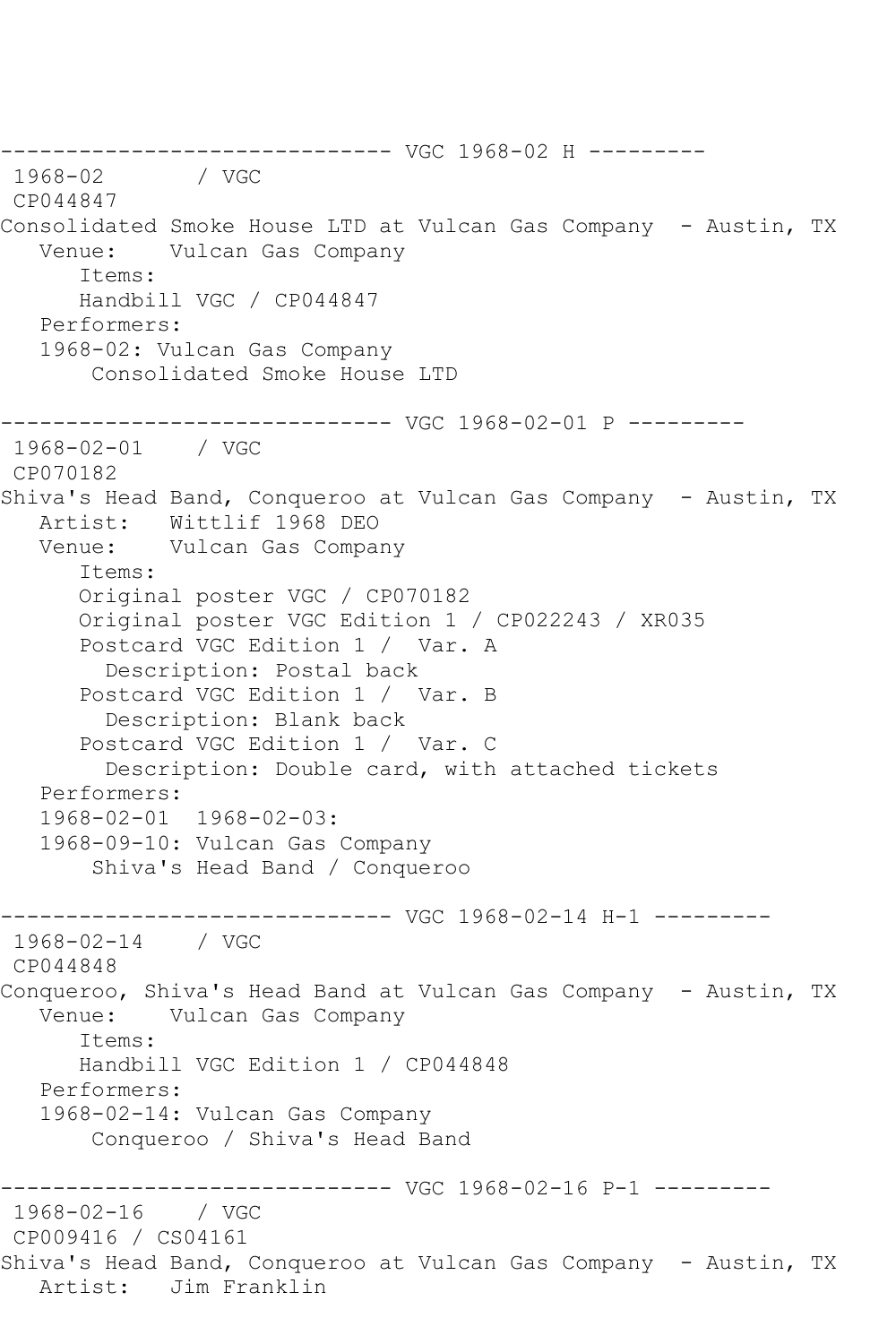Venue: Vulcan Gas Company Items: Original poster VGC Edition 1 / CP009416 / CS04161 Price: 400.00 Postcard VGC Edition 1 / Var. A Description: Single card Postcard VGC Edition 1 / Var. B Description: Double card, postal backs, tickets attached VGC / CP022235 / XR027 Performers: 1968-02-16 1968-02-17: Vulcan Gas Company Shiva's Head Band / Conqueroo / Rubaiyat / Lightnin' Hopkins ------------------------------ VGC 1968-02-16 H-1 --------- 1968-02-16 / VGC CP044849 Texas and Pacific, New Atlantis at Vulcan Gas Company - Austin, TX Benefit: Benefit for Oleo Strut Coffee House at the Vulcan Gas Company Venue: Vulcan Gas Company Items: Handbill VGC Edition 1 / CP044849 Description: B&W Performers: 1968-02-16: Vulcan Gas Company Texas and Pacific / New Atlantis / Shepherd's Head / Good Humor ------------------------------ VGC 1968-02-17 H --------- 1968-02-17 / VGC CP044850 Vulcan gas Requests You Brng Two Dollars for a Portrait After February 17 Artist: Jim Franklin Venue: Vulcan Gas Company Items: Handbill VGC / CP044851 Handbill VGC / CP044850 Var. A Performers: 1968-02-17: Vulcan Gas Company ------------------------------ 1968-02-22 P --------- 1968-02-22 / Shiva's Head Band, Conqueroo at Vulcan Gas Company - Austin, TX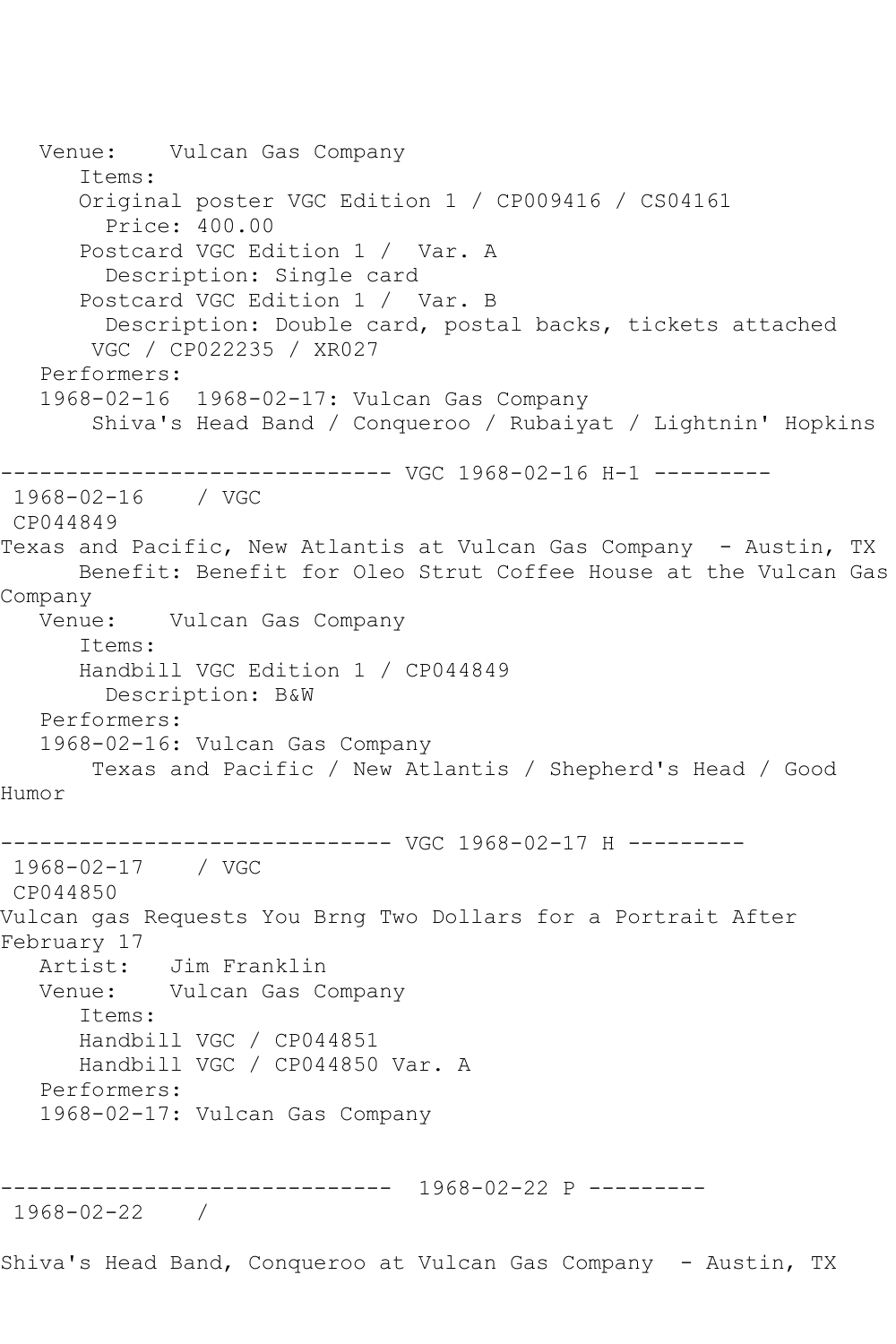Benefit: Bust Benefit Dance : Shiva's Headband, Conqueroo, Georgetown Medical at Vulcan Gas Artist: Charlie Loving Venue: Vulcan Gas Company Items: Original poster / Performers: 1968-02-22: Vulcan Gas Company Shiva's Head Band / Conqueroo ------------------------------ VGC 1968-02-22 H --------- 1968-02-22 / VGC CP044852 Shiva's Head Band, Conqueroo at Vulcan Gas Company - Austin, TX Artist: Charlie Loving Venue: Vulcan Gas Company Items: Handbill VGC / CP044852 Performers: 1968-02-22: Vulcan Gas Company Shiva's Head Band / Conqueroo / Gerogetown Medical ------------------------------ VGC 1968-03-01 P-1 --------- 1968-03-01 / VGC CP022236 / XR028 Shiva's Head Band, Big Joe Williams at Vulcan Gas Company - Austin, TX Artist: Robert Rush Venue: Vulcan Gas Company Items: Original poster VGC Edition 1 / CP022236 / XR028 Handbill VGC Edition 1 / Var. A Handbill VGC Edition 1 / Var. B Description: Uncut sheet of two handbills with different color blue Performers: 1968-03-01 1968-03-02: 1968-03-08 1968-03-09: Vulcan Gas Company Shiva's Head Band / Big Joe Williams / Conqueroo / Robayyat ------------------------------ VGC 1968-03-10 H --------- 1968-03-10 / VGC CP044853 Austin Suburban Loan Co, Rubayyat at Vulcan Gas Company - Austin, TX Event: Bust Benefit Artist: Jim Franklin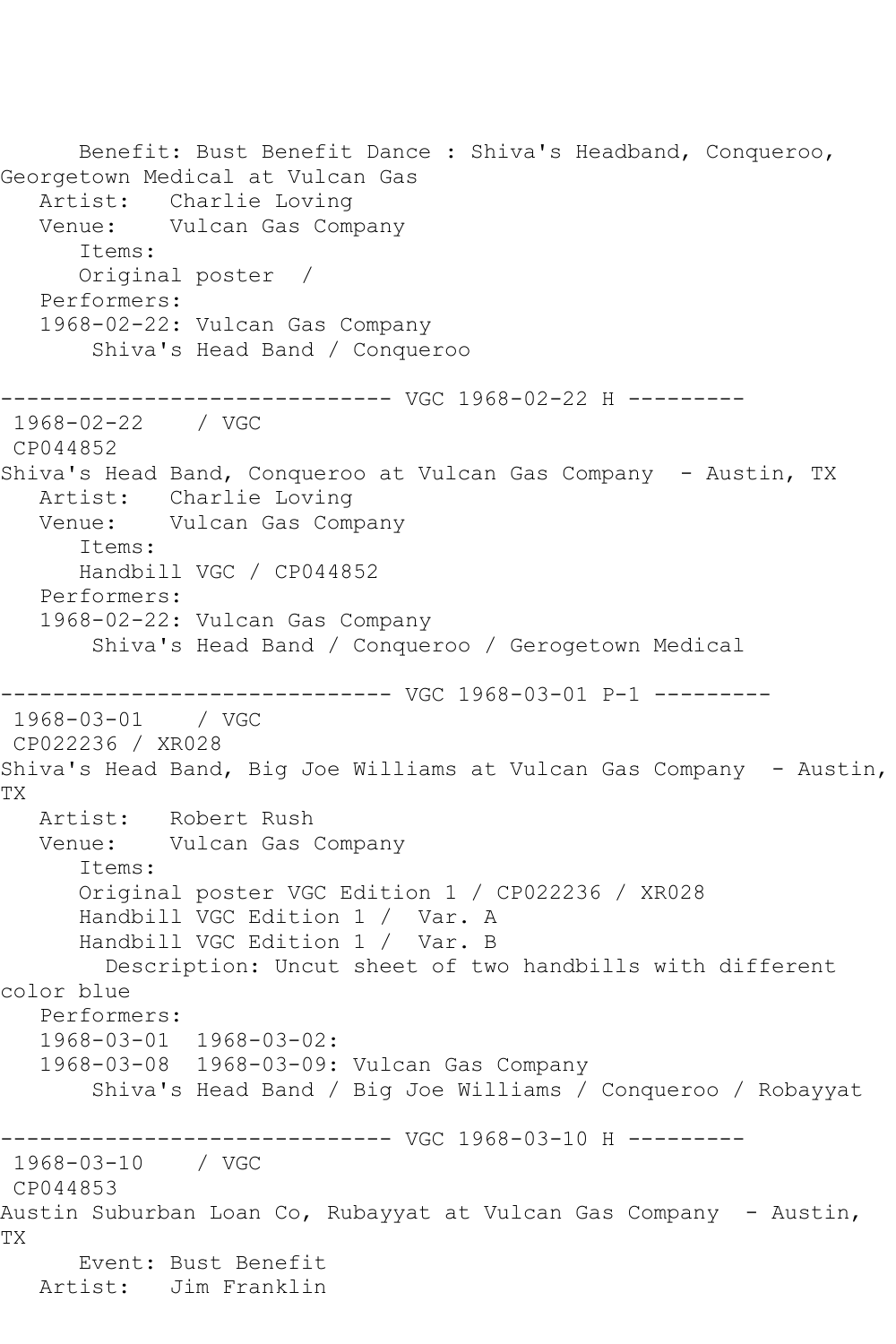Venue: Vulcan Gas Company Items: Handbill VGC / CP044853 Description: B&W<br>ndbill / Handbill / Description: Same , black and green Performers: 1968-03-10: Vulcan Gas Company Austin Suburban Loan Co / Rubayyat ------------------------------ VGC 1968-03-15 P-1 --------- 1968-03-15 / VGC CP070179 Shiva's Head Band, Conqueroo at Vulcan Gas Company - Austin, TX Venue: Vulcan Gas Company Items: Original poster VGC Edition 1 / CP070179 Price: 400.00 Original poster VGC Edition 1 / CP022237 / XR029 Price: 400.00 Handbill VGC Edition 1 / Description: Handbill is blue and red Performers: 1968-03-15 1968-03-16: 1968-03-22 1968-03-23: Vulcan Gas Company Shiva's Head Band / Conqueroo / Lost and Found / American Eagle Squadron ------------------------------ VGC 1968-03-29 P-1 --------- 1968-03-29 / VGC CP022238 / XR030 Conqueroo, Bubble Puppy at Vulcan Gas Company - Austin, TX Artist: Gerry Storm<br>Venue: Vulcan Gas Vulcan Gas Company Items: Original poster VGC Edition 1 / CP022238 / XR030 Handbill VGC Edition 1 / Performers: 1968-03-29 1968-03-30: 1968-05-05 1968-05-06: Vulcan Gas Company Conqueroo / Bubble Puppy / Shiva's Head Band / Blues Bag ------------------------------ VGC 1968-04-12 P-1 --------- 1968-04-12 / VGC CP070180 Shiva's Head Band, Rubaiyat at Vulcan Gas Company - Austin, TX Artist: Gilbert Shelton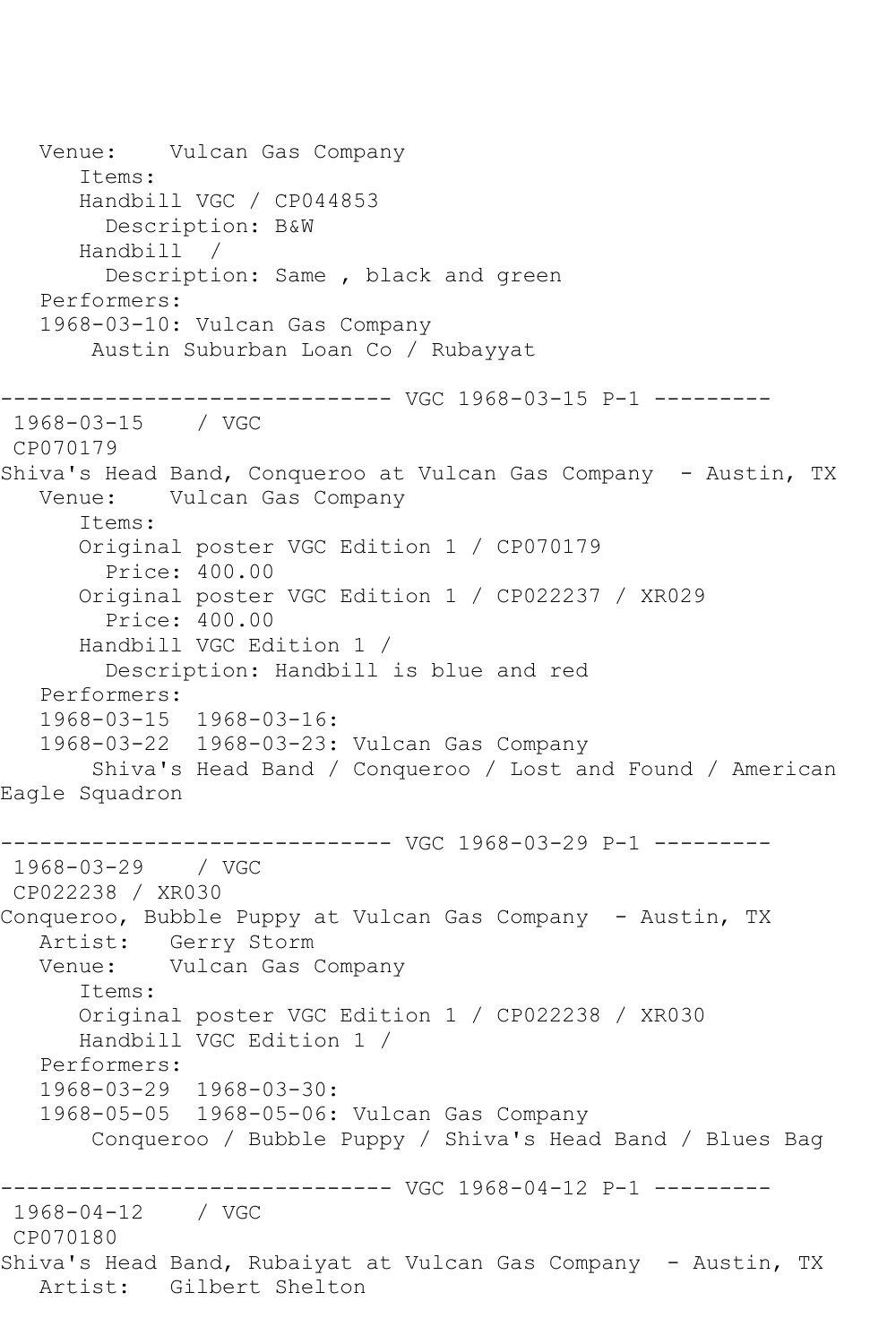```
 Venue: Vulcan Gas Company
       Items:
       Original poster VGC Edition 1 / CP070180
         Price: 500.00
       Original poster VGC Edition 1 / CP022244 / XR036
         Price: 500.00
       Handbill VGC Edition 1 / CP009680 / CS04425
    Performers:
    1968-04-12 1968-04-13:
    1968-04-19 1968-04-20: Vulcan Gas Company
        Shiva's Head Band / Rubaiyat / Conqueroo / Sleepy John Estes
        ------------------------------ VGC 1968-04-25 H-1 ---------
1968-04-25 / VGC 
CP044854
Angela Lewis at Vulcan Gas Company - Austin, TX
   Artist: Gilbert Shelton
   Venue: Vulcan Gas Company
       Items:
       Handbill VGC Edition 1 / Var. A
         Description: B&W
       Handbill VGC Edition 1 / Var. B
         Description: Black & blue
       Handbill VGC Edition 1 / CP044854 Var. C
         Description: Black & pink
       Handbill VGC Edition 1 / Var. D
         Description: Black & Yellow
    Performers:
    1968-04-25: Vulcan Gas Company
        Angela Lewis
                 ------------------------------ VGC 1968-04-26 P-1 ---------
1968-04-26 / VGC 
CP022239 / XR031
Shiva's Head Band, Bubble Puppy at Vulcan Gas Company - Austin, TX
  Artist: Gilbert Shelton<br>Venue: Vulcan Gas Comp.
           Vulcan Gas Company
       Items:
       Original poster VGC Edition 1 / CP022239 / XR031
       Handbill VGC Edition 1 / CP009681 / CS04426
   Performers:
    1968-04-26 1968-04-27:
    1968-05-03 1968-05-04: Vulcan Gas Company
        Shiva's Head Band / Bubble Puppy / Angela Lewis / Wild 
Chickens
        ------------------------------ VGC 1968-05-10 P-1 ---------
```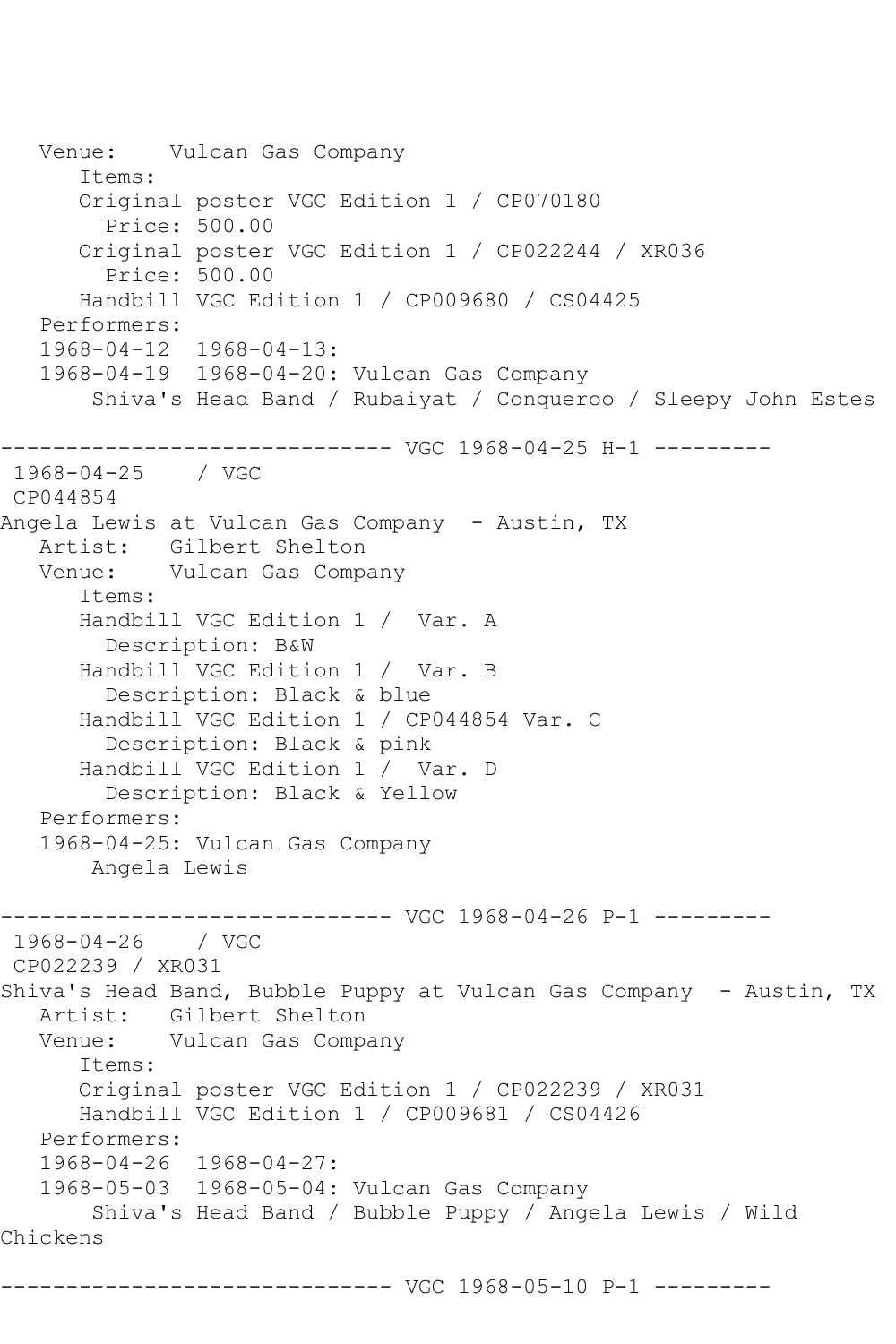1968-05-10 / VGC CP070181 Shiva's Head Band, Canned Heat Blues Band at Vulcan Gas Company - Austin, TX Artist: Gilbert Shelton Venue: Vulcan Gas Company Items: Original poster VGC Edition 1 / CP070181 Price: 500.00 Original poster VGC Edition 1 / CP022240 / XR032 Price: 500.00 Handbill VGC Edition 1 / Performers: 1968-05-10 1968-05-11: Vulcan Gas Company Shiva's Head Band / Canned Heat Blues Band / Conqueroo ------------------------------ VGC 1968-05-13 H --------- 1968-05-13 / VGC CP044860 Bubble Puppy at Vulcan Gas Company - Austin, TX Artist: Jim Franklin Venue: Vulcan Gas Company Items: Handbill VGC / CP044860 Performers: 1968-05-13: Vulcan Gas Company Bubble Puppy ------------------------------ VGC 1968-05-16 P-1 --------- 1968-05-16 / VGC CP044856 Conqueroo at Vulcan Gas Company - Austin, TX Venue: Vulcan Gas Company Items: Original poster VGC Edition 1 / CP044856 Performers: 1968-05-16: Vulcan Gas Company Conqueroo ------------------------------ VGC 1968-05-17 H-1 --------- 1968-05-17 / VGC CP044857 Zodiac Signs at Vulcan Gas Company - Austin, TX Venue: Vulcan Gas Company Items: Handbill VGC Edition 1 / CP044857 Var. A Handbill VGC Edition 1 / Var. B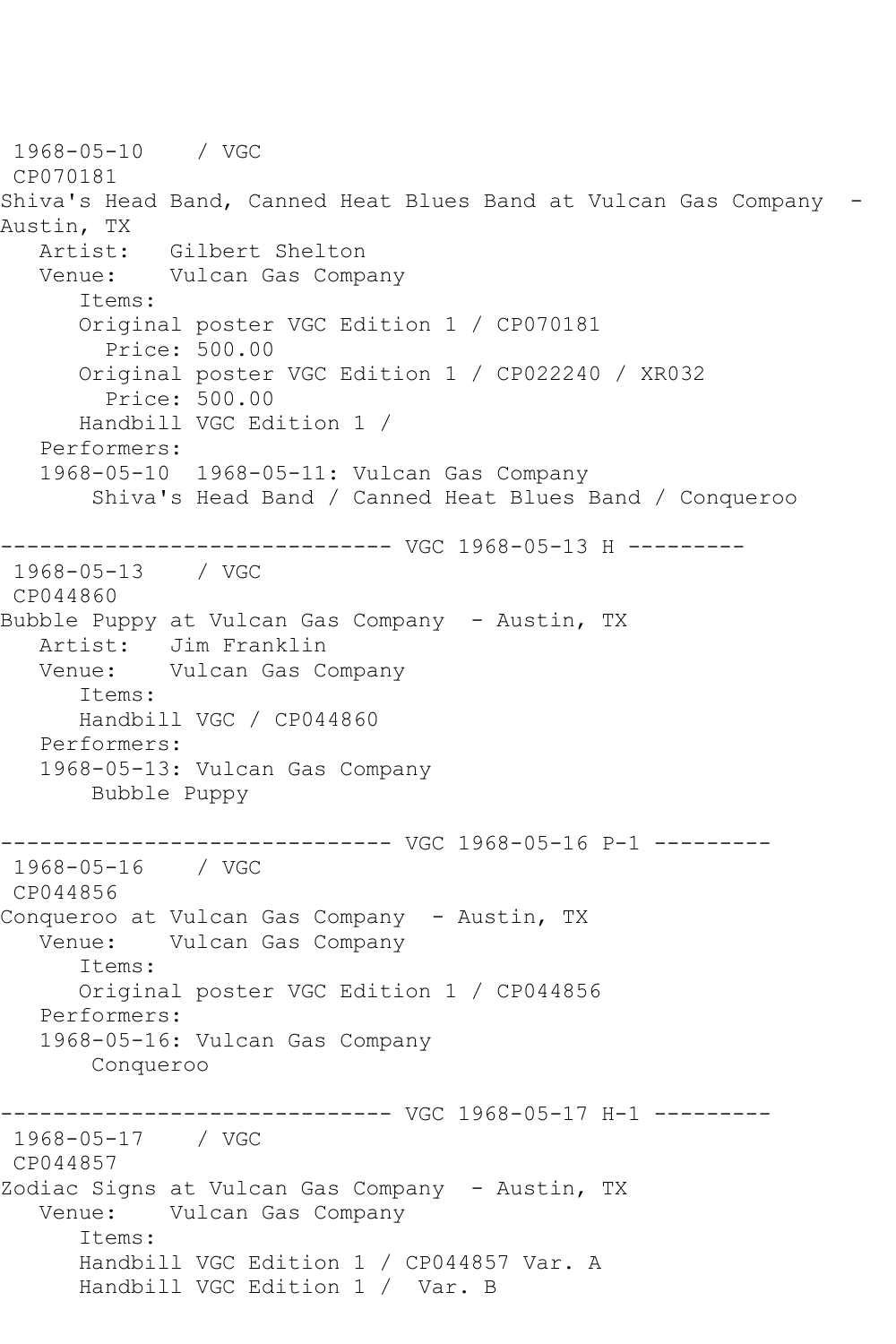Description: Uncut sheet of two Performers: 1968-05-17 1968-05-18: 1968-05-24 1968-05-25: Vulcan Gas Company Zodiac Signs ------------------------------ VGC 1968-05-24 P-1 --------- 1968-05-24 / VGC CP044859 Moby Grape, Shiva's Head Band at Vulcan Gas Company - Austin, TX Artist: Jim Franklin Venue: Vulcan Gas Company Items: Original poster VGC Edition 1 / CP044859 Handbill VGC Edition 1 / CP044858 Postcard VGC Edition 1 / Var. A Description: Postal back Postcard VGC Edition 1 / Var. B Description: Blank back Performers: 1968-05-24 1968-05-25: Vulcan Gas Company Moby Grape / Shiva's Head Band / Angela Lewis / Fabulous Rockets ------------------------------ VGC 1968-05-31 H --------- 1968-05-31 / VGC CP044861 Conqueroo, Bubble Puppy at Vulcan Gas Company - Austin, TX Venue: Vulcan Gas Company Items: Original poster / Handbill VGC / CP044861 Description: B&W Handbill VGC Edition 1 / Var. A Description: Black & yellow Handbill VGC Edition 1 / Var. B Description: Black and green Handbill VGC Edition 1 / Var. C Description: Double handbills (uncut sheet) Performers: 1968-05-31 1968-06-01: Vulcan Gas Company Conqueroo / Bubble Puppy ------------------------------ VGC 1968-06-21 P-1 --------- 1968-06-21 CP044840 William Burroughs at Vulcan Gas Company - Austin, TX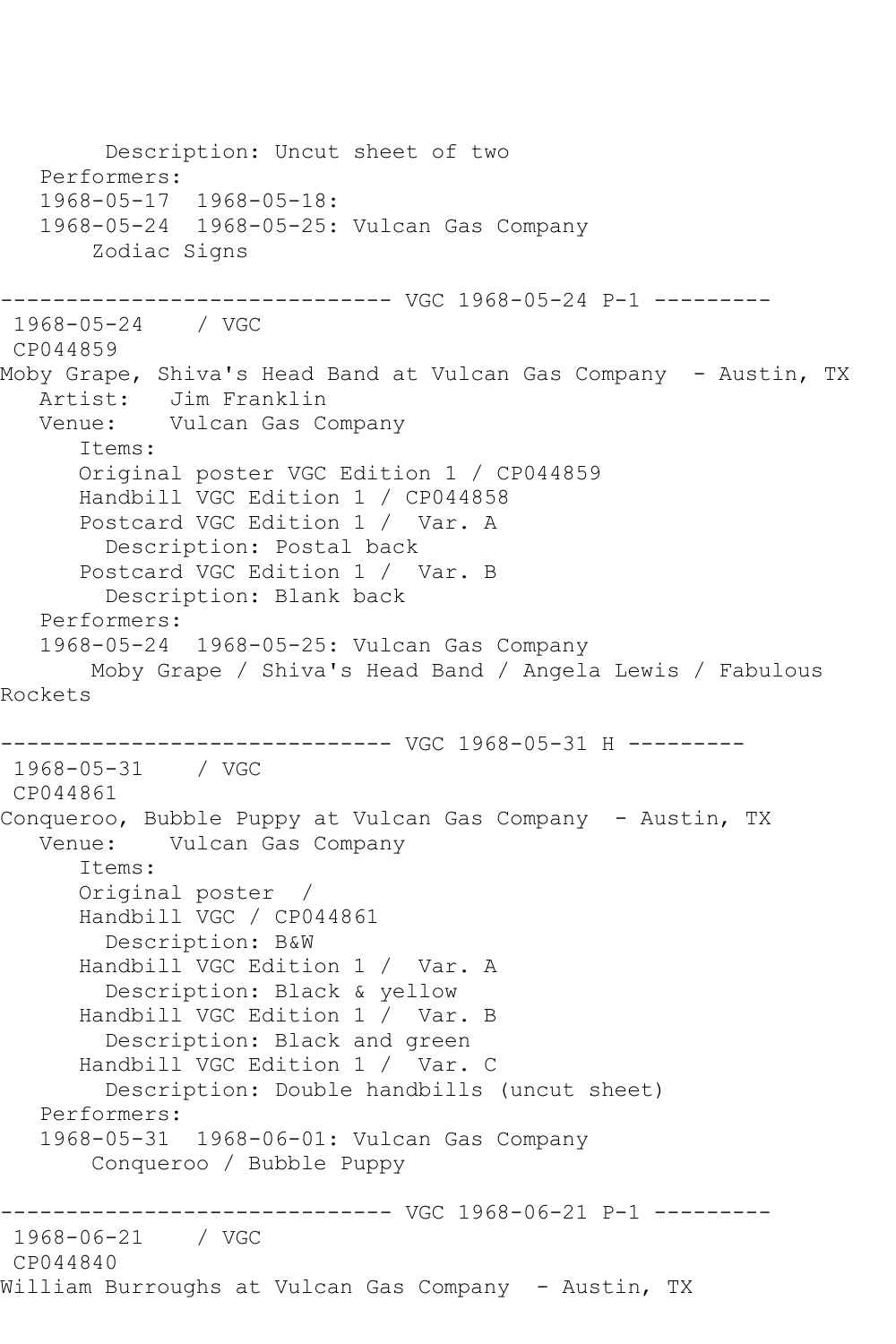Venue: Vulcan Gas Company Items: Original poster VGC Edition 1 / CP044840 Handbill VGC Edition 1 / Description: Black & yellow Handbill VGC Edition 1 / CP044839 Description: Black & pink Handbill VGC Edition 1 / Description: Black & green Performers: 1968-06-21 1968-06-22: Vulcan Gas Company William Burroughs ------------------------------ VGC 1968-06-27 H-1 --------- 1968-06-27 / VGC CP044862 Conqueroo, Bubble Puppy at Vulcan Gas Company - Austin, TX Event: Flash Comix<br>Artist: Gilbert Shelton Artist: Gilbert Shelton Venue: Vulcan Gas Company Items: Handbill VGC / Description: Black and yellow Handbill VGC Edition 1 / Var. A Description: Black & blue Handbill VGC Edition 1 / CP044862 Var. B Description: Black & pink Performers: 1968-06-27 1968-06-29: Vulcan Gas Company Conqueroo / Bubble Puppy / African Caravan / Ezmerelda'z Muzick Amuzementz ------------------------------ VGC 1968-07-05 P --------- 1968-07-05 / VGC CP044863 Johnny Winter, Bubble Puppy at Vulcan Gas Company - Austin, TX Event: Two Headed Snake Venue: Vulcan Gas Company Items: Original poster VGC / CP044863 Performers: 1968-07-05 1968-07-06: Vulcan Gas Company Johnny Winter / Bubble Puppy ------------------------------ VGC 1968-07-07 P-1 --------- 1968-07-07 / VGC CP044864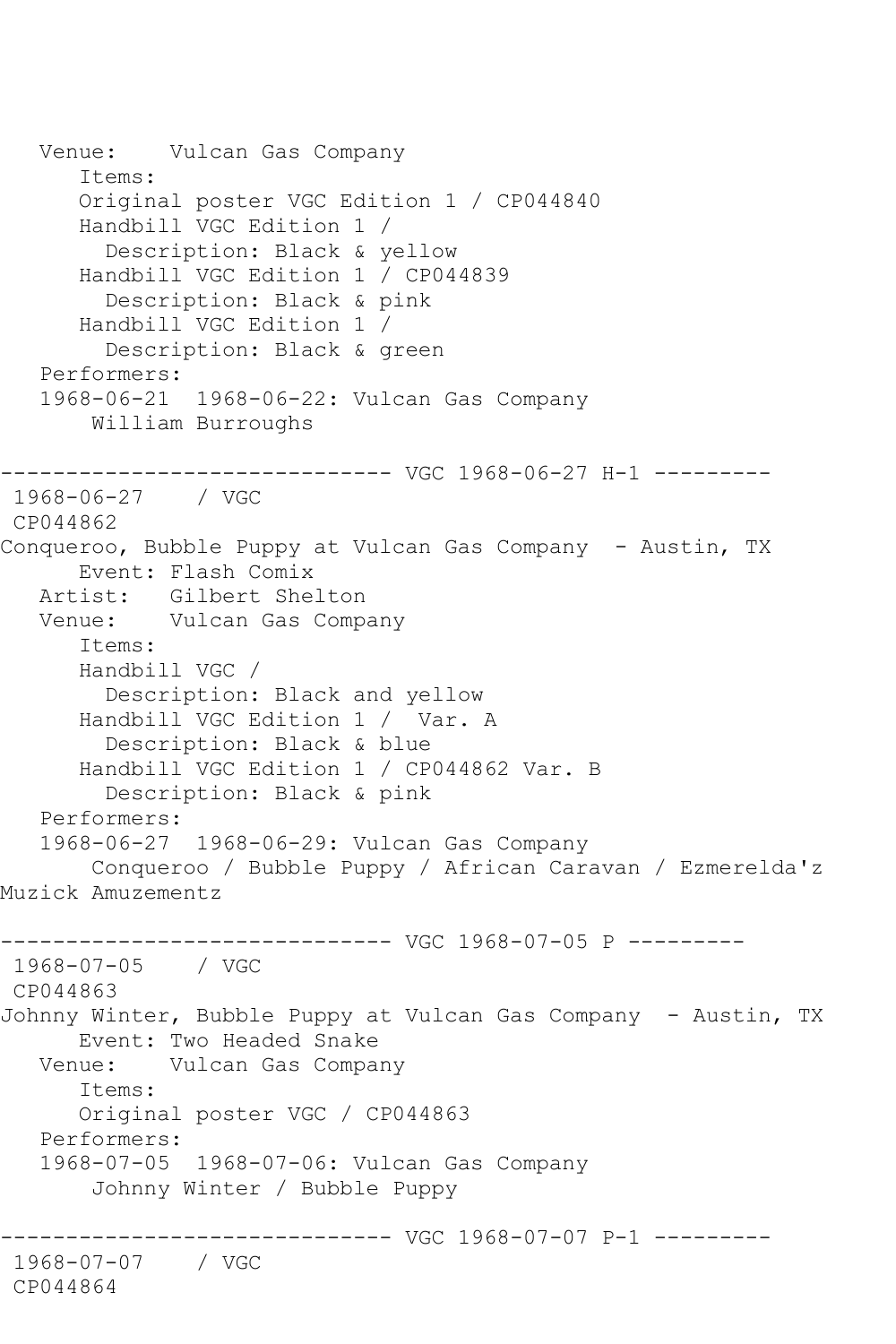Conqueroo, Winter at Vulcan Gas Company - Austin, TX Artist: Jim Franklin Venue: Vulcan Gas Company Items: Original poster VGC Edition 1 / CP044864 Handbill / Performers: 1968-07-07: Vulcan Gas Company Conqueroo / Winter / Shiva's Head Band ------------------------------ VGC 1968-07-26 H --------- 1968-07-26 / VGC CP044865 New Atlantis, Grits at Vulcan Gas Company - Austin, TX Artist: Jim Fowler Venue: Vulcan Gas Company Items: Handbill VGC / CP044865 Performers: 1968-07-26 1968-07-27: Vulcan Gas Company New Atlantis / Grits ------------------------------ VGC-3.121 1968-08-02 P --------- 1968-08-02 / VGC 3.121 CP070186 Muddy Waters at Vulcan Gas Company - Austin, TX Event: Come Bathe in Cool Muddy Waters Venue: Vulcan Gas Company Promoter: Book: Art of Rock Items: Original poster VGC-3.121 / CP070186 Description: Poster on newsprint Original poster VGC-3.121 Edition 1 / CP001758 / 1781 Description: Poster on newsprint Handbill VGC-3.121 Edition 1 / CP022247 / XR039 (8-1/2 x 11) Performers: 1968-08-02 1968-08-03: Vulcan Gas Company Muddy Waters ------------------------------ VGC 1968-08-16 H-1 --------- 1968-08-16 / VGC CP044866 Winter, New Atlantis at Vulcan Gas Company - Austin, TX Artist: Jim Franklin Venue: Vulcan Gas Company Items: Handbill VGC Edition 1 / CP044866 Var. A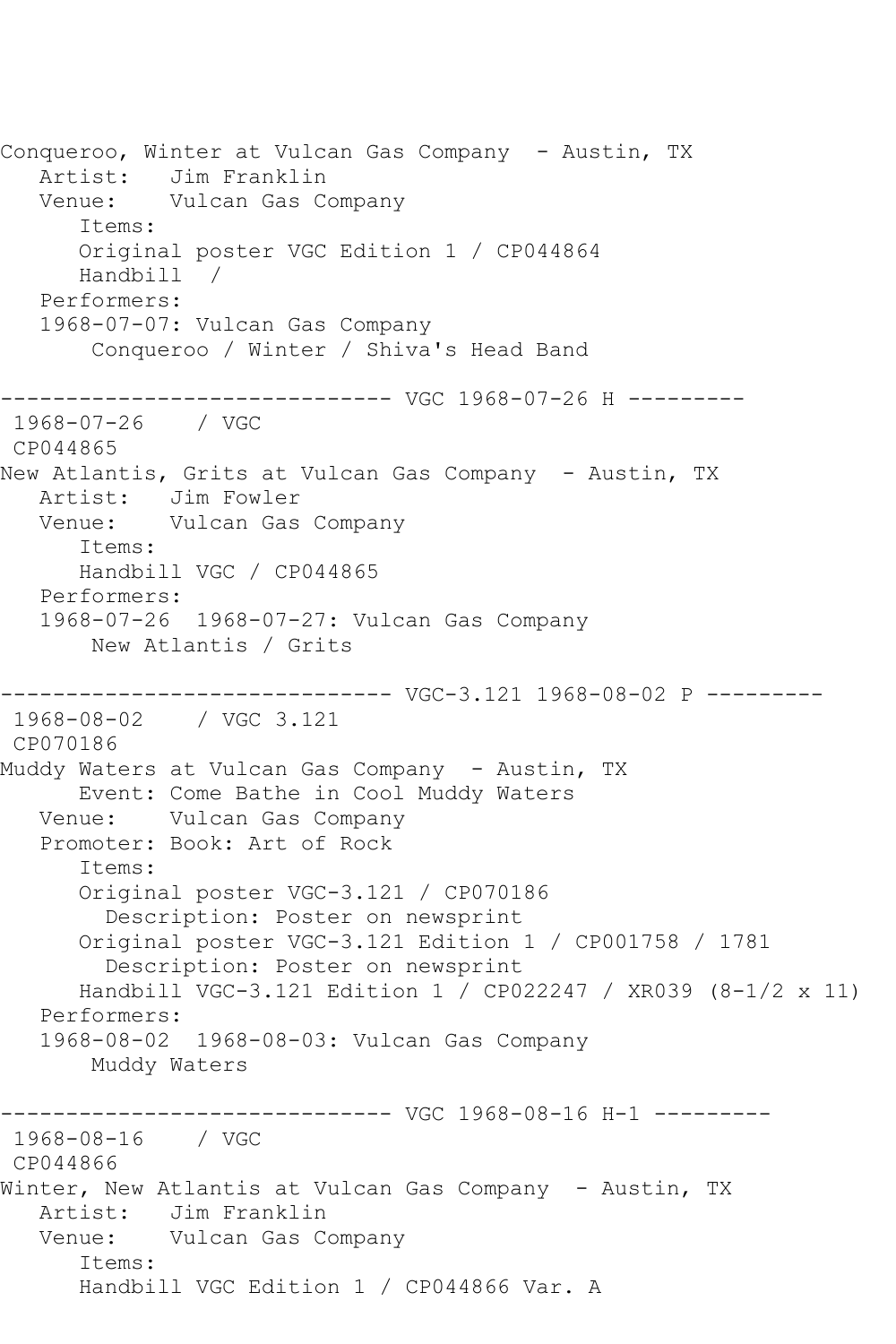Description: Black & pink Handbill VGC Edition 1 / Var. B Description: Yellow & pink Performers: 1968-08-16: Vulcan Gas Company Winter / New Atlantis / 1948 / Zachery Thaks ------------------------------ VGC 1968-08-29 P --------- 1968-08-29 / VGC CP044867 Stacy, 13th Floor Elevators at Vulcan Gas Company - Austin, TX Artist: Gilbert Shelton Venue: Vulcan Gas Company Items: Original poster VGC / CP044867 Performers: 1968-08-29 1968-08-31: Vulcan Gas Company Stacy / 13th Floor Elevators / New Atlantis ------------------------------ VGC 1968-09-06 H-1 --------- 1968-09-06 / VGC CP044868 Bubble Puppy, Zig-Zag Quartet at Vulcan Gas Company - Austin, TX Artist: Jim Franklin Venue: Vulcan Gas Company Items: Handbill VGC Edition 1 / CP044868 Description: Has design on reverse Performers: 1968-09-06 1968-09-07: Vulcan Gas Company Bubble Puppy / Zig-Zag Quartet ------------------------------ VGC 1968-09-12 H-1 --------- 1968-09-12 / VGC CP044869 Grits, New Atlantis at Vulcan Gas Company - Austin, TX Venue: Vulcan Gas Company Items: Handbill VGC Edition 1 / CP044869 Var. A Description: Wite, blue (on register) (6 x 10) Handbill VGC Edition 1 / Var. B Description: Red, white, blue (off register) (6 x 10) Performers: 1968-09-12 1968-09-14: Vulcan Gas Company Grits / New Atlantis ------------------------------ VGC 1968-09-20 H ---------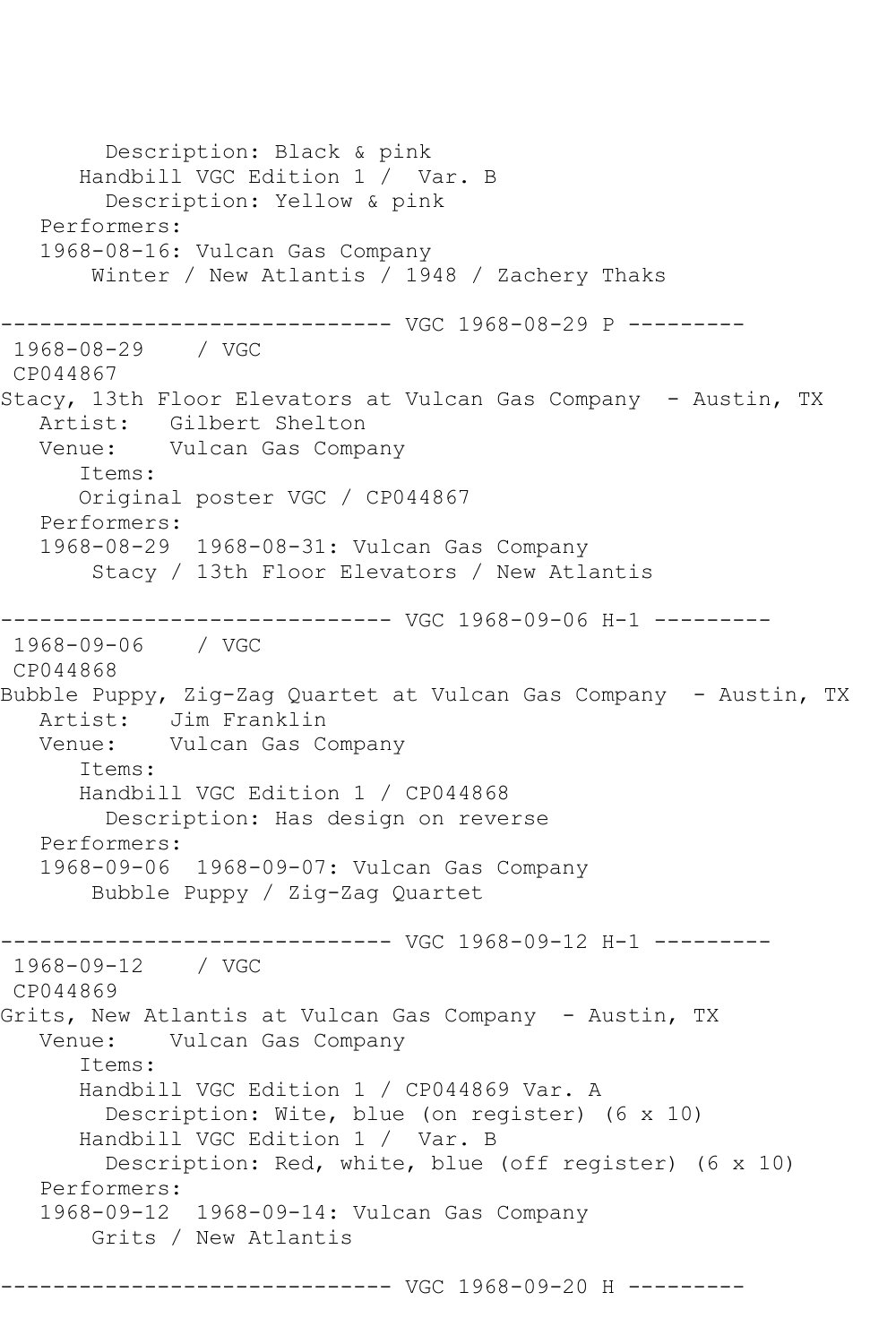1968-09-20 / VGC CP044870 Winter, Endel St. Cloud at Vulcan Gas Company - Austin, TX Artist: Jim Franklin<br>Venue: Vulcan Gas C Vulcan Gas Company Items: Handbill VGC / CP044870 Handbill VGC / Performers: 1968-09-20 1968-09-21: Vulcan Gas Company Winter / Endel St. Cloud ------------------------------ VGC-3.122 1968-09-27 P-1 --------- 1968-09-27 / VGC 3.122 CP001793 / 1815 Joe Williams, Sky Blues at Vulcan Gas Company - Austin, TX Notes: This item appears in the Art of Rock book, plate no. 3.122 Event: Concert Dance Lite Show<br>Artist: Jim Franklin Jim Franklin Venue: Vulcan Gas Company Promoter: Book: Art of Rock Items: Original poster VGC-3.122 Edition 1 / CP001793 / 1815 AORPlate: 3.122 Handbill VGC-3.122 Edition 1 / CP070047 AORPlate: 3.122 Performers: 1968-09-27 1968-09-28: Vulcan Gas Company Joe Williams / Sky Blues ------------------------------ VGC 1968-09-29 P-1 --------- 1968-09-29 / VGC CP044871 New Atlantis, Lavender Hill Express at Vulcan Gas Company - Austin, TX Notes: Not technically a Vulcan Gas show. This is the first poster where Jim Franklin creates an amage of an armadillo. Artist: Jim Franklin Venue: Vulcan Gas Company Items: Original poster VGC Edition 1 / CP044871 Performers: 1968-09-29: Vulcan Gas Company New Atlantis / Lavender Hill Express / Texas Pacific / Eternal Life Corporation / Georgetown Medical Band ------------------------------ VGC 1968-10-10 H ---------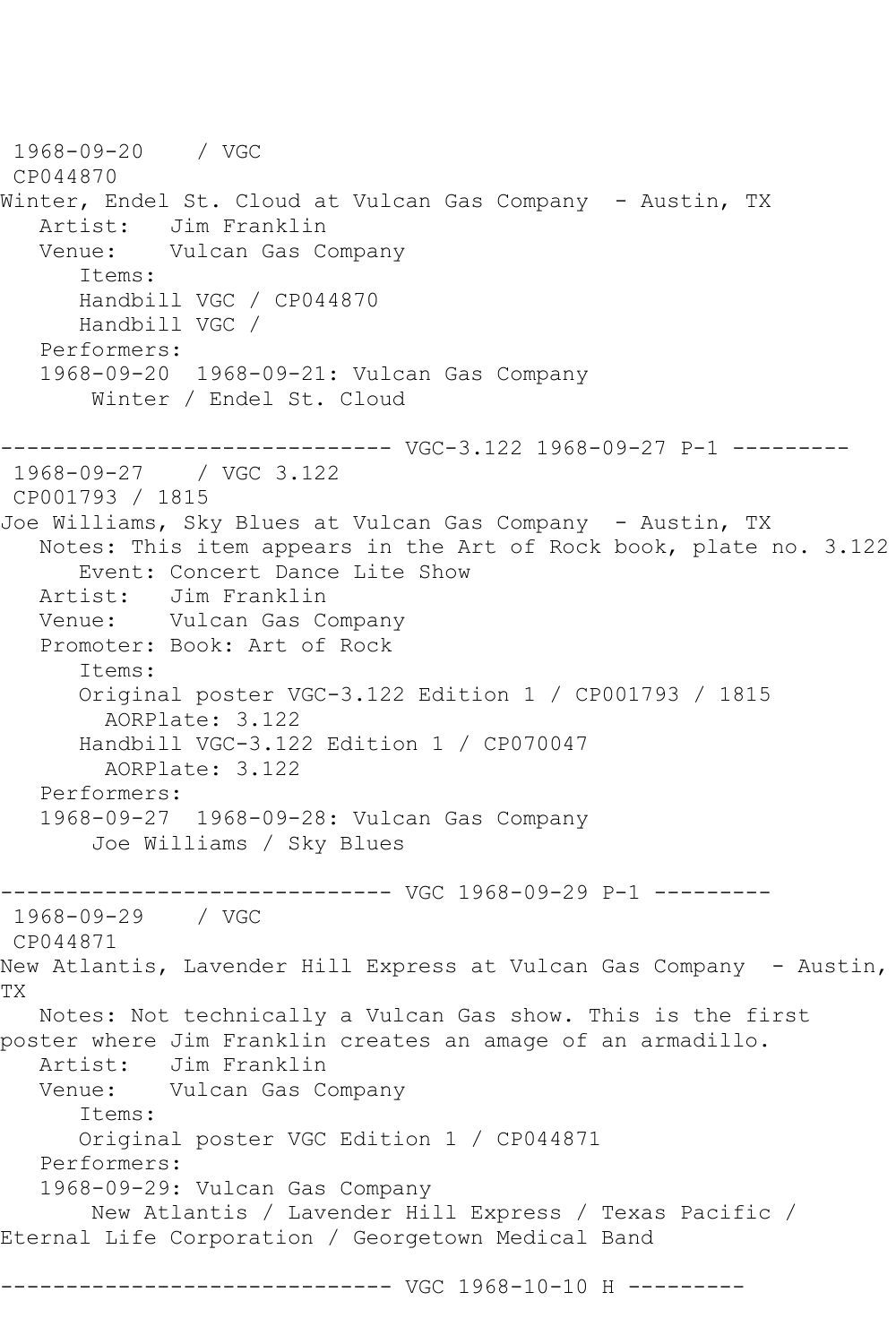1968-10-10 / VGC CP044872 New Atlantis, Winter at Vulcan Gas Company - Austin, TX Venue: Vulcan Gas Company Items: Handbill VGC / CP044872 Performers: 1968-10-10 1968-10-12: Vulcan Gas Company New Atlantis / Winter ------------------------------ VGC 1968-10-13 P-1 --------- 1968-10-13 / VGC CP044873 Steppenwolf at Vulcan Gas Company - Austin, TX Venue: Vulcan Gas Company Items: Original poster VGC Edition 1 / CP044873 Performers: 1968-10-13: Vulcan Gas Company Steppenwolf ------------------------------ VGC 1968-10-17 H-1 --------- 1968-10-17 / VGC CP001052 / 1069 Shiva's Head Band, New Atlantis at Vulcan Gas Company - Austin, TX Artist: Jim Franklin Venue: Vulcan Gas Company Items: Original poster VGC Edition 1 / CP044874 Handbill VGC Edition 1 / CP001052 / 1069 Performers: 1968-10-17 1968-10-19: Vulcan Gas Company Shiva's Head Band / New Atlantis / Winter ------------------------------ VGC 1968-10-31 H --------- 1968-10-31 / VGC CP044875 Shiva's Head Band, Grits at Vulcan Gas Company - Austin, TX Artist: Jim Franklin Venue: Vulcan Gas Company Items: Handbill VGC / CP044875 Performers: 1968-10-31 1968-11-02: Vulcan Gas Company Shiva's Head Band / Grits ------------------------------ VGC 1968-11-08 H-1 ---------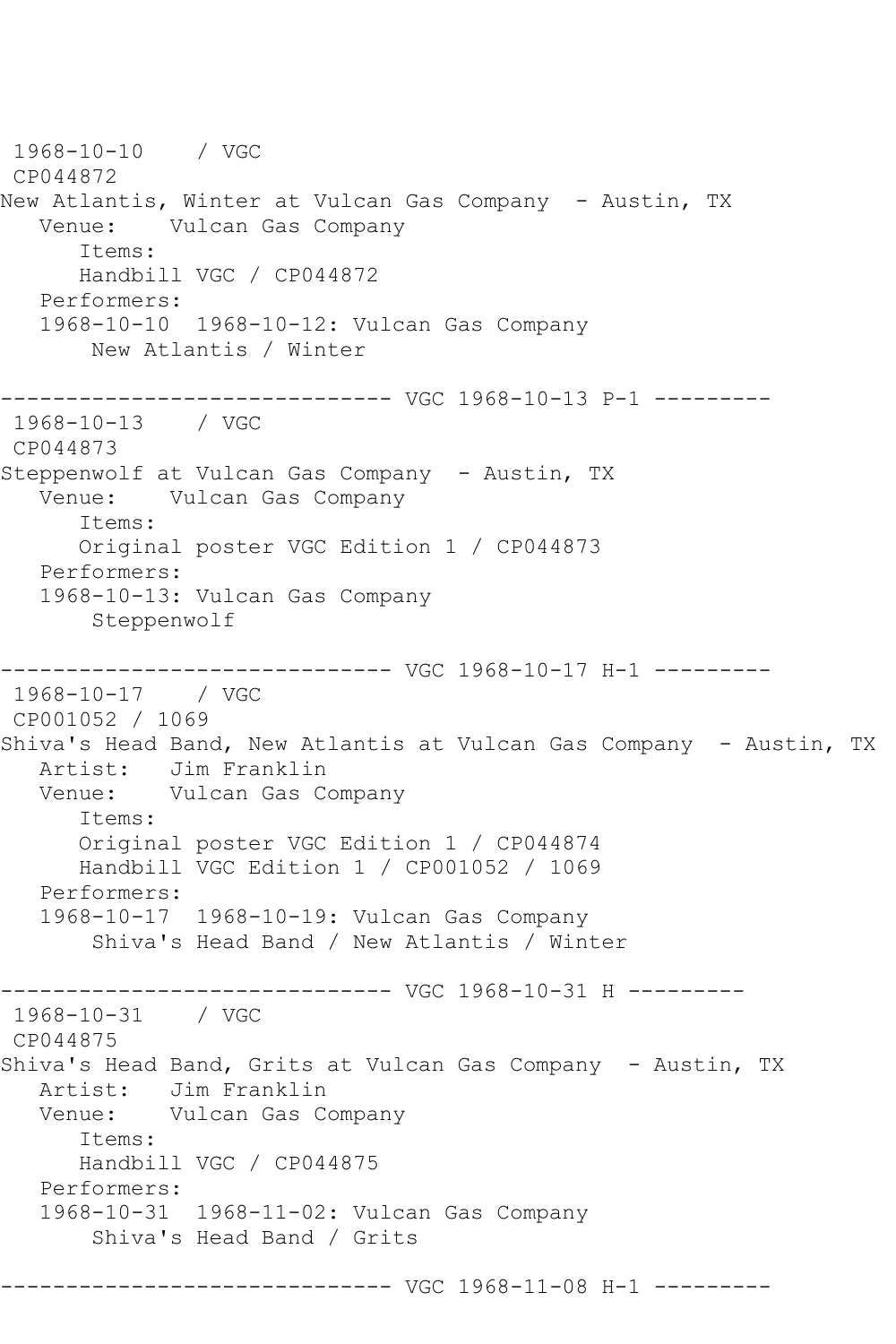1968-11-08 / VGC CP044876 Steve Miller Blues Band, New Atlantis at Vulcan Gas Company - Austin, TX Notes: Hanbill also used as a mailer. Artist: Jim Franklin Venue: Vulcan Gas Company Items: Handbill VGC Edition 1 / CP044876 Var. A Description: Thin stock Handbill VGC Edition 1 / Var. B Description: Thick stock Handbill VGC Edition 1 / Var. C Description: Thin or thick stock, white border at top Performers: 1968-11-08 1968-11-09: 1968-11-15 1968-11-16: Vulcan Gas Company Steve Miller Blues Band / New Atlantis / Shiva's Head Band / Freddie King / Winter ------------------------------ VGC 1968-11-14 H-1 --------- 1968-11-14 / VGC CP001794 / 1816 Sunnyland Special, Birth at Vulcan Gas Company - Austin, TX Benefit: Bail Fund Benefit: Sunnyland Special at Vulcan Gas Co, Austin, TX Artist: Jim Franklin Venue: Vulcan Gas Company Items: Handbill VGC Edition 1 / CP001794 / 1816 Performers: 1968-11-14 1968-11-15: Vulcan Gas Company Sunnyland Special / Birth ------------------------------ VGC 1968-11-14 H --------- 1968-11-14 / VGC CP044878 Texas Pacific, Blues Bag at Vulcan Gas Company - Austin, TX Artist: Jim Franklin<br>Venue: Vulcan Gas Co Vulcan Gas Company Items: Handbill VGC / CP044878 Performers: 1968-11-14 1968-11-15: Vulcan Gas Company Texas Pacific / Blues Bag ------------------------------ VGC 1968-11-21 P-1 ---------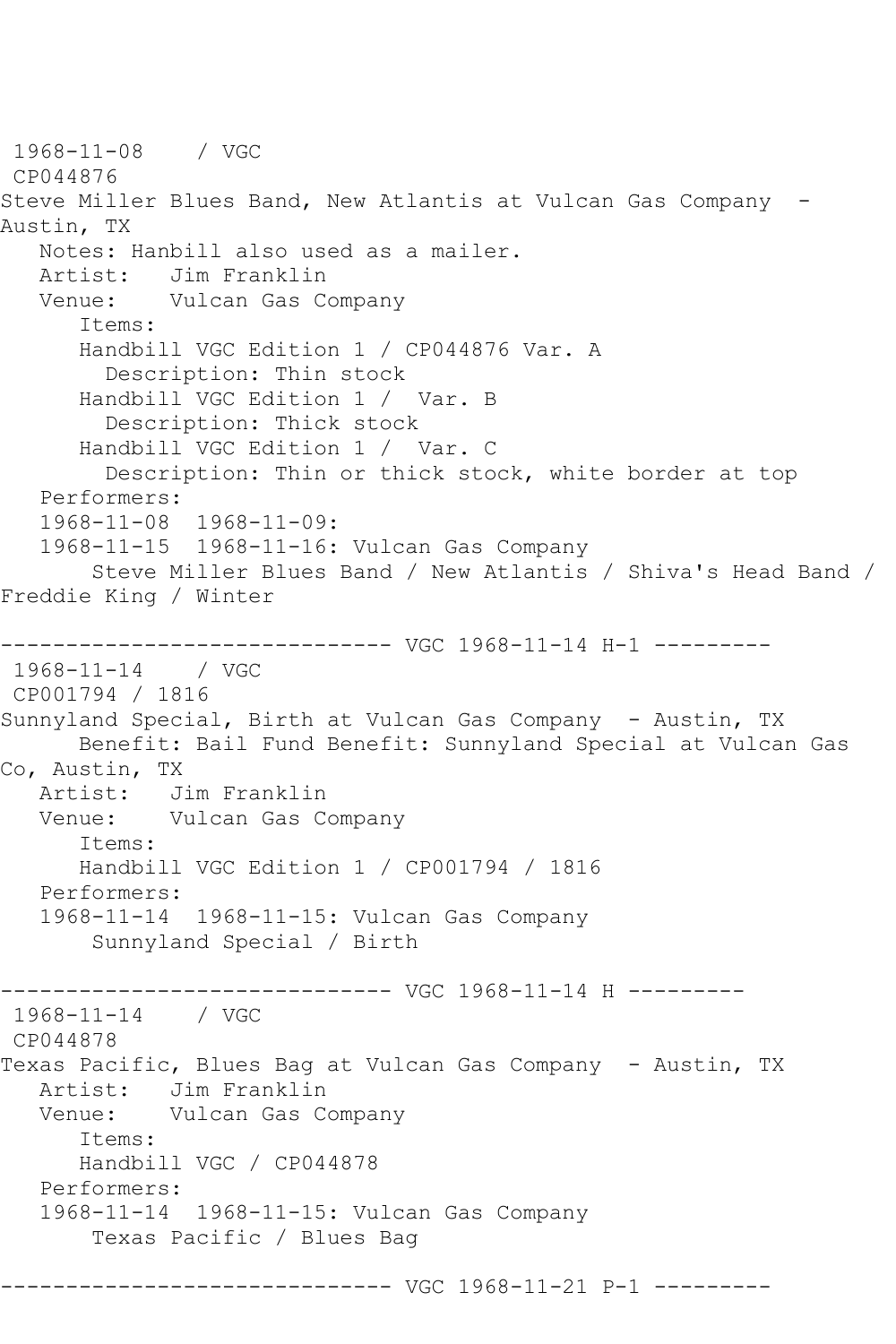1968-11-21 / VGC CP009659 / CS04404 Big Brother and the Holding Company, Janis Joplin at Vulcan Gas Company - Austin, TX Artist: Jim Franklin Venue: Vulcan Gas Company Items: Original poster VGC Edition 1 / CP009659 / CS04404 Handbill VGC Edition 1 / Var. A Description: Two color variations exists Handbill VGC Edition 1 / Var. B Description: Two color variations exists Performers: 1968-11-21: Vulcan Gas Company Big Brother and the Holding Company / Janis Joplin / Shiva's Head Band / Winter ------------------------------ VGC 1968-11-22 ®-1 --------- 1968-11-22 / VGC Mance Lipscomb, Shiva's Head Band at Vulcan Gas Company - Austin, TX Venue: Vulcan Gas Company Items: VGC Edition 1 / Performers: 1968-11-22 1968-11-23: Vulcan Gas Company Mance Lipscomb / Shiva's Head Band ------------------------------ VGC 1968-11-28 H --------- 1968-11-28 / VGC CP044879 Children, New Atlantis at Vulcan Gas Company - Austin, TX Artist: Jim Franklin Venue: Vulcan Gas Company Items: Handbill VGC / CP044879 Performers: 1968-11-28 1968-11-29: Vulcan Gas Company Children / New Atlantis ------------------------------ VGC 1968-12-06 H-1 --------- 1968-12-06 / VGC CP044880 Shiva's Head Band, Bubble Puppy at Vulcan Gas Company - Austin, TX Artist: Jim Franklin Venue: Vulcan Gas Company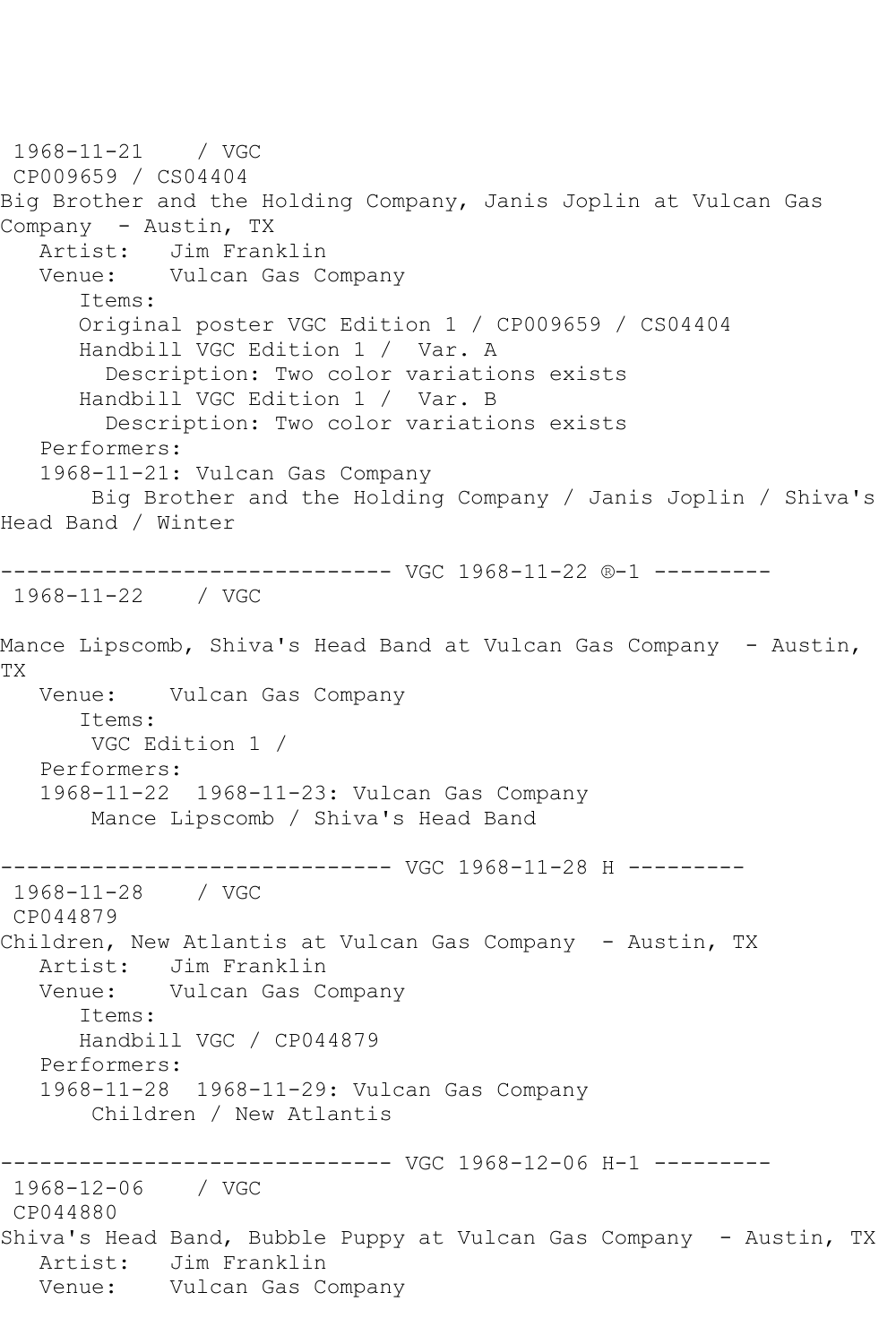Items: Handbill VGC Edition 1 / CP044880 Var. A Description: B&W Handbill VGC Edition 1 / Var. B Description: Color Performers: 1968-12-06 1968-12-07: Vulcan Gas Company Shiva's Head Band / Bubble Puppy ------------------------------ VGC 1968-12-13 H --------- 1968-12-13 / VGC CP044881 Texas, New Atlantis at Vulcan Gas Company - Austin, TX Artist: Jim Franklin Venue: Vulcan Gas Company Items: Handbill VGC / CP044881 Performers: 1968-12-13 1968-12-14: Vulcan Gas Company Texas / New Atlantis / Texas Pacific ------------------------------ VGC 1968-12-14 P-1 --------- 1968-12-14 / VGC CP044882 Vulcan Gas Company - Austin, TX Venue: Vulcan Gas Company Items: Original poster VGC Edition 1 / CP044882 Performers: 1968-12-14: Vulcan Gas Company ------------------------------ VGC 1968-12-20 H --------- 1968-12-20 / VGC CP044883 New Atlantis, Johnny Winter at Vulcan Gas Company [Austin, TX] Private Notes: Misc HB-1 \* A-, 30.00@ Venue: Vulcan Gas Company Items: Handbill VGC / CP044883 (9 x 9) Price: 30.00 Performers: 1968-12-20 1968-12-21: Vulcan Gas Company New Atlantis / Johnny Winter ------------------------------ VGC 1968-12-31 H-1 --------- 1968-12-31 / VGC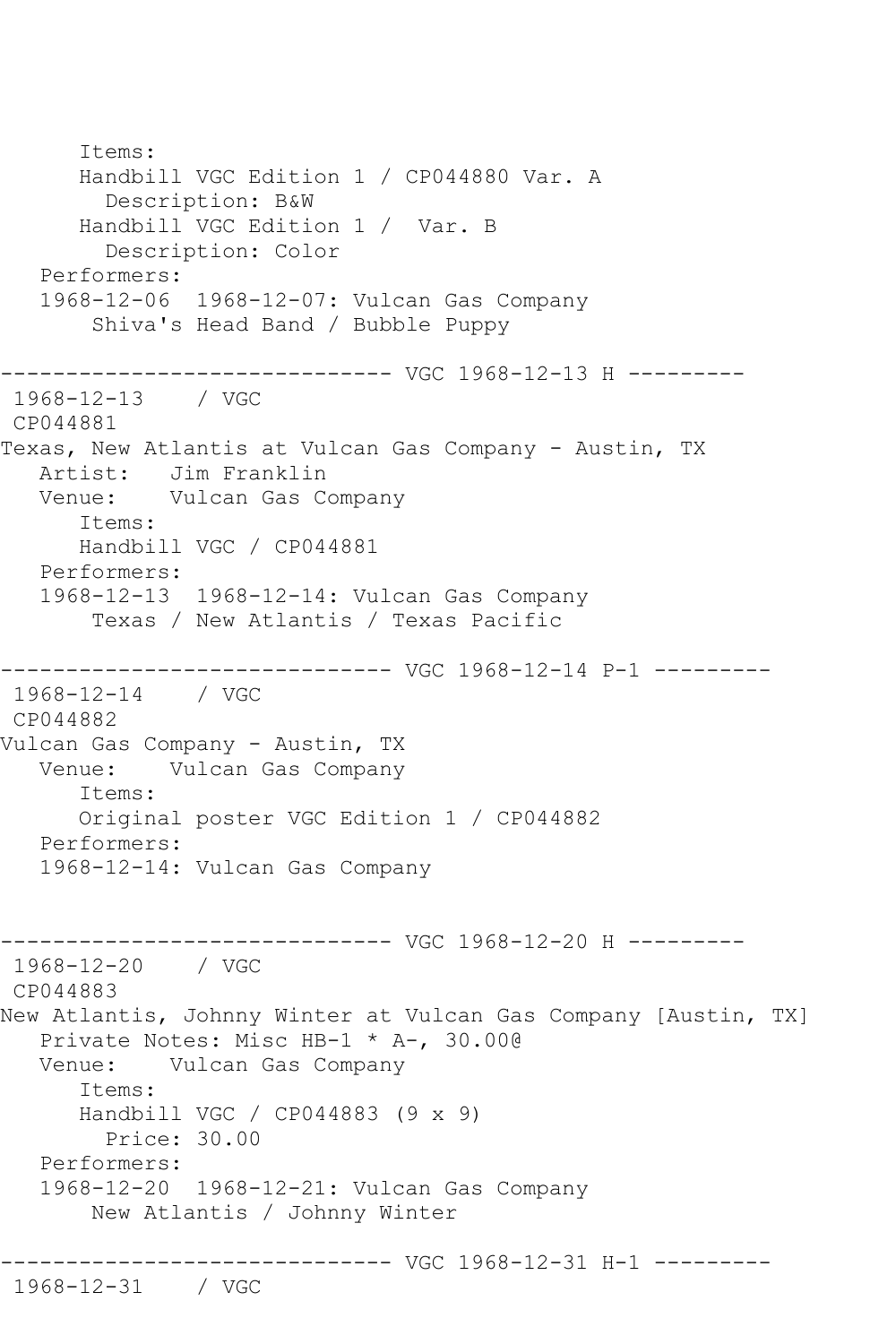CP044833 Shiva's Head Band, Winter at Vulcan Gas Company - Austin, TX Artist: Tony Bell Venue: Vulcan Gas Company Items: Handbill VGC Edition 1 / CP044833 Var. A Description: B&W Handbill VGC Edition 1 / Var. B Description: Black & Yellow Performers: 1968-12-31: Vulcan Gas Company Shiva's Head Band / Winter ------------------------------ VGC 1969-01-01 H --------- 1969-01-01 / VGC CP044884 Johnny Winter at Vulcan Gas Company - Austin, TX Notes: record release, not a gig. Artist: Jim Franklin Venue: Vulcan Gas Company Items: Handbill VGC / CP044884 Performers: 1969-01-01: Vulcan Gas Company Johnny Winter ------------------------------ VGC 1969-01-17 H-1 --------- 1969-01-17 / VGC CP044885 Big Joe Williams at Vulcan Gas Company - Austin, TX Venue: Vulcan Gas Company Items: Handbill VGC Edition 1 / CP044885 Description: B&W Performers: 1969-01-17 1969-01-18: Vulcan Gas Company Big Joe Williams ------------------------------ VGC 1969-01-30 H-1 --------- 1969-01-30 / VGC CP001239 / 1254 John Lee Hooker, Shiva's Head Band at Vulcan Gas Company - Austin, TX Artist: Jack Jaxon Venue: Vulcan Gas Company Items: Handbill VGC Edition 1 / CP001239 / 1254 Var. A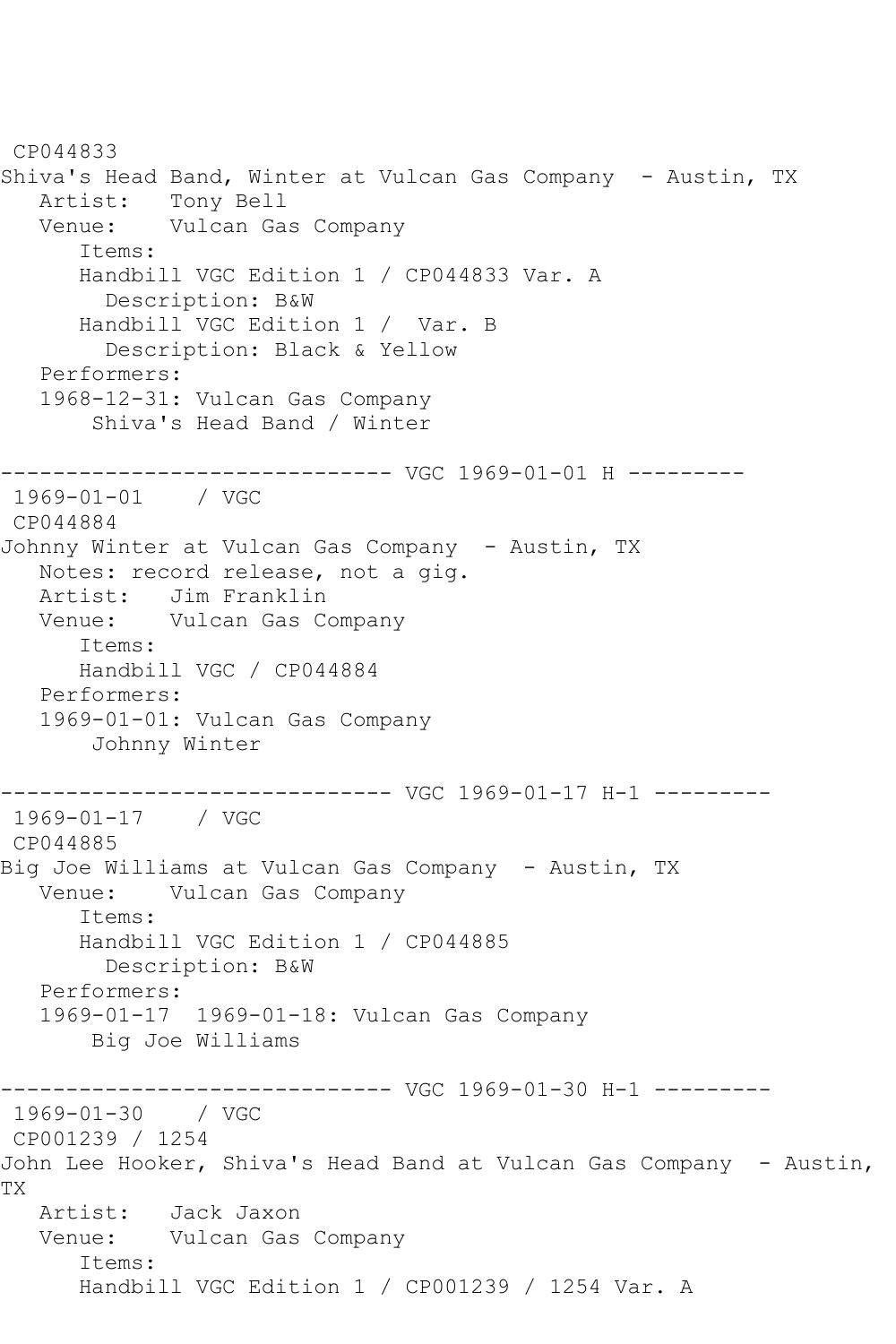Description: Orange, blue, white, message on reverese Notes: Two color variants and different printing on reverse side. One has printing on back and one does not. Also exists as a mailer. Handbill VGC Edition 1 / Var. B Description: Red, orange, blue, white Handbill VGC Edition 1 / Var. C Description: Red, orange, blue, white, message on reverse Handbill VGC Edition 1 / Var. D Description: Red, orange, blue, white, message on reverse Performers: 1969-01-30 1969-01-31: Vulcan Gas Company John Lee Hooker / Shiva's Head Band ------------------------------ VGC-3.125 1969-02-21 H-1 --------- 1969-02-21 / VGC 3.125 CP009674 / CS04419 Fugs, Shiva's Head Band at Vulcan Gas Company - Austin, TX Notes: This item appears in the Art of Rock book, plate no. 3.125 Artist: Jim Franklin Venue: Vulcan Gas Company Promoter: Book: Art of Rock Items: Handbill VGC-3.125 Edition 1 / CP009674 / CS04419 AORPlate: 3.125 Price: 150.00 VGC-3.125 / CP001757 / 1780 AORPlate: 3.125 Performers: 1969-02-21 1969-02-22: Vulcan Gas Company Fugs / Shiva's Head Band ------------------------------ VGC 1969-02-22 H-1 ---------  $1969 - 02 - 22$ CP009674 / CS04419 Fugs, Shiva's Head Band at Vulcan Gas Company - Austin, TX Venue: Vulcan Gas Company Items: Handbill VGC Edition 1 / CP009674 / CS04419 Performers: 1969-02-22: Vulcan Gas Company Fugs / Shiva's Head Band ------------------------------ VGC 1969-02-28 H-1 --------- 1969-02-28 CP044886 Texa at Vulcan Gas Company - Austin, TX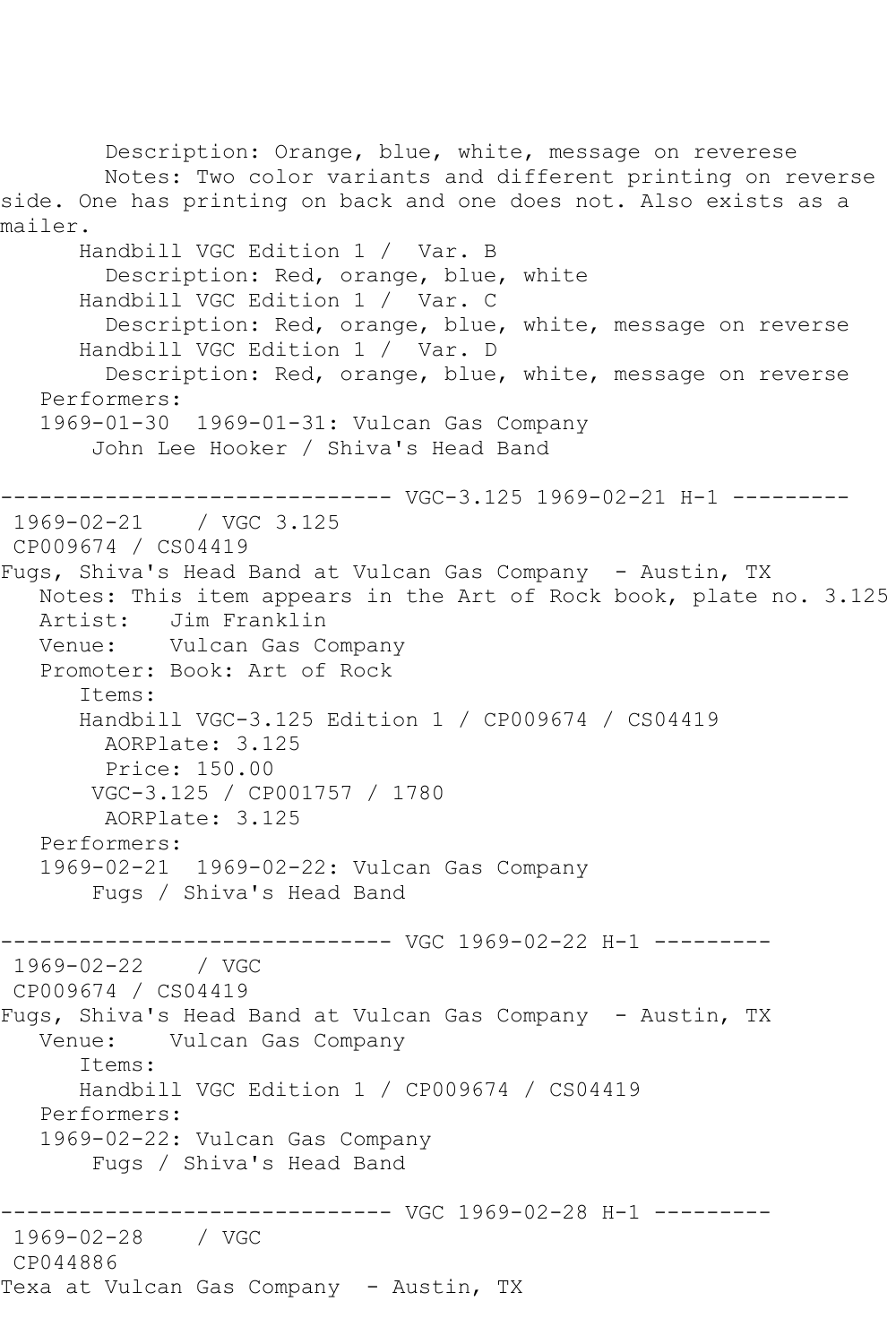Venue: Vulcan Gas Company Items: Handbill VGC Edition 1 / CP044886 Description: B&W Performers: 1969-02-28 1969-03-01: Vulcan Gas Company Texa ------------------------------ VGC 1969-03-07 H --------- 1969-03-07 / VGC CP044887 New Atlantis, Untouchables at Vulcan Gas Company - Austin, TX Artist: John Shelton Venue: Vulcan Gas Company Items: Handbill VGC / CP044887 Performers: 1969-03-07 1969-03-08: Vulcan Gas Company New Atlantis / Untouchables / Texas Rangers ------------------------------ VGC 1969-03-14 H-1 --------- 1969-03-14 / VGC CP044888 Jimmy Reed, Onion Creek at Vulcan Gas Company - Austin, TX Artist: John Shelton Venue: Vulcan Gas Company Items: Handbill VGC Edition 1 / CP044888 Var. A Description: White border at top Handbill VGC Edition 1 / Var. B Description: No white border Performers: 1969-03-14: Vulcan Gas Company Jimmy Reed / Onion Creek / Big Mama Thornton / New Atlantis / Mustangs / Georgetown Medical Band ------------------------------ VGC 1969-03-21 P --------- 1969-03-21 / VGC CP070183 Big Mama Thornton, New Atlantis at Vulcan Gas Company - Austin, TX Artist: Jim Franklin Venue: Vulcan Gas Company Items: Original poster VGC / CP070183 Handbill VGC Edition 1 / CP019840 / XI014 Description: White border at top Handbill VGC Edition 1 /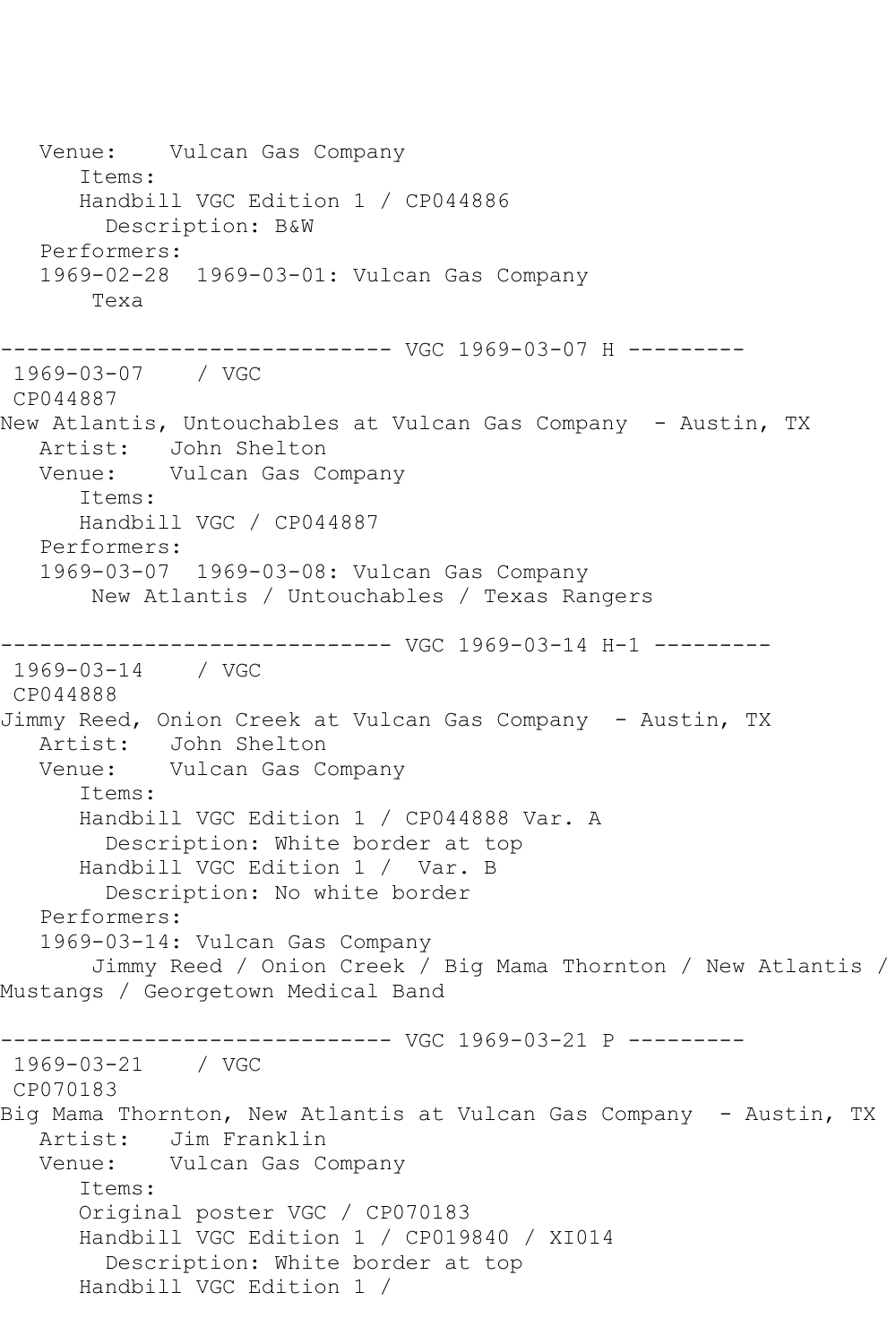Description: No white border at top Performers: 1969-03-21 1969-03-22: Vulcan Gas Company Big Mama Thornton / New Atlantis ------------------------------ VGC 1969-03-28 H --------- 1969-03-28 / VGC CP044889 Mustangs, Georgetown Medical Band at Vulcan Gas Company - Austin, TX Artist: Jim Franklin Venue: Vulcan Gas Company Items: Handbill VGC / CP044889 Performers: 1969-03-28 1969-03-29: 1969-04-04 1969-04-05: Vulcan Gas Company Mustangs / Georgetown Medical Band ------------------------------ VGC 1969-04-11 H --------- 1969-04-11 / VGC CP044914 Shiva's Head Band, Sunnyland Special at Vulcan Gas Company - Austin, TX<br>:Venue Vulcan Gas Company Items: Handbill VGC / CP044914 Performers: 1969-04-11 1969-04-12: Vulcan Gas Company Shiva's Head Band / Sunnyland Special ------------------------------ VGC 1969-04-18 H --------- 1969-04-18 / VGC CP044890 Fred McDowell, Texas Rangers at Vulcan Gas Company - Austin, TX Venue: Vulcan Gas Company Items: Handbill VGC / CP044890 Performers: 1969-04-18 1969-04-19: Vulcan Gas Company Fred McDowell / Texas Rangers ------------------------------ VGC 1969-04-25 H --------- 1969-04-25 / VGC CP044891 Sunnyland Special at Vulcan Gas Company - Austin, TX Artist: John Shelton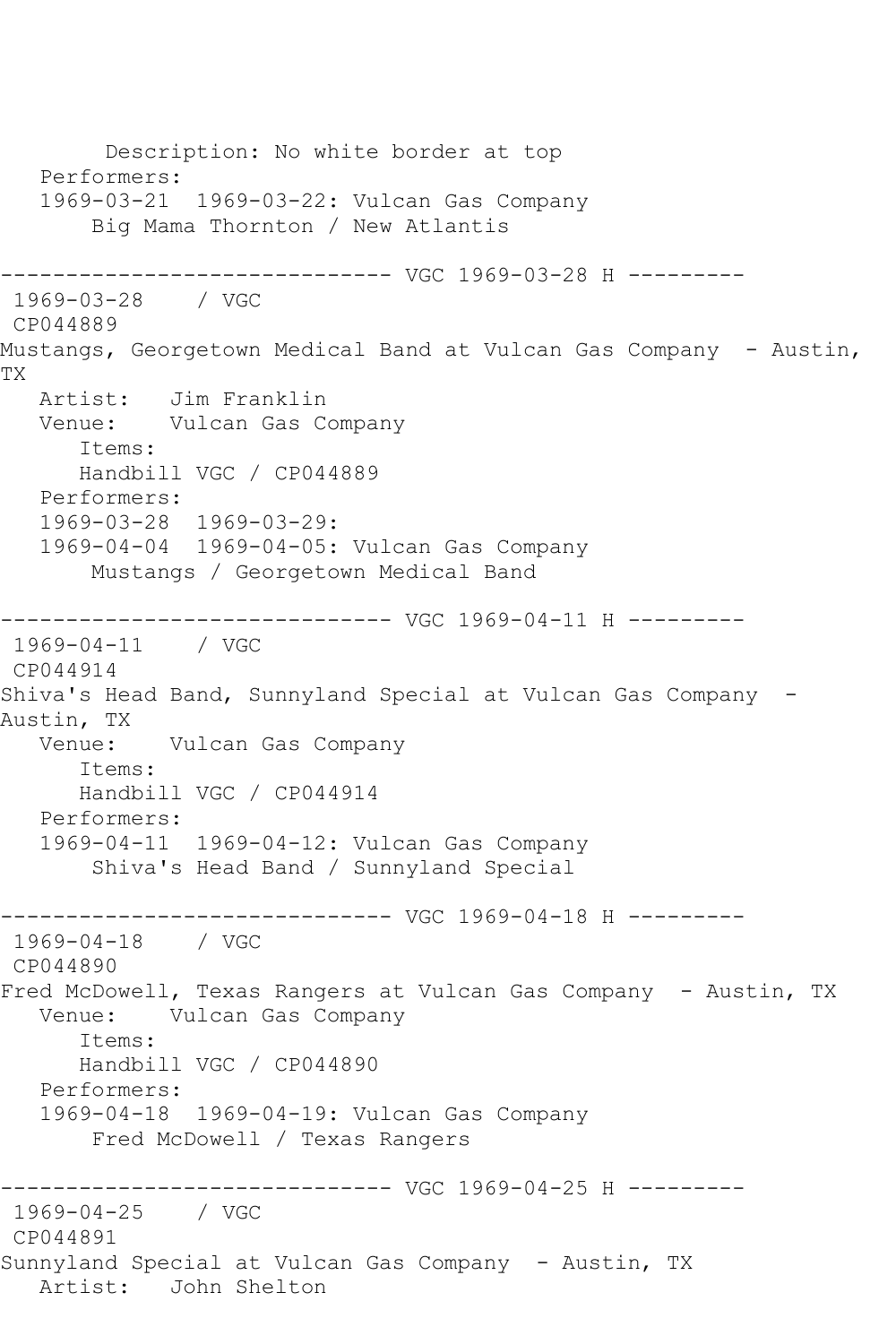Venue: Vulcan Gas Company Items: Handbill VGC / CP044891 Performers: 1969-04-25 1969-04-26: Vulcan Gas Company Muddy Waters Sunnyland Special ------------------------------ VGC 1969-05-02 H-1 --------- 1969-05-02 / VGC CP044893 Shiva's Head Band at Vulcan Gas Company - Austin, TX Venue: Vulcan Gas Company Items: Handbill VGC Edition 1 / CP044893 Handbill VGC Edition 1 / Description: Blue on handbill is lighter and revese is text VGC Edition 1 / CP044892 Description: Original art Performers: 1969-05-02 1969-05-03: Vulcan Gas Company Shiva's Head Band ------------------------------ VGC 1969-05-08 H --------- 1969-05-08 / VGC CP044855 Shiva's Head Band, Mustangs at Vulcan Gas Company - Austin, TX Event: Benefit for the Vulcan Gas Company Artist: Jim Franklin Venue: Vulcan Gas Company Items: Handbill VGC / CP044855 Performers: 1969-05-08: Vulcan Gas Company Shiva's Head Band / Mustangs / Sunnyland Special ------------------------------ VGC 1969-05-09 P-1 --------- 1969-05-09 / VGC CP044894 Mance Lipscomb at Vulcan Gas Company - Austin, TX Benefit: Benefit for Mance Lipscomb at the Vulcan Gas Company Venue: Vulcan Gas Company Items: Original poster VGC Edition 1 / CP044894 Description: Reverse of VGC 1969-05-09/10 Performers: 1969-05-09 1969-05-10: Vulcan Gas Company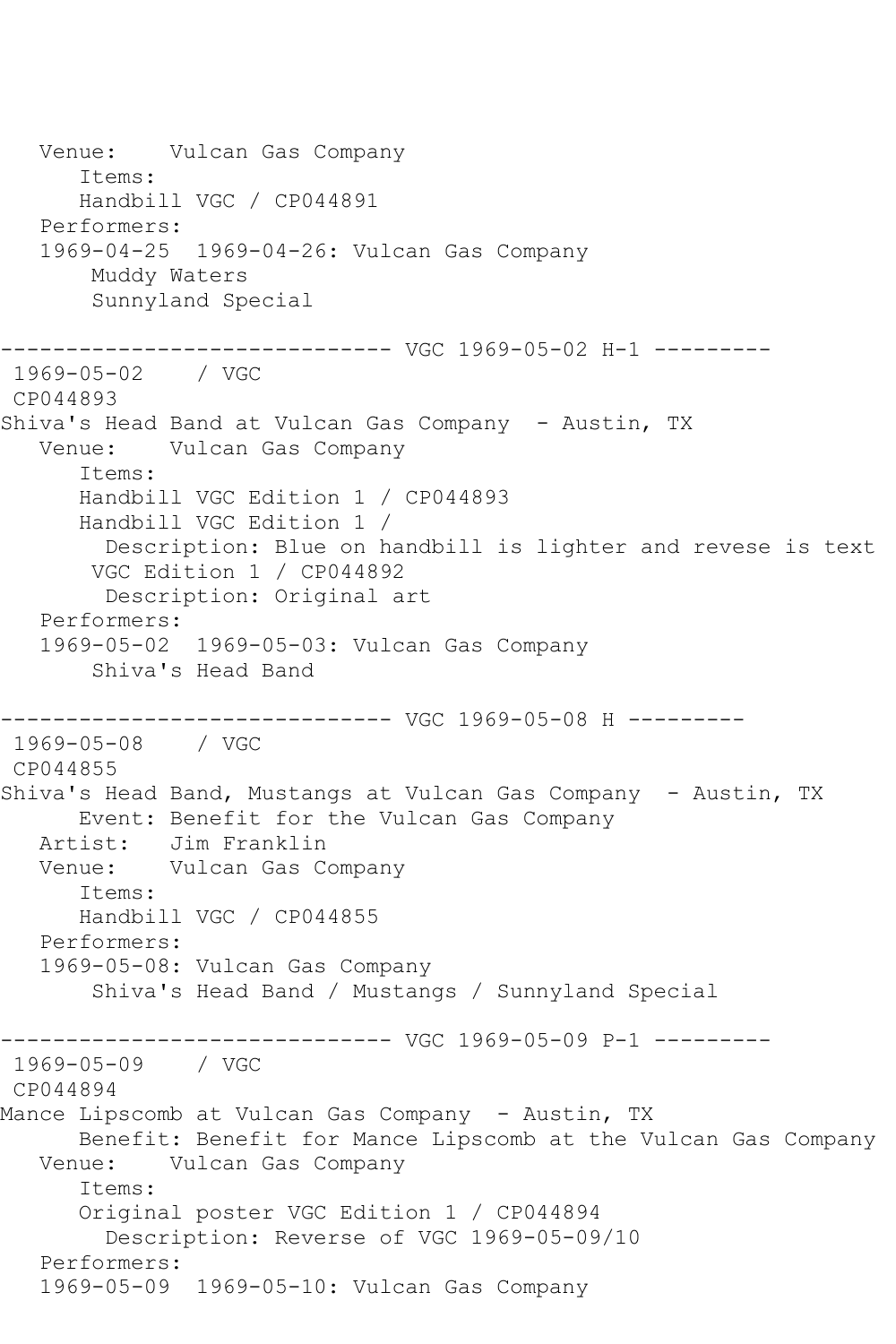Mance Lipscomb

```
----------- VGC 1969-05-11 H ---------
1969-05-11 / VGC 
CP044895
Jim Franklin: Liquid Dillos From ttubes, Art Student Exhibition at 
University of Texas Art Museum
   Notes: This item appears in the Art of Rock book, plate no. 4.164
   Artist: Jim Franklin
   Venue: Vulcan Gas Company
       Items:
      Handbill VGC / CP044895
        AORPlate: 4.164 
        Price: 150.00
   Performers:
   1969-05-11: Vulcan Gas Company
       University of Texas Art Museum
------------------------------ VGC 1969-05-16 H ---------
1969-05-16 / VGC 
CP044896
Georgetown Medical Band, Sherwood at Vulcan Gas Company - Austin,
TX
   Artist: Jim Franklin
   Venue: Vulcan Gas Company
       Items:
      Handbill VGC / CP044896
   Performers:
   1969-05-16 1969-05-17: Vulcan Gas Company
       Georgetown Medical Band / Sherwood
------------------------------ VGC 1969-05-23 H-1 ---------
1969-05-23 / VGC 
CP044897
Shiva's Head Band, Texas Rangers at Vulcan Gas Company - Austin, TX
   Venue: Vulcan Gas Company
       Items:
      Handbill VGC Edition 1 / CP044897 Var. A
        Description: B&W
       Handbill VGC Edition 1 / Var. B
         Description: Black & green, thicker stock
   Performers:
   1969-05-23 1969-05-24: Vulcan Gas Company
       Shiva's Head Band / Texas Rangers
          ------------------------------ VGC 1969-05-28 H ---------
```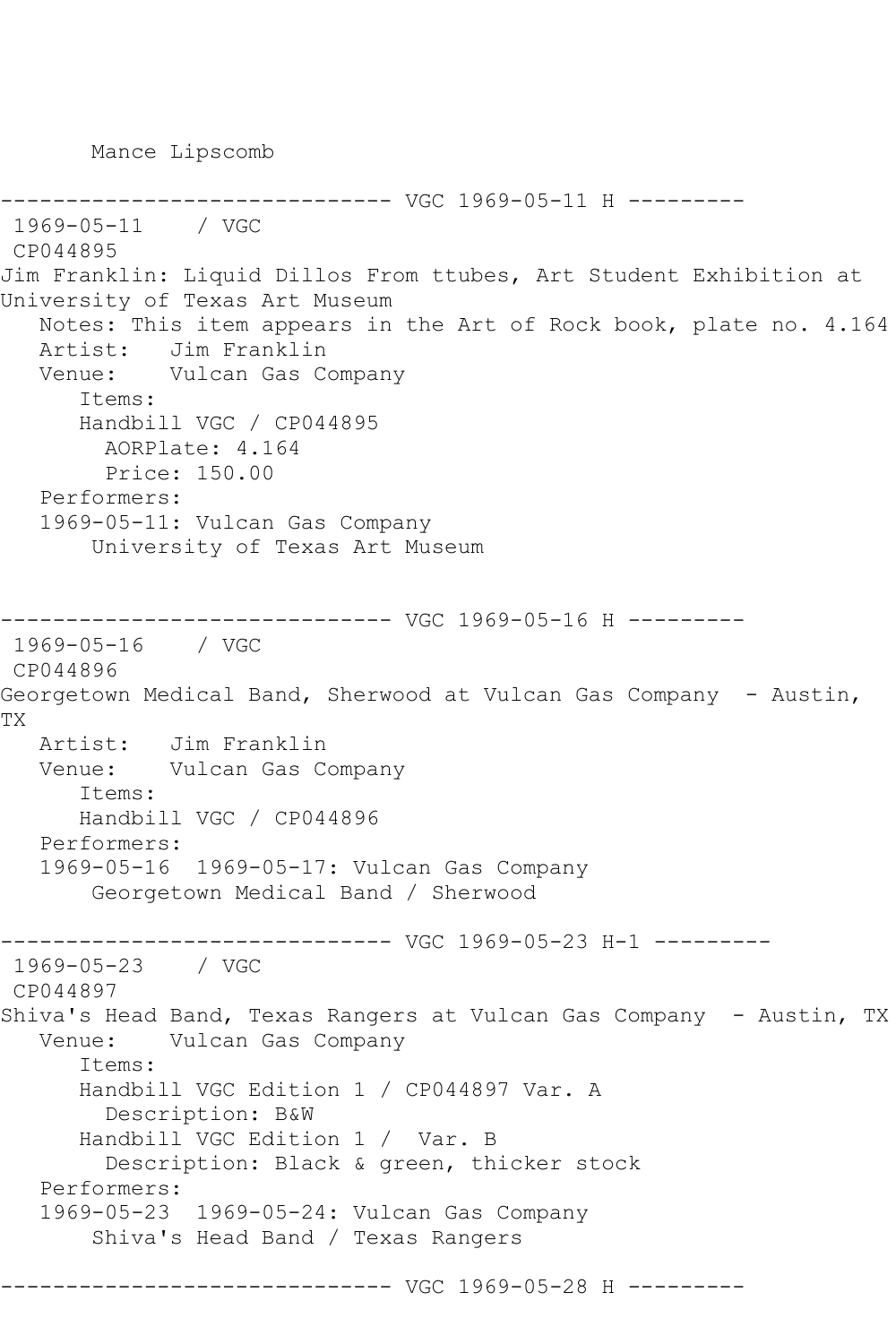1969-05-28 / VGC CP044898 Now the revolution: A Multimedia Folk Fantasy Artist: Daniel Traverso<br>Venue: Vulcan Gas Comp Vulcan Gas Company Items: Handbill VGC / CP044898 Performers: 1969-05-28 1969-05-29: Vulcan Gas Company ------------------------------ VGC 1969-05-30 H-1 --------- 1969-05-30 / VGC CP070185 Big Joe Williams, Georgetown Medical Band at Vulcan Gas Company - Austin, TX Artist: Jim Franklin Venue: Vulcan Gas Company Items: Handbill VGC Edition 1 / CP070185 Description: B&W Price: 50.00 Handbill VGC Edition 1 / CP019741 / XH19690530 Description: B&W Price: 50.00 Performers: 1969-05-30 1969-05-31: Vulcan Gas Company Big Joe Williams / Georgetown Medical Band ------------------------------ VGC 1969-06-13 H-1 --------- 1969-06-13 / VGC CP044899 Texas, Fat Emma at Vulcan Gas Company - Austin, TX Venue: Vulcan Gas Company Items: Handbill VGC Edition 1 / CP044899 Performers: 1969-06-13 1969-06-15: Vulcan Gas Company Texas / Fat Emma ------------------------------ VGC 1969-06-20 H-1 --------- 1969-06-20 / VGC CP044900 Georgetown Medical Band, Ramon Ramon and the Four Daddyo's at Vulcan Gas Company - Austin, TX Venue: Vulcan Gas Company Items: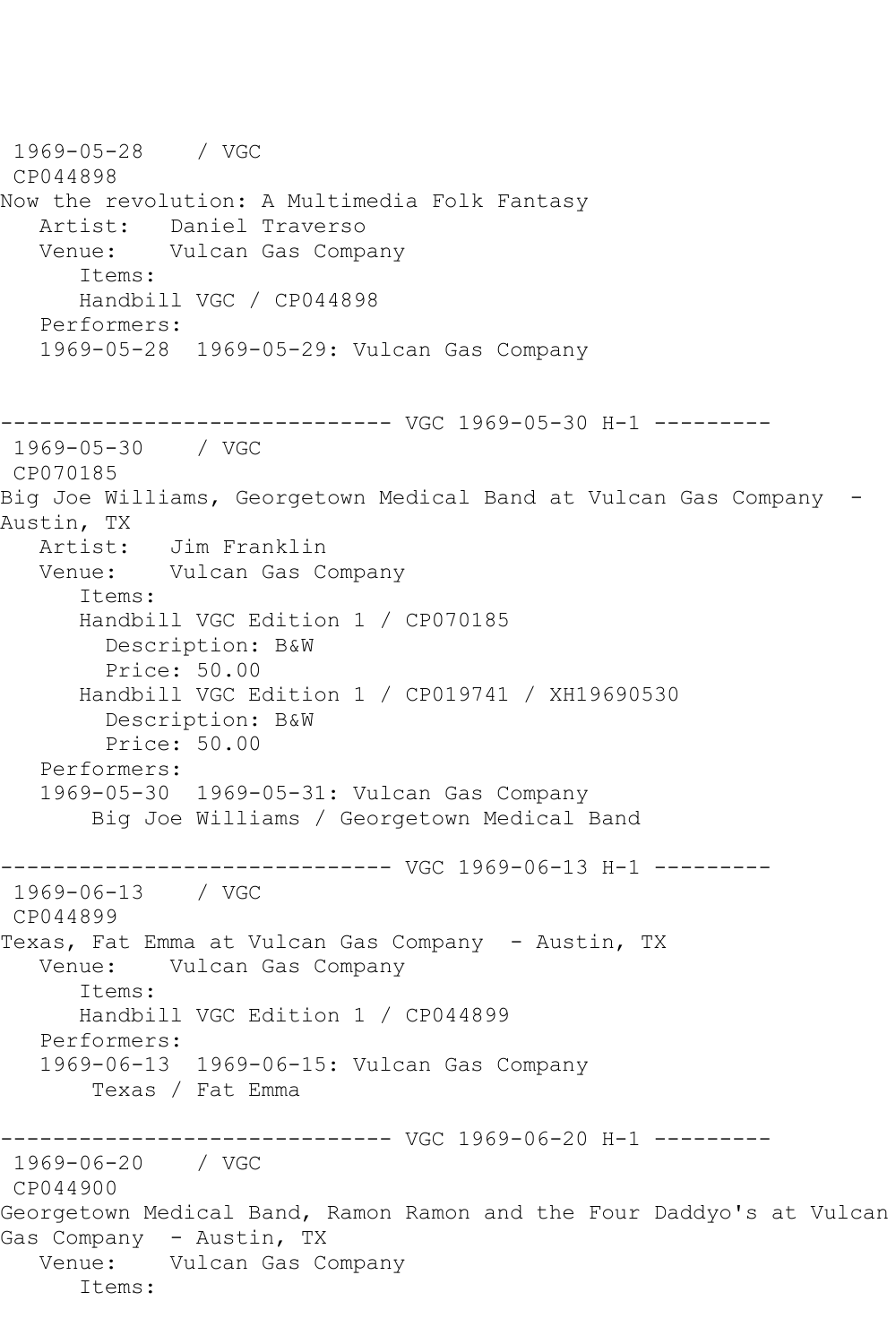Handbill VGC Edition 1 / CP044900 Var. A Description: Complete colored handbill, in several different shades Handbill VGC Edition 1 / Var. B Description: B&W Handbill VGC Edition 1 / Var. C Description: Colored outline, without B&W graphics Performers: 1969-06-20 1969-06-21: Vulcan Gas Company Georgetown Medical Band / Ramon Ramon and the Four Daddyo's / Shiva's Head Band ------------------------------ VGC 1969-07-04 P-1 --------- 1969-07-04 / VGC CP044901 Shiva's Head Band, Onion Creek at Vulcan Gas Company - Austin, TX Venue: Vulcan Gas Company Items: Original poster VGC Edition 1 / CP044901 Description: Red, White, and Blue (split fountain) Performers: 1969-07-04 1969-07-05: Vulcan Gas Company Shiva's Head Band / Onion Creek ------------------------------ VGC 1969-07-11 H --------- 1969-07-11 / VGC CP044902 Georgetown Medical Band at Vulcan Gas Company - Austin, TX Artist: Jim Harter Venue: Vulcan Gas Company Items: Handbill VGC / CP044902 Performers: 1969-07-11 1969-07-12: Vulcan Gas Company Georgetown Medical Band ------------------------------ VGC 1969-07-18 H-1 --------- 1969-07-18 / VGC CP008979 / CP05702 New Noan Hey, Onion Creek at Vulcan Gas Company - Austin, TX Private Notes: Harter Artist: Jim Harter Venue: Vulcan Gas Company Items: Handbill VGC / CP044903 Handbill VGC Edition 1 / CP008979 / CP05702 Performers: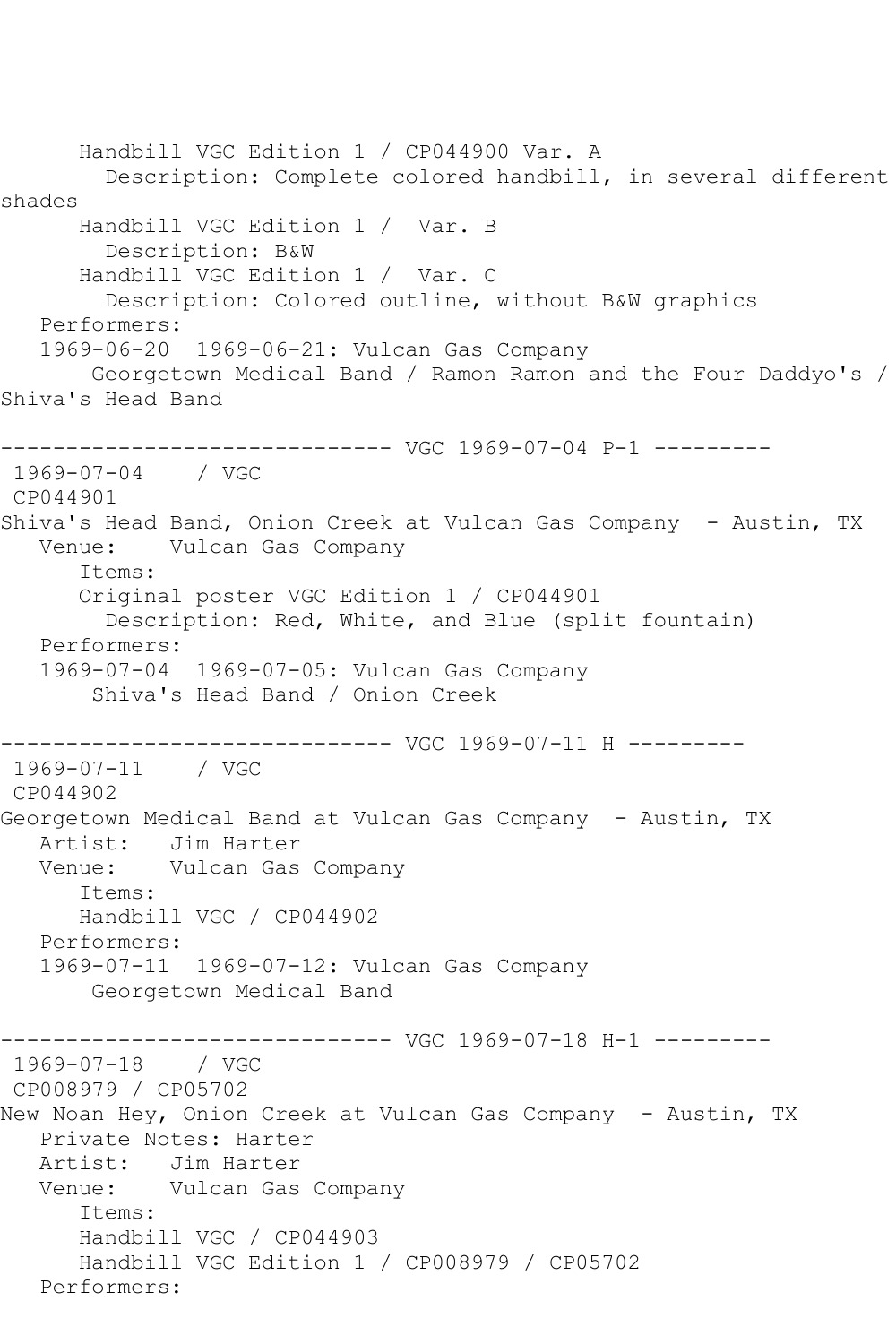1969-07-18 1969-07-19: Vulcan Gas Company New Noan Hey / Onion Creek / Shiva's Head Band ------------------------------ VGC 1969-07-25 P --------- 1969-07-25 / VGC CP044904 New Atlantis, Jomo at Vulcan Gas Company - Austin, TX Artist: Jim Franklin Venue: Vulcan Gas Company Items: Original poster VGC / CP044904 Performers: 1969-07-25 1969-07-26: Vulcan Gas Company New Atlantis / Jomo / Shiva's Head Band / Onion Creek ------------------------------ VGC 1969-08-08 P --------- 1969-08-08 / VGC CP044905 Texas Rangers, Water Brothers at Vulcan Gas Company - Austin, TX Artist: Jim Harter Venue: Vulcan Gas Company Items: Original poster VGC / CP044905 Handbill VGC Edition 1 / Performers: 1969-08-08 1969-08-09: Vulcan Gas Company Texas Rangers / Water Brothers ------------------------------ VGC-3.120 1969-08-12 H-1 --------- 1969-08-12 / VGC 3.120 CP002156 / 2147 Mother Earth, Shiva's Head Band at Vulcan Gas Company - Austin, TX Notes: This item appears in the Art of Rock book, plate no. 3.120 Artist: Jim Franklin Venue: Vulcan Gas Company Promoter: Book: Art of Rock Items: Original poster VGC-3.120 Edition 1 / AORPlate: 3.120 Handbill VGC-3.120 Edition 1 / CP002156 / 2147 Var. A AORPlate: 3.120 Handbill VGC-3.120 Edition 1 / Var. B Description: Double handbill AORPlate: 3.120 Handbill VGC-3.120 Edition 1 / Var. C Description: Double handbill, printing variations AORPlate: 3.120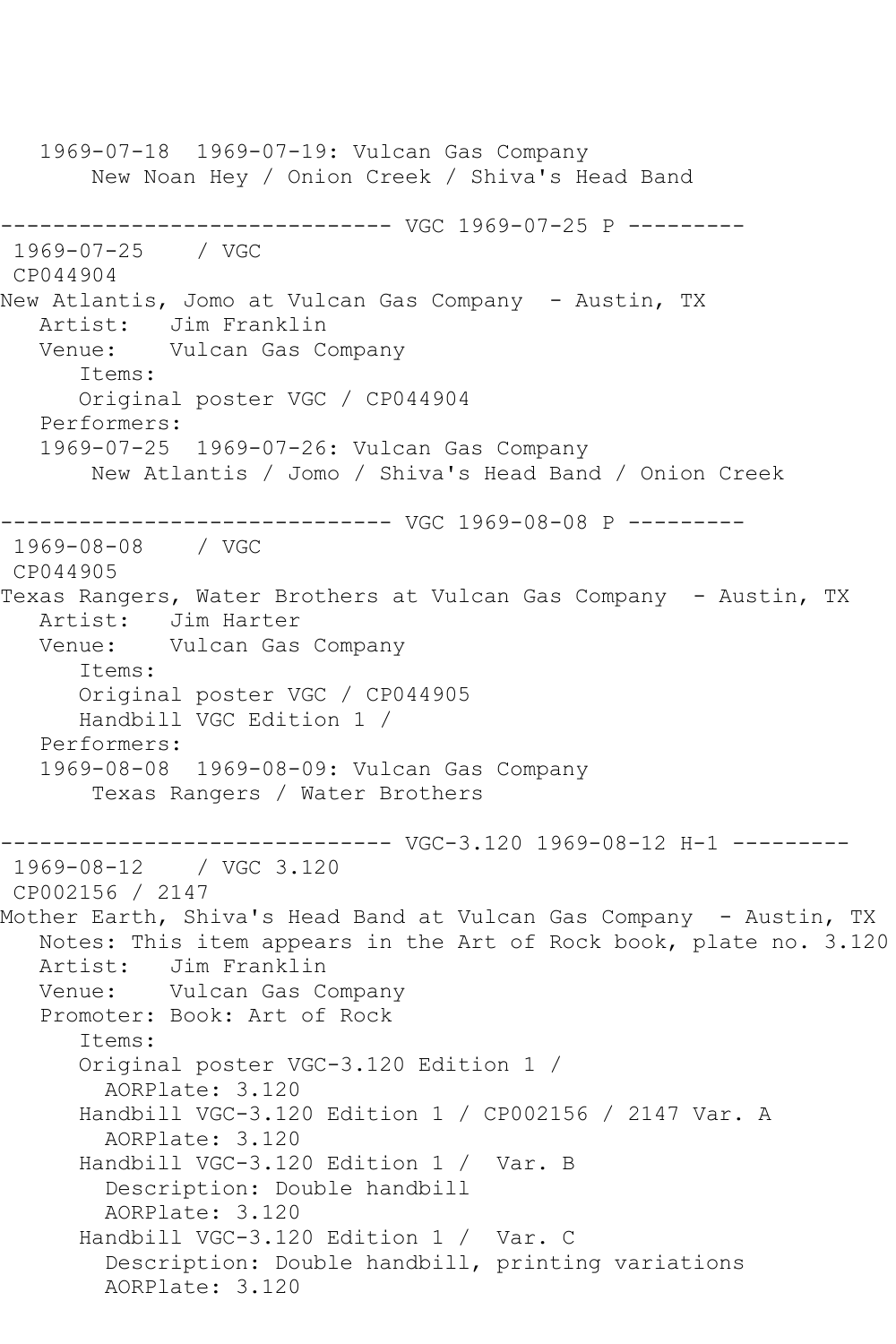Performers: 1969-08-12 1969-08-13: 1969-08-15 1969-08-16: Vulcan Gas Company Mother Earth / Shiva's Head Band ------------------------------ VGC 1969-08-22 P-1 --------- 1969-08-22 / VGC CP009424 / CS04169 United Gas, Jomo at Vulcan Gas Company - Austin, TX Artist: Jim Harter Venue: Vulcan Gas Company Items: Original poster VGC Edition 1 / CP009424 / CS04169 Original poster VGC Edition 1 / CP008971 / CP05694 Description: Page in booklet VGC Edition 1 / Performers: 1969-08-22 1969-08-23: Vulcan Gas Company United Gas / Jomo / Onion Creek ------------------------------ VGC 1969-09-04 H-1 --------- 1969-09-04-2 / VGC CP044907 Snot Box at Vulcan Gas Company - Austin, TX Notes: Included with Vulcan Gas, because is a Franklin piece as well as "Visit the Vulcan Gas Company When in Austin" Venue: Vulcan Gas Company Items: Handbill VGC Edition 1 / CP044907 Description: B&W Performers: 1969-09-04-28: Vulcan Gas Company Snot Box ------------------------------ 1969-09-08 P --------- 1969-09-08 / Mother Earth, Jomo, Shiva's Head Band Artist: Jim Franklin Venue: Vulcan Gas Company Items: Original poster / Performers: 1969-09-08 1969-09-09: Vulcan Gas Company ------------------------------ VGC 1969-09-12 H-1 ---------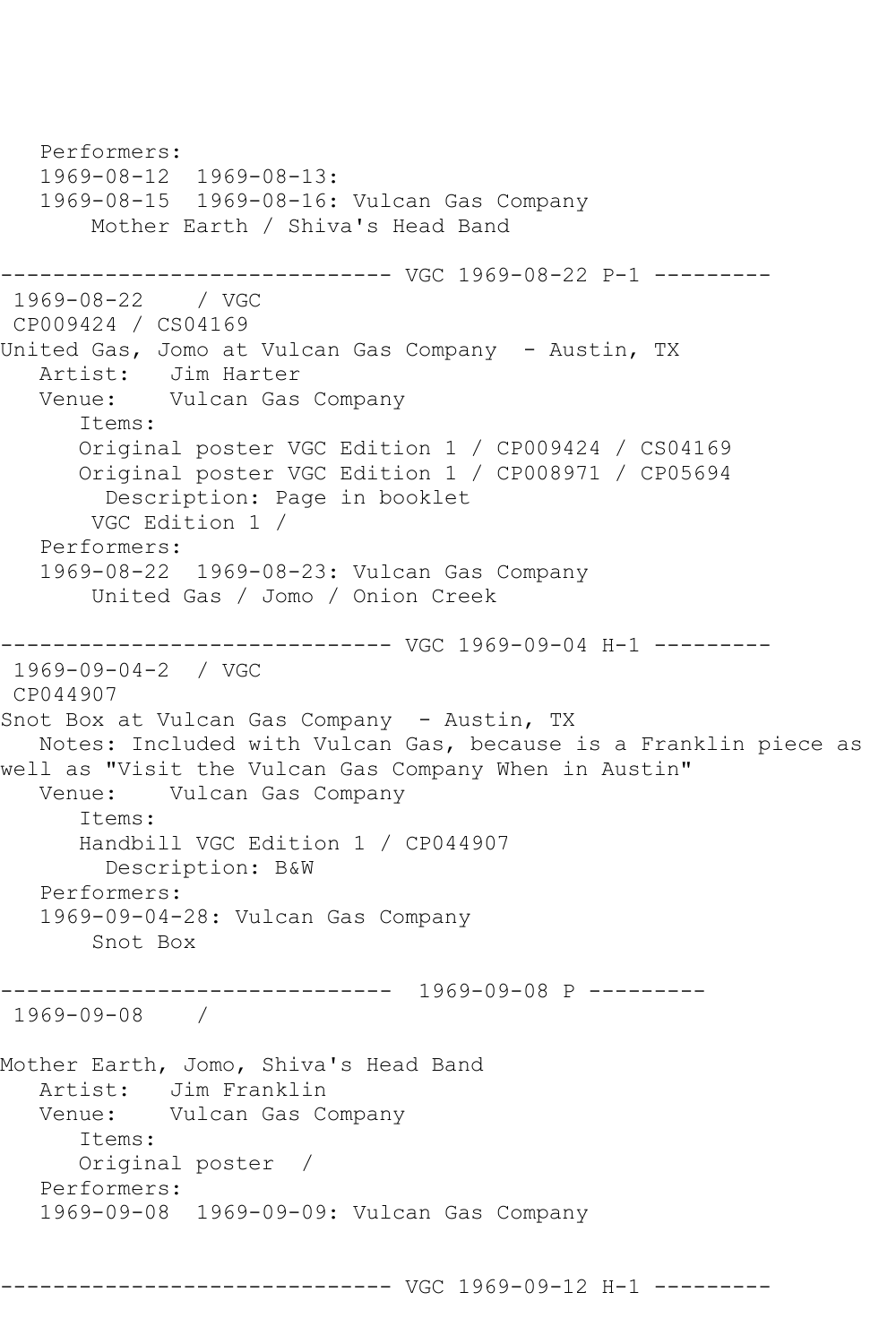1969-09-12 / VGC CP044908 Fantastic Comix at Vulcan Gas Company - Austin, TX Venue: Vulcan Gas Company Items: Handbill VGC Edition 1 / CP044908 Performers: 1969-09-12 1969-09-13: Vulcan Gas Company Fantastic Comix ------------------------------ VGC 1969-09-16 H-1 --------- 1969-09-16 / VGC CP001760 / 1783 Freddie King, Shepard's Bush at Vulcan Gas Company - Austin, TX Artist: Jim Harter Venue: Vulcan Gas Company Items: Handbill VGC Edition 1 / CP001760 / 1783 Description: B&W Performers: 1969-09-19 1969-09-20: Vulcan Gas Company Freddie King / Shepard's Bush / Onion Creek 1969-09-16: New Atlantis 1969-09-17: Water Brothers ------------------------------ 1969-09-21 P --------- 1969-09-21 / Ramon at Vulcan Gas Company - Austin, TX Artist: Jim Franklin<br>Venue: Vulcan Gas C Vulcan Gas Company Items: Original poster / Performers: 1969-09-21: Vulcan Gas Company Ramon Ramon and the Four Daddyo's / Ramon Ramon and the Four Daddyo's ------------------------------ VGC 1969-09-25 P --------- 1969-09-25 / VGC CP044910 Mother earth, Mance Lipscomb at Vulcan Gas Company - Austin, TX Artist: Jim Franklin Venue: Vulcan Gas Company Items: Original poster VGC / CP044910 Performers: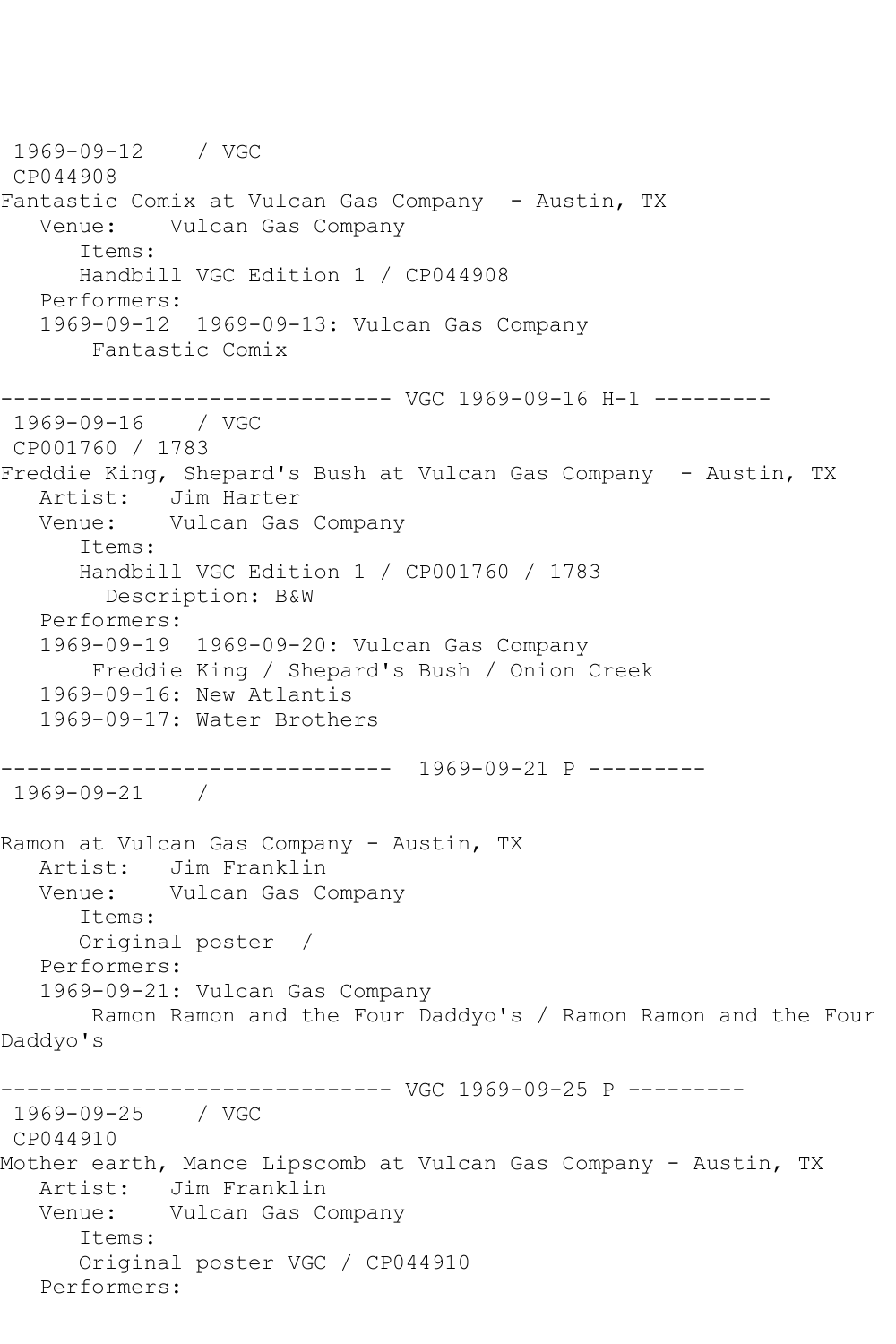1969-09-25: Vulcan Gas Company Mother Earth / Mance Lipscomb / Jomo ------------------------------ VGC 1969-10-01 P-1 --------- 1969-10-01 / VGC CP022226 / XR018 Poco, New Atlantis at Vulcan Gas Company - Austin, TX Artist: Jim Harter Venue: Vulcan Gas Company Items: Original poster VGC Edition 1 / CP022226 / XR018 Handbill VGC Edition 1 / Performers: 1969-10-01 1969-10-08: Vulcan Gas Company Poco / New Atlantis / Water Brothers / Onion Creek / James Cotton Blues Band / Mance Lipscomb / Jomo ------------------------------ VGC 1969-10-07 H-1 --------- 1969-10-07 / VGC CP044911 James Cotton at Vulcan Gas Company - Austin, TX Venue: Vulcan Gas Company Items: Handbill VGC Edition 1 / CP044911 Description: Reverse is ad for "The Store of Changes" Performers: 1969-10-07 1969-10-08: Vulcan Gas Company James Cotton Blues Band ------------------------------ VGC 1969-10-10 P-1 --------- 1969-10-10 / VGC CP044912 Ramon at Vulcan Gas Company - Austin, TX Artist: Jim Franklin Venue: Vulcan Gas Company Items: Original poster VGC Edition 1 / CP044912 Handbill VGC Edition 1 / Performers: 1969-10-10 1969-10-11: Vulcan Gas Company Ramon Ramon and the Four Daddyo's / Ramon Ramon and the Four Daddyo's ------------------------------ VGC-3.126 1969-10-23 H-1 --------- 1969-10-23 / VGC 3.126 CP001759 / 1782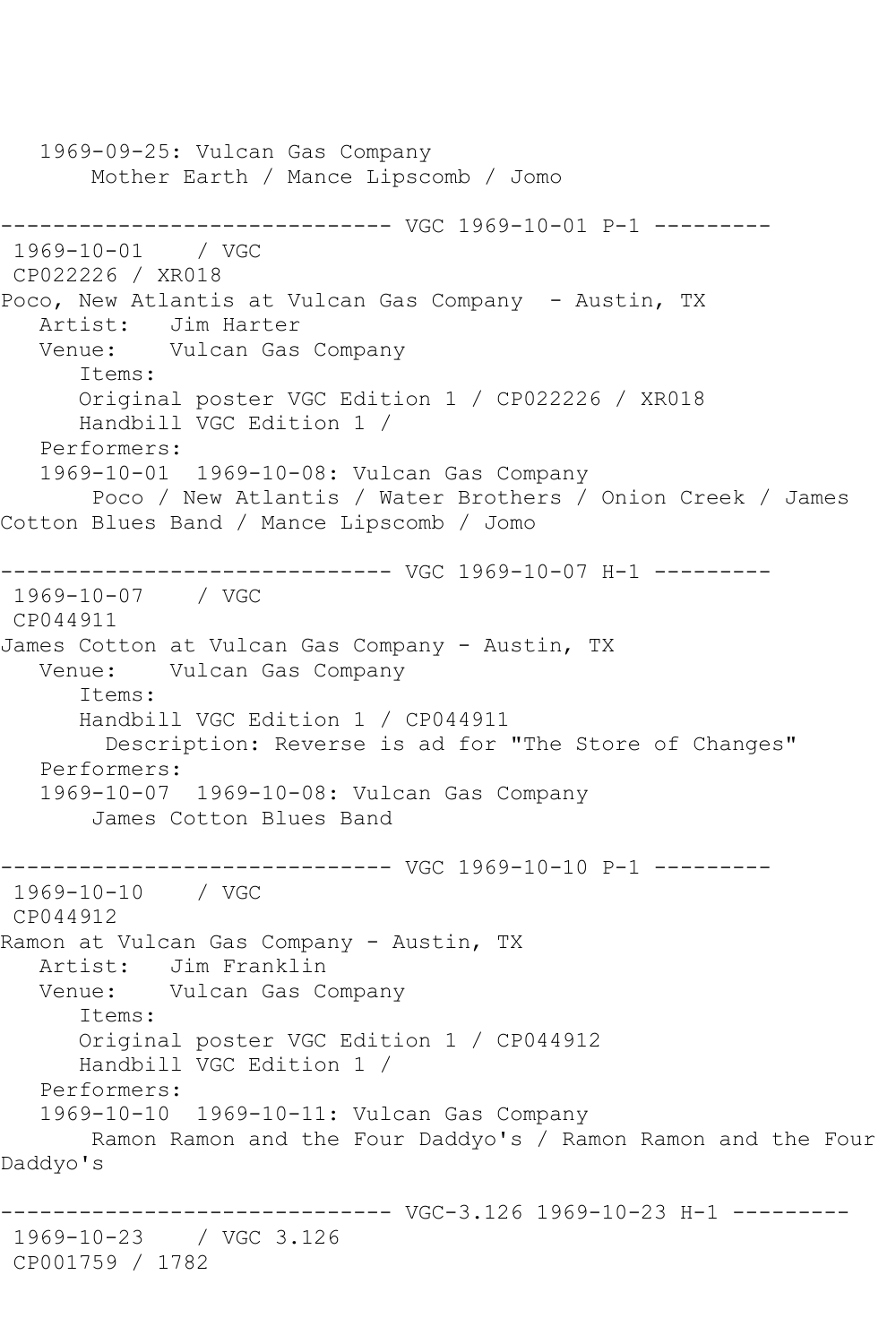Velvet Underground, Ramon Ramon and the Four Daddyo's at Vulcan Gas Company - Austin, TX Notes: This item appears in the Art of Rock book, plate no. 3.126 Artist: Jim Franklin Venue: Vulcan Gas Company Promoter: Book: Art of Rock Items: Handbill VGC-3.126 Edition 1 / CP001759 / 1782 AORPlate: 3.126 Price: 2500.00 Performers: 1969-10-23 1969-10-25: Vulcan Gas Company Velvet Underground / Ramon Ramon and the Four Daddyo's / Water Brothers ------------------------------ 1969-10-31 P --------- 1969-10-31 / Sunnyland Special, Texas at Vulcan Gas Company - Austin, TX Artist: John Shelton Venue: Vulcan Gas Company Items: Original poster / Performers: 1969-10-31 1969-11-01: Vulcan Gas Company Sunnyland Special / Texas ------------------------------ VGC 1969-10-31 H --------- 1969-10-31 / VGC CP044913 Sunnyland Special, Texas at Vulcan Gas Company - Austin, TX Artist: John Shelton Venue: Vulcan Gas Company Items: Handbill VGC / CP044913 Performers: 1969-10-31 1969-11-01: Vulcan Gas Company Sunnyland Special / Texas ------------------------------ VGC 1969-11-21 H --------- 1969-11-21 / VGC CP044916 Children, Water Brothers at Vulcan Gas Company - Austin, TX Artist: Don Evans Venue: Vulcan Gas Company Items: Handbill VGC / CP044916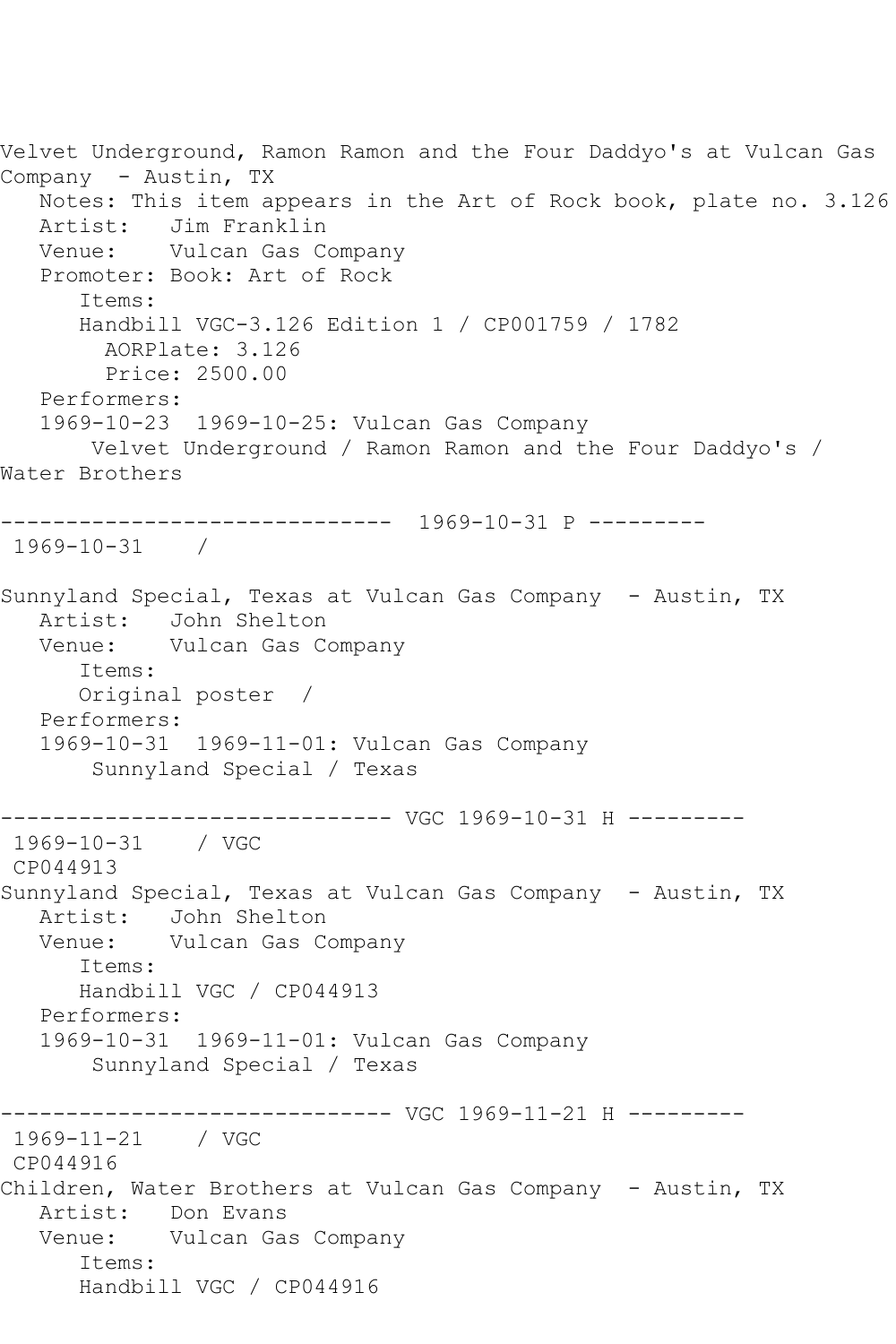Performers: 1969-11-21 1969-11-23: Vulcan Gas Company Children / Water Brothers ------------------------------ VGC 1969-11-28 ®-1 --------- 1969-11-28 / VGC Vulcan Gas Company - Austin, TX Artist: Blue Venue: Vulcan Gas Company Items: VGC Edition 1 / Performers: 1969-11-28: Vulcan Gas Company ------------------------------ VGC 1969-11-28 P --------- 1969-11-28 / VGC CP044917 New Atlantis at Vulcan Gas Company - Austin, TX Artist: Blue Venue: Vulcan Gas Company Items: Original poster VGC / CP044917 Performers: 1969-11-28: Vulcan Gas Company New Atlantis ------------------------------ VGC 1969-12-12 H-1 --------- 1969-12-12 / VGC CP044918 Shiva's Head Band, Onion Creek at Vulcan Gas Company - Austin, TX Event: Ekoostic Hookah<br>Venue: Vulcan Gas Compa Vulcan Gas Company Items: Handbill VGC Edition 1 / CP044918 Performers: 1969-12-12 1969-12-13: Vulcan Gas Company Shiva's Head Band / Onion Creek ------------------------------ VGC 1969-12-19 H-1 --------- 1969-12-19 / VGC CP044919 Shiva's Head Band at Vulcan Gas Company - Austin, TX Event: Heaven and Earth Venue: Vulcan Gas Company Items: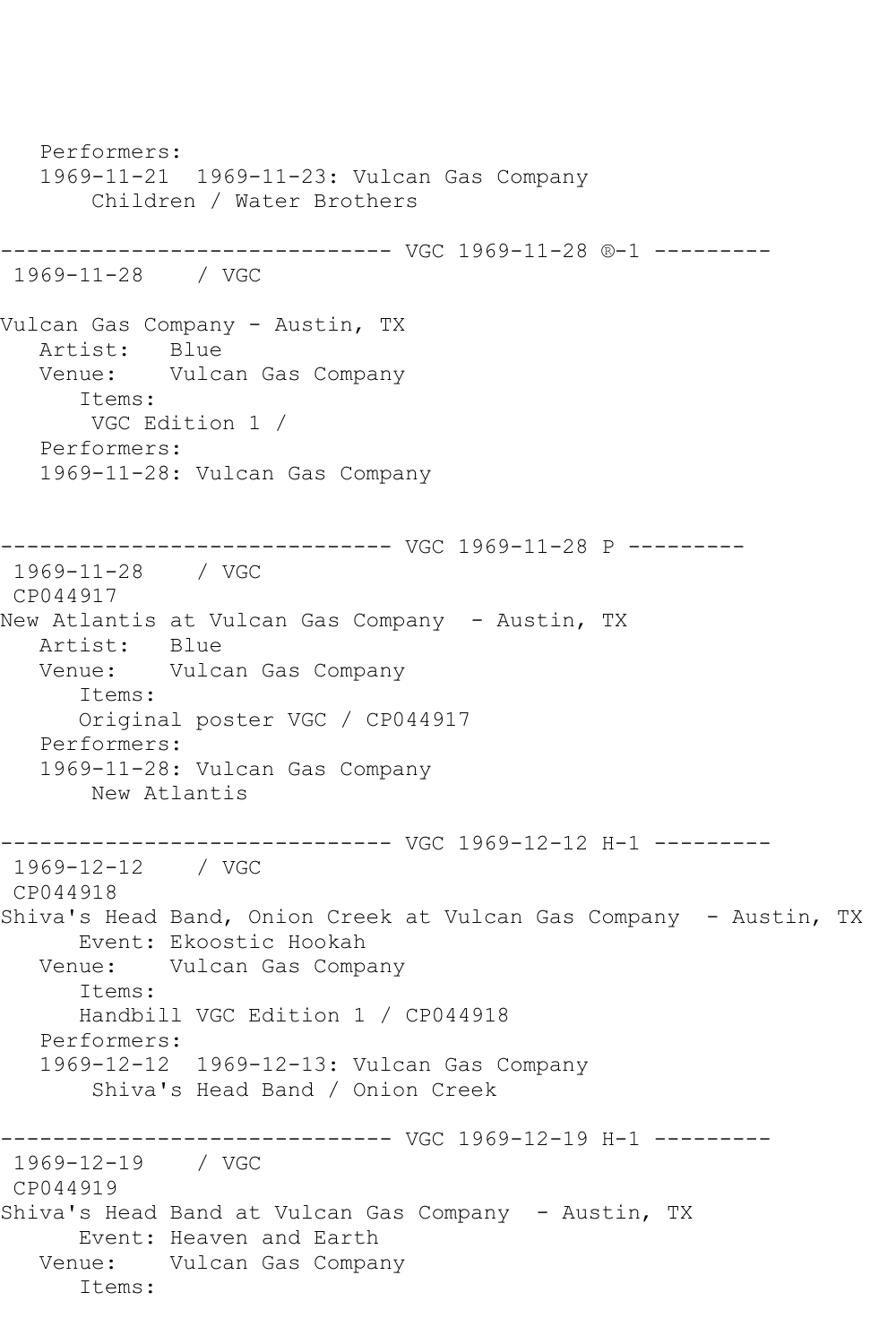Handbill VGC Edition 1 / CP044919 Performers: 1969-12-19 1969-12-20: Vulcan Gas Company Shiva's Head Band ------------------------------ VGC 1969-12-26 H-1 --------- 1969-12-26 / VGC CP044920 Hub City Movers at Vulcan Gas Company - Austin, TX Venue: Vulcan Gas Company Items: Handbill VGC Edition 1 / CP044920 Var. A Description: Two color variants Handbill VGC Edition 1 / Var. B Description: Two color variants Performers: 1969-12-26 1969-12-27: Vulcan Gas Company Hub City Movers ------------------------------ VGC 1970 ®-1 --------- / VGC Vulcan Gas Company - Austin, TX Artist: Jim Harter Venue: Vulcan Gas Company Items: VGC Edition 1 / Performers: 1970: Vulcan Gas Company ------------------------------ VGC 1970 H-1 --------- 1970 / VGC Membership Card with detachable stubb Notes: In order to be placed on the Vulcan gas Company's Mailing list, members were asked to detach the stub and leave it with pertinent informaiton at the club. Dues were \$1.00. Venue: Vulcan Gas Company Items: Handbill VGC Edition 1 / Performers: 1970: Vulcan Gas Company ------------------------------ VGC 1970 ? P --------- 1970 ?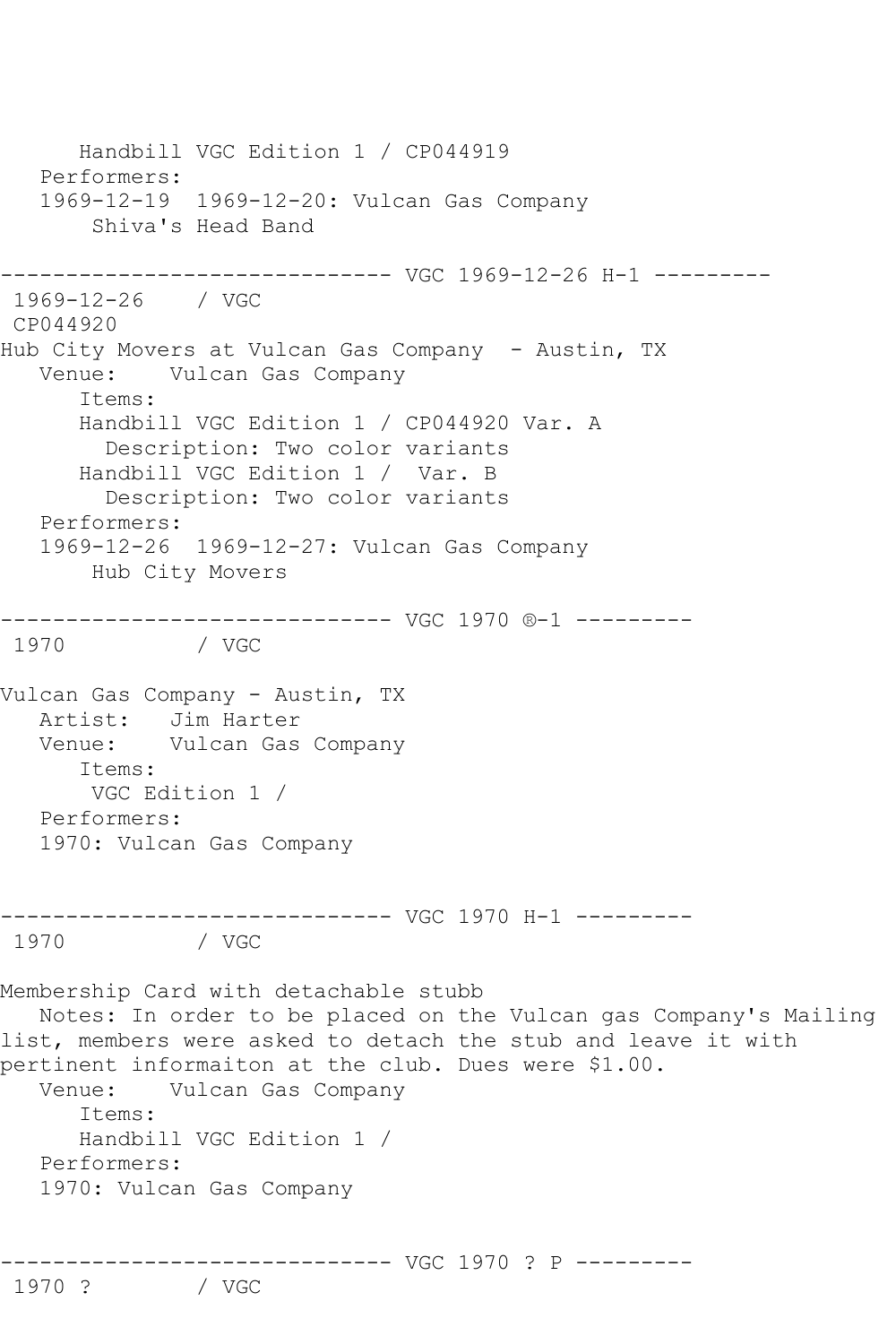CP044921 Vulcan Gas Company - Austin, TX Artist: Jim Harter Venue: Vulcan Gas Company Items: Original poster (Original artwork) VGC / CP044921 Performers: 1970 ?: Vulcan Gas Company ------------------------------ VGC 1970-02-06 P-1 --------- 1970-02-06 / VGC CP044923 Gas Comix at Vulcan Gas Company Notes: Comix Artist: John Shelton Venue: Vulcan Gas Company Items: Original poster VGC Edition 1 / CP044923 Performers: 1970-02-06 1970-02-28: Vulcan Gas Company Gas Comix ------------------------------ VGC 1970-02-09 ®-1 --------- 1970-02-09 / VGC Gas Comix #1, Vulcan Gass Company Venue: Vulcan Gas Company Items: VGC Edition 1 / Performers: 1970-02-09: Vulcan Gas Company ------------------------------ VGC 1970-03-06 H-1 --------- 1970-03-06 / VGC CP044924 Gas Comix at Vulcan Gas Company - Austin, TX Notes: Comix Artist: Jim Franklin Venue: Vulcan Gas Company Items: Handbill VGC Edition 1 / CP044924 Performers: 1970-03-06 1970-03-28: Vulcan Gas Company Gas Comix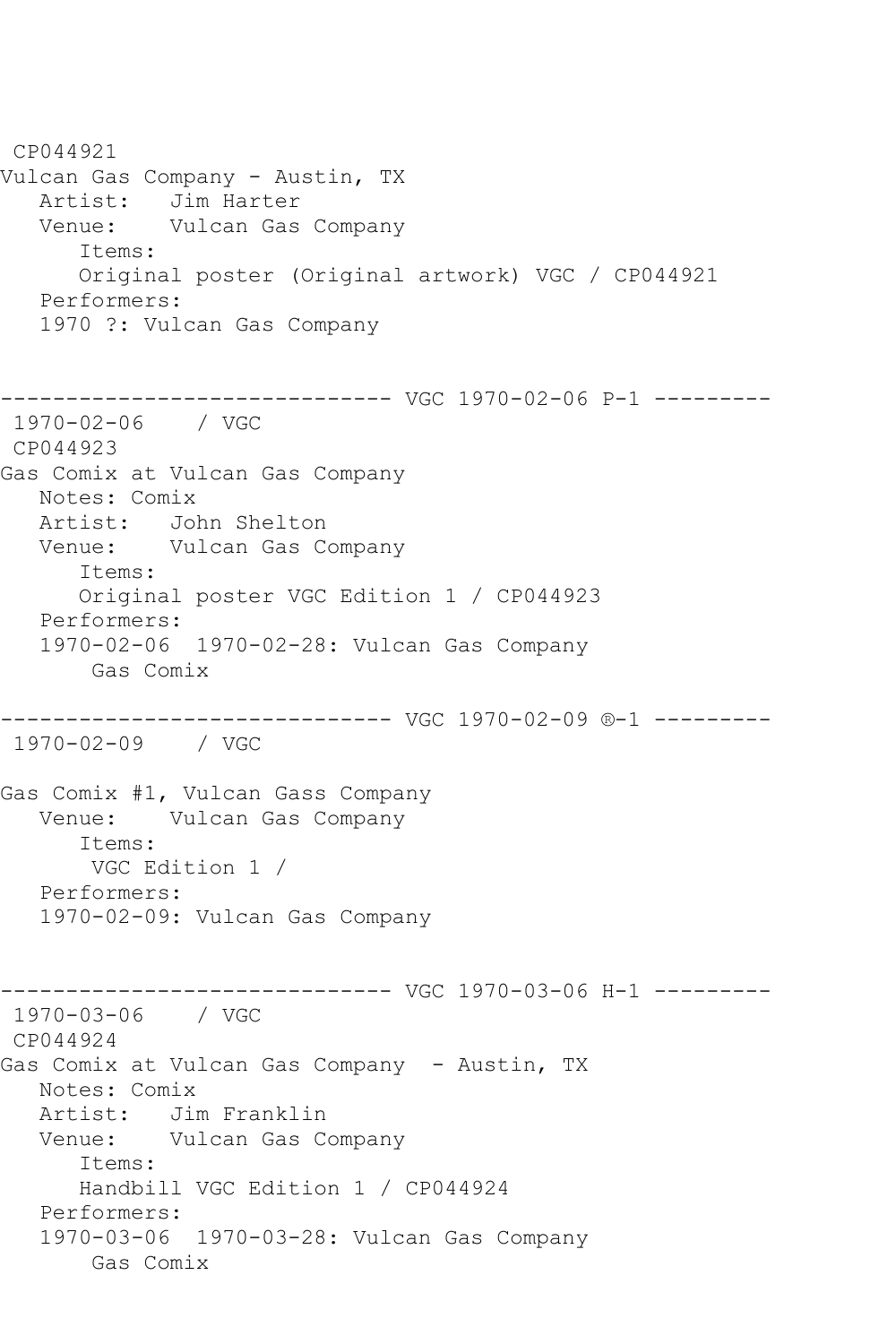------------------------------ VGC 1970-03-10 P --------- 1970-03-10 / VGC CP044925 Johnny Winter, Hub City Movers at Vulcan Gas Company - Austin, TX Artist: John Shelton Venue: Vulcan Gas Company Items: Original poster VGC / CP044925 Ticket VGC Edition 1 / Var. A Description: Ticket for 3/10 show Ticket VGC Edition 1 / Var. B Description: Ticket for 3/11 show Performers: 1970-03-10 1970-03-11: Vulcan Gas Company Johnny Winter / Hub City Movers ------------------------------ VGC 1970-05-08 P-1 --------- 1970-05-08 / VGC CP022216 / XR008 Bubble Puppy, Hub City Movers at Vulcan Gas Company - Austin, TX Notes: Last Vulcan Gas poster Artist: Jim Franklin<br>Venue: Vulcan Gas Co Vulcan Gas Company Items: Original poster VGC Edition 1 / CP022216 / XR008 Handbill VGC Edition 1 / Var. A Description: Almost as large as the poster Handbill VGC Edition 1 / Var. B Performers: 1970-05-08: Vulcan Gas Company Bubble Puppy / Hub City Movers 1970-05-09: Bubble Puppy / Hub City Movers / Night Hog ------------------------------ VGC 19zz-01-09 P-1 --------- 19zz-01-09? / VGC CP009682 / CS04427 Hub City Movers at Vulcan Gas Company - Austin, TX Venue: Vulcan Gas Company Items: Original poster VGC Edition 1 / CP009682 / CS04427 Performers: 19zz-01-09?: Vulcan Gas Company Hub City Movers ------------------------------ XXXXX P --------- XXXXX /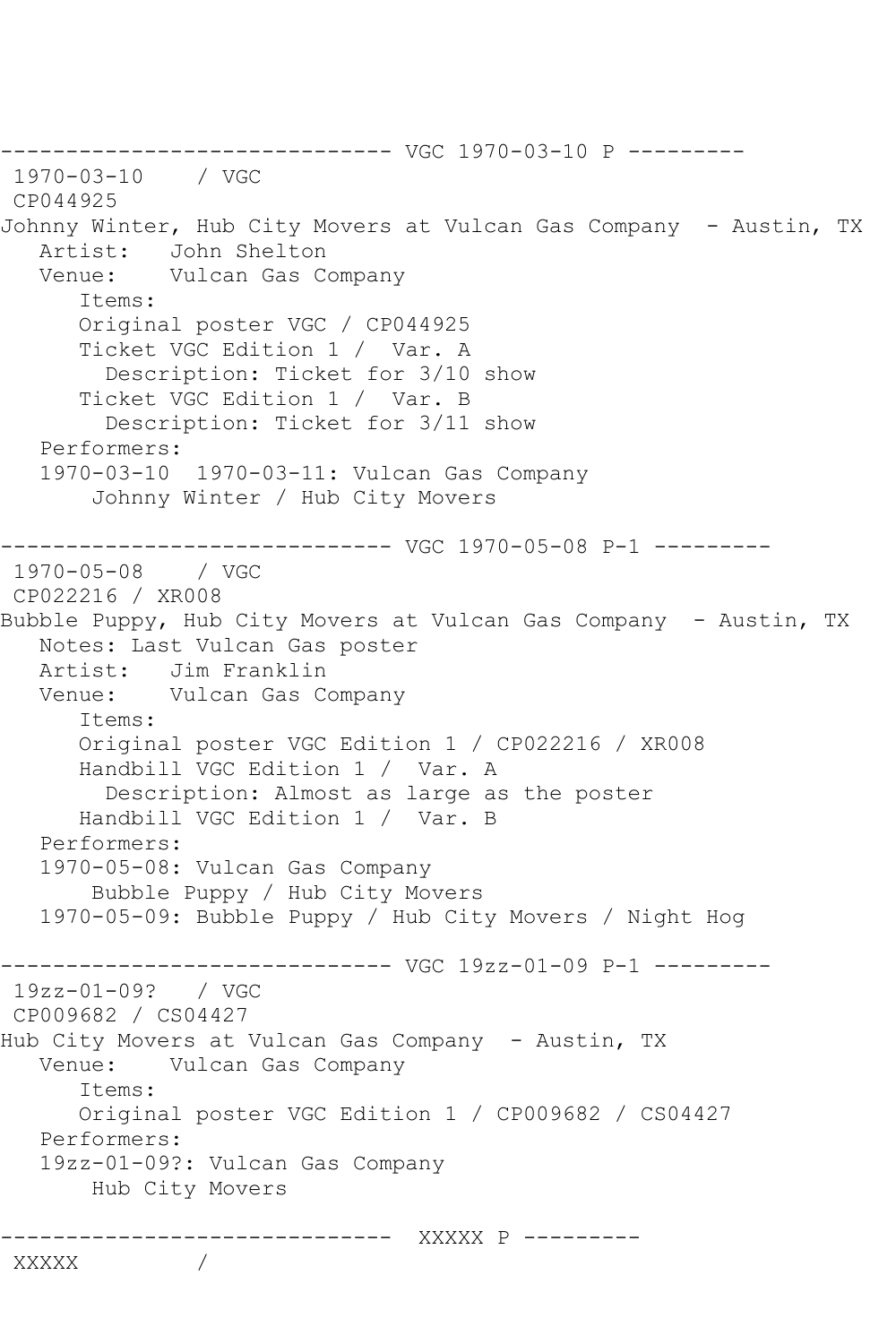Shiva's Head Band, New Atlantis at Vulcan Gas Company - Austin, TX Artist: Jim Franklin Venue: Vulcan Gas Company Items: Original poster / Performers: XXXXX: Vulcan Gas Company Shiva's Head Band / New Atlantis / Winter ------------------------------ VGC xxxx P-1 -------- xxxx / VGC CP008971 / CP05694 Jim Harter design Private Notes: Harter Artist: Jim Harter Venue: Vulcan Gas Company Items: Original poster VGC Edition 1 / CP008971 / CP05694 Performers: xxxx: Vulcan Gas Company ------------------------------ VGC xxxx H-1 -------- xxxx / VGC Mance Lipscomb, Conqueroo at Vulcan Gas Company - Austin, TX Venue: Vulcan Gas Company Items: Handbill VGC Edition 1 / Performers: xxxx: Vulcan Gas Company Mance Lipscomb / Conqueroo ------------------------------ VGC xxxx H-1 -------- xxxx / VGC 13th Floor Elevators, Conqueroo at Vulcan Gas Company - Austin, TX<br>Artist: J. Moore J. Moore Venue: Vulcan Gas Company Items: Handbill VGC Edition 1 / Performers: xxxx: Vulcan Gas Company 13th Floor Elevators / Conqueroo / Jomo Disaster ------------------------------ xxxxx P -------- xxxxx /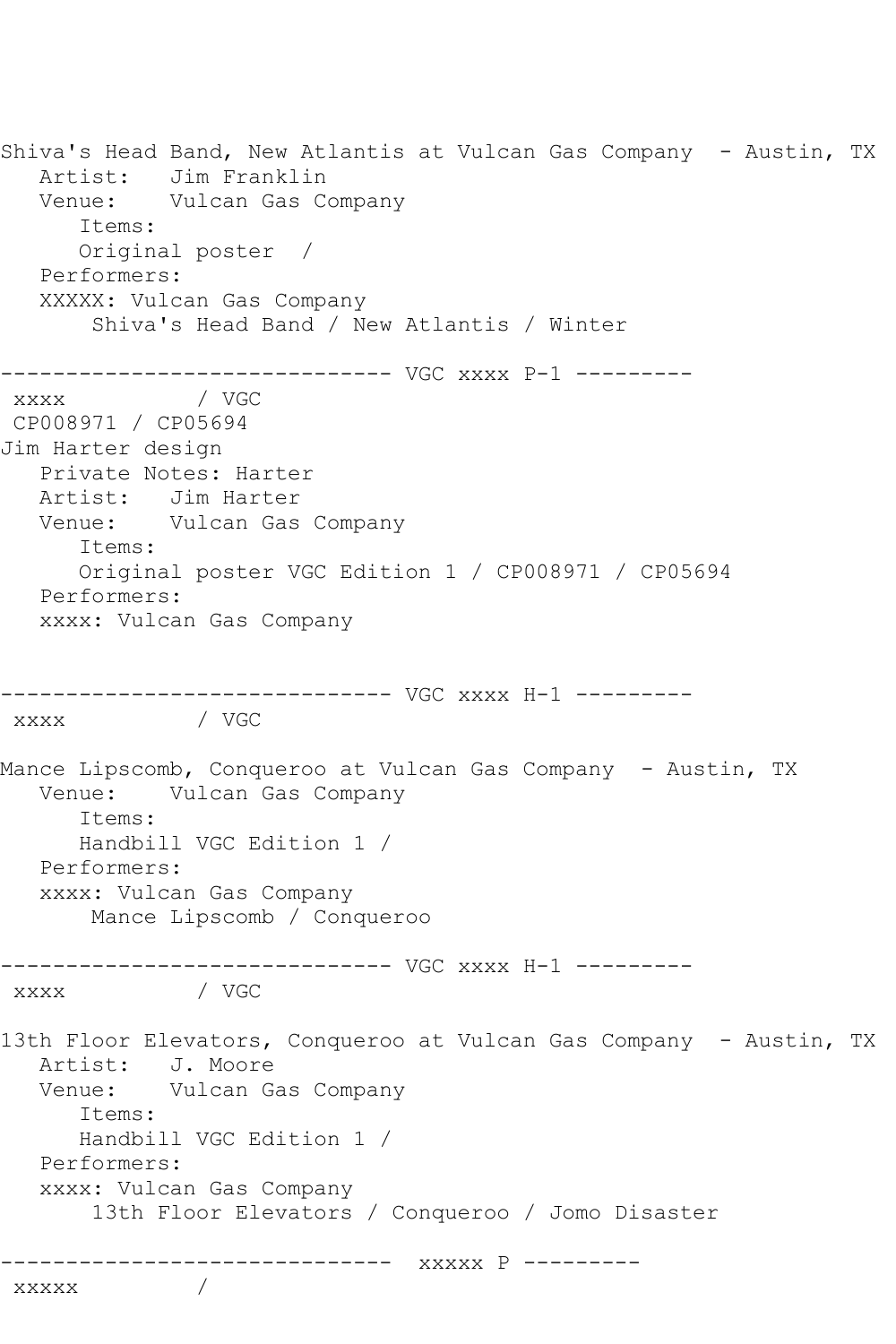Shiva's Head Band, Grits at Vulcan Gas Company - Austin, TX Venue: Vulcan Gas Company Items: Original poster / Performers: xxxxx: Vulcan Gas Company Shiva's Head Band / Grits ------------------------------ xxxxx P -------- xxxxx / Fugs, Shiva's Head Band at Vulcan Gas Company - Austin, TX Artist: Jim Franklin Venue: Vulcan Gas Company Items: Original poster / Performers: xxxxx: Vulcan Gas Company Fugs / Shiva's Head Band ------------------------------ VGC xxxxx H-1 -------- xxxxx / VGC Shiva's Head Band, Lost and Foundat the Vulcan Gas Company Artist: Gilbert Shelton Venue: Vulcan Gas Company Items: Handbill VGC Edition 1 / Performers: xxxxx: Vulcan Gas Company ------------------------------ VGC xxxxx H-1 ---------  $\overline{\text{XXXXX}}$ Sculpure with Doll at Vulcan Gas Company - Austin, TX Artist: Jim Franklin Venue: Vulcan Gas Company Items: Handbill VGC Edition 1 / Performers: xxxxx: Vulcan Gas Company Sculpure with Doll ------------------------------ xxxxxx P -------- xxxxxx /